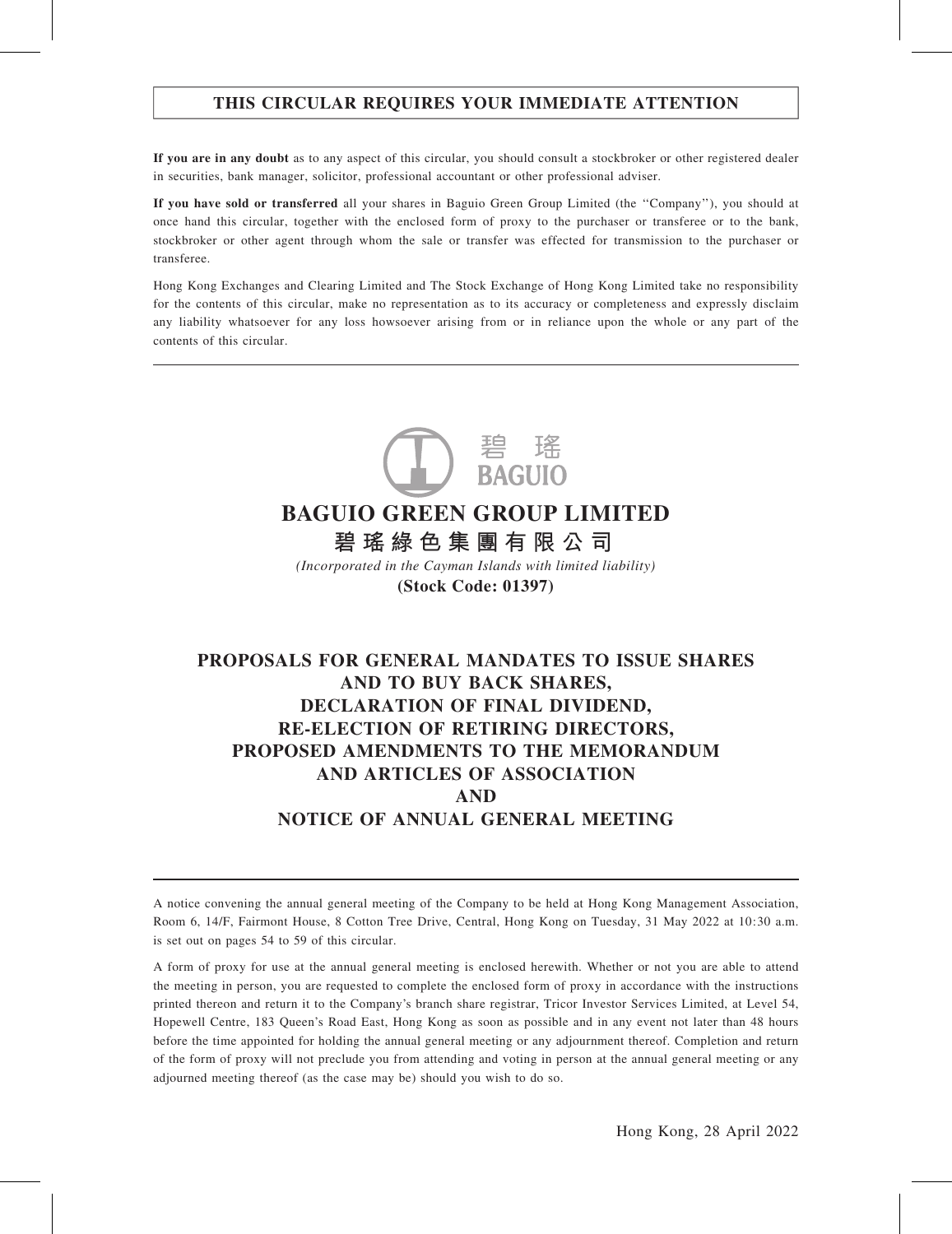# **CONTENTS**

# Page

|                                                                         | $\overline{1}$ |
|-------------------------------------------------------------------------|----------------|
| Letter from the Board                                                   |                |
|                                                                         | $\overline{3}$ |
|                                                                         | $\overline{4}$ |
|                                                                         | $\overline{4}$ |
|                                                                         | 5              |
| Re-election of Directors and Determination of Directors' Remuneration   | 5              |
| Proposed Adoption of the New Memorandum and Articles of Association     | 5              |
|                                                                         | 6              |
|                                                                         | 6              |
|                                                                         | $\overline{7}$ |
|                                                                         | 7              |
|                                                                         | 8              |
| Appendix II — Details of the Directors Proposed for Re-election         | 12             |
| Appendix III — Proposed Amendments to the Memorandum of Association and | 14             |
|                                                                         | 54             |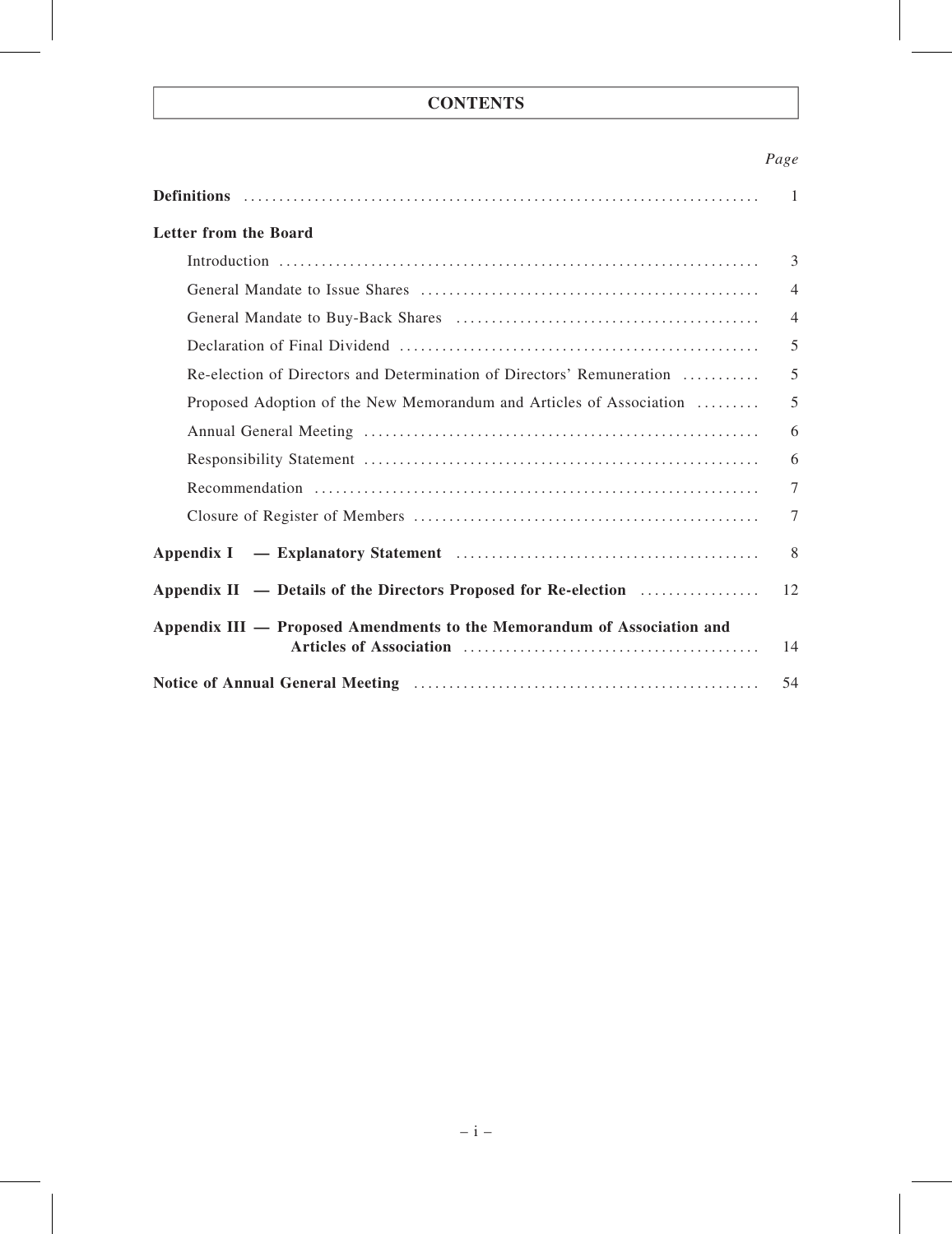In this circular, the following expressions shall have the following meanings unless the context otherwise requires:

| "AGM"                        | the annual general meeting of the Company to be held at<br>Hong Kong Management Association, Room 6, 14/F,<br>Fairmont House, 8 Cotton Tree Drive, Central, Hong Kong<br>on Tuesday, 31 May 2022 at 10:30 a.m. or any adjournment<br>thereof, notice of which is set out on pages 54 to 59 of this<br>circular |
|------------------------------|----------------------------------------------------------------------------------------------------------------------------------------------------------------------------------------------------------------------------------------------------------------------------------------------------------------|
| "Articles of Association"    | the articles of association of the Company, as amended<br>from time to time                                                                                                                                                                                                                                    |
| "associates"                 | has the meaning ascribed to it under the Listing Rules                                                                                                                                                                                                                                                         |
| "Board"                      | the board of Directors                                                                                                                                                                                                                                                                                         |
| "business day"               | a day (excluding Saturday) on which banks are generally<br>open for business in Hong Kong                                                                                                                                                                                                                      |
| "Buy-Back Mandate"           | the proposed general mandate to be granted to the Directors<br>to exercise the power of the Company to buy back Shares<br>as set out in the Buy-Back Resolution                                                                                                                                                |
| "Buy-Back Resolution"        | the proposed ordinary resolution as referred to in the<br>ordinary resolution no. $5(B)$ of the Notice                                                                                                                                                                                                         |
| "Companies Act"              | the Companies Act, Chapter 22 (Revised) of the Cayman<br>Islands                                                                                                                                                                                                                                               |
| "Company"                    | Baguio Green Group Limited (碧瑤綠色集團有限公司), a<br>company incorporated in the Cayman Islands with limited<br>liability and the Shares of which are listed on the Main<br>Board of the Stock Exchange                                                                                                               |
| "connected person(s)"        | has the meaning ascribed to it under the Listing Rules                                                                                                                                                                                                                                                         |
| "Controlling Shareholder(s)" | has the meaning ascribed to it under the Listing Rules                                                                                                                                                                                                                                                         |
| "Corporate Governance Code"  | the Corporate Governance Code as set out in Appendix 14<br>to the Listing Rules                                                                                                                                                                                                                                |
| "Director(s)"                | the director(s) of the Company                                                                                                                                                                                                                                                                                 |
| "Group"                      | the Company and its subsidiaries                                                                                                                                                                                                                                                                               |
| "HK\$"                       | Hong Kong dollars, the lawful currency of Hong Kong                                                                                                                                                                                                                                                            |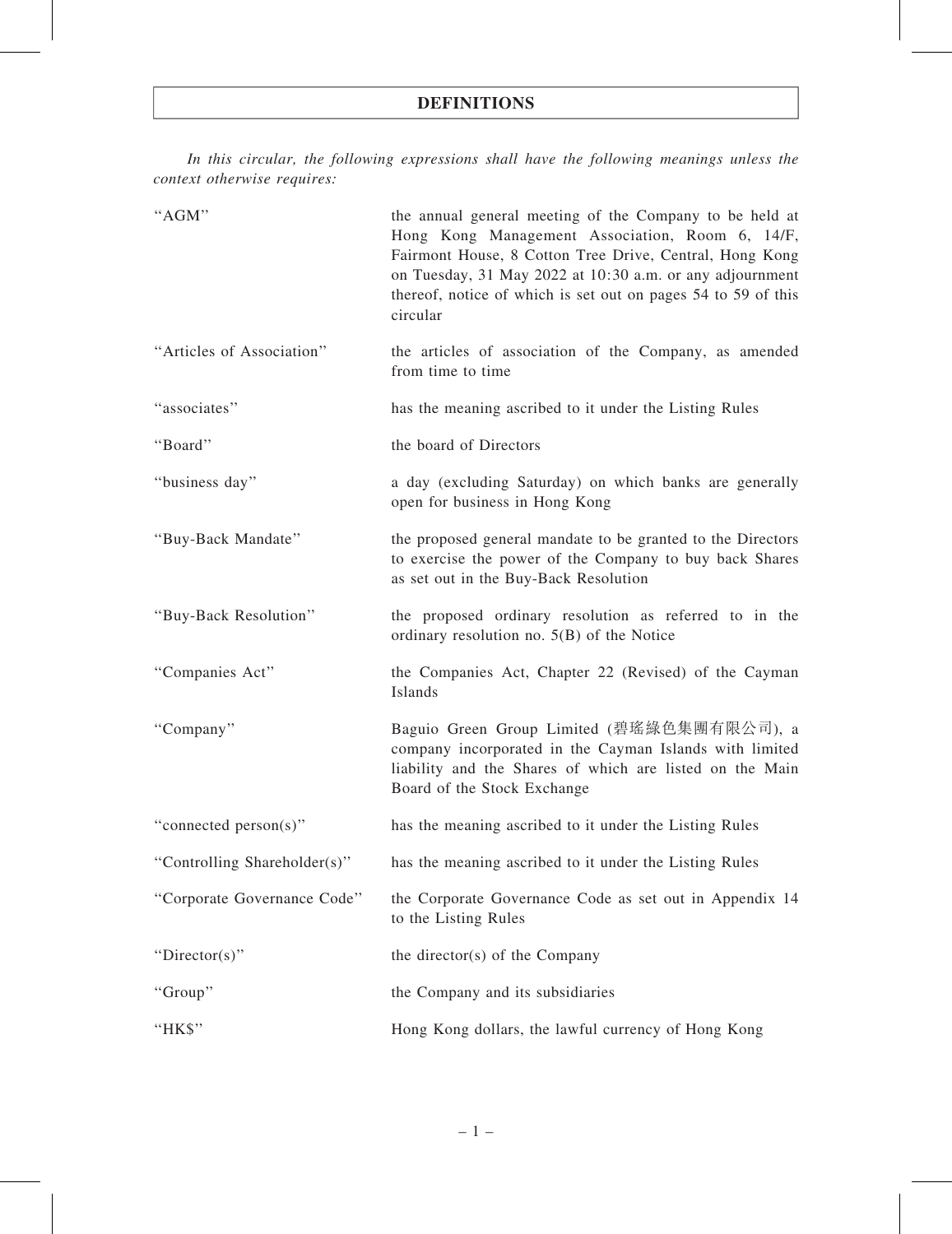# DEFINITIONS

| "Hong Kong"                                 | the Hong Kong Special Administrative Region of the<br>People's Republic of China                                                                                             |
|---------------------------------------------|------------------------------------------------------------------------------------------------------------------------------------------------------------------------------|
| "Issue Mandate"                             | the proposed general mandate to the Directors to exercise<br>the power of the Company to allot, issue and deal with<br>Shares to be granted to the Directors at the AGM      |
| "Latest Practicable Date"                   | 21 April 2022, being the latest practicable date prior to the<br>printing of this circular for the purpose of ascertaining<br>certain information contained in this circular |
| "Listing Rules"                             | the Rules Governing the Listing of Securities on the Stock<br>Exchange                                                                                                       |
| "Memorandum and Articles of<br>Association" | the Memorandum of Association and Articles of<br>Association                                                                                                                 |
| "Memorandum of Association"                 | the memorandum of association of the Company, as<br>amended from time to time                                                                                                |
| "Notice"                                    | the notice convening the AGM as set out on pages 54 to 59<br>of this circular                                                                                                |
| "SFO"                                       | Securities and Futures Ordinance (Chapter 571 of the laws<br>of Hong Kong)                                                                                                   |
| "Share(s)"                                  | share(s) of $HK$0.01$ each in the share capital of the<br>Company                                                                                                            |
| "Shareholder(s)"                            | $holder(s)$ of $Share(s)$                                                                                                                                                    |
| "Stock Exchange"                            | The Stock Exchange of Hong Kong Limited                                                                                                                                      |
| "substantial shareholder(s)"                | has the meaning ascribed to it under the Listing Rules                                                                                                                       |
| "Takeovers Code"                            | the Hong Kong Code on Takeovers and Mergers                                                                                                                                  |
| $``\%"$                                     | per cent.                                                                                                                                                                    |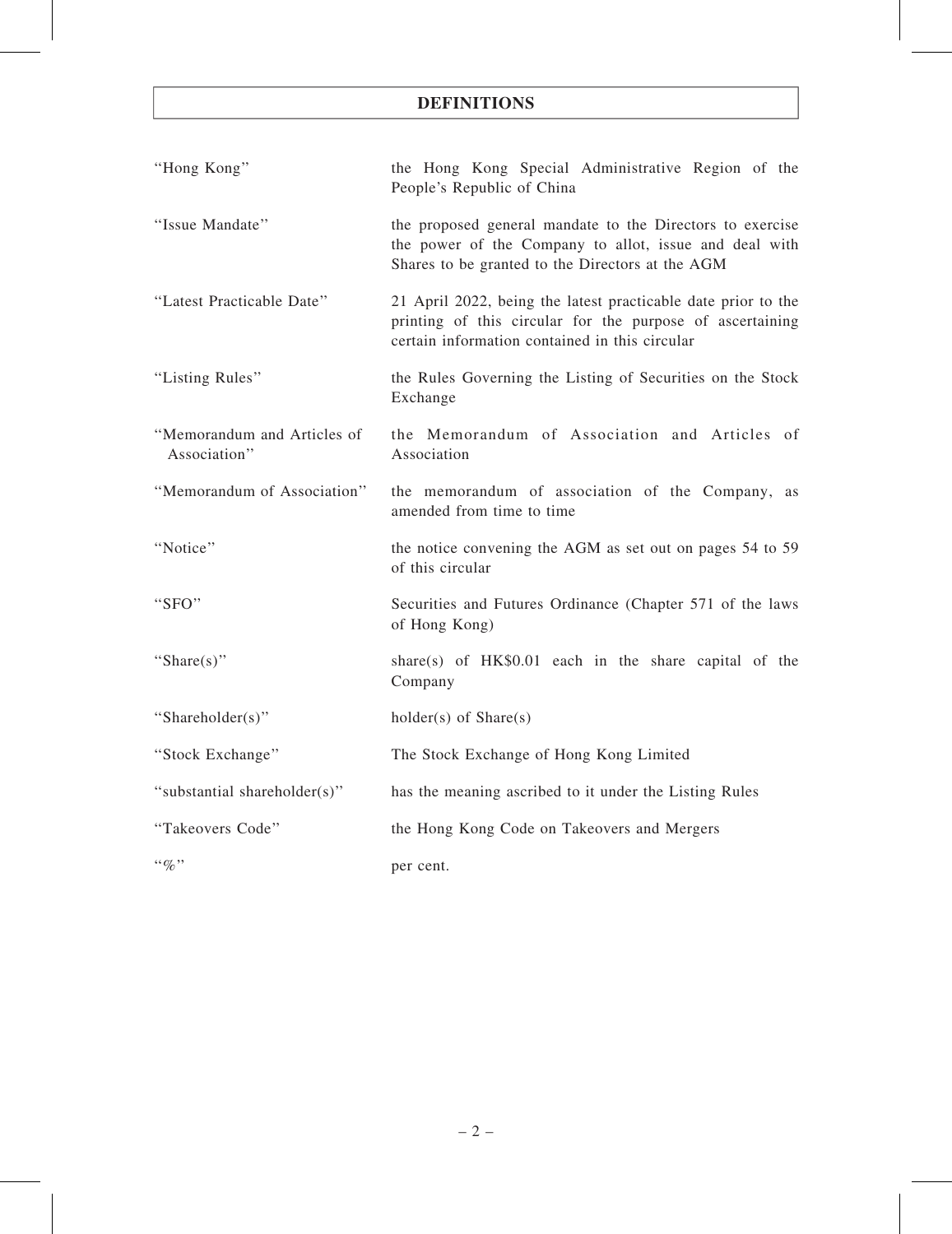

**BAGUIO GREEN GROUP LIMITED 碧瑤綠色集團有限公司**

*(Incorporated in the Cayman Islands with limited liability)*

**(Stock Code: 1397)**

Executive Directors: Mr. Ng Wing Hong (Chairman) Ms. Ng Yuk Kwan Phyllis (Chief Executive Officer and Compliance Officer) Mr. Ng Wing Chuen Ms. Leung Shuk Ping Ms. Cheung Siu Chun (Chief Financial Officer and Company Secretary)

Independent Non-executive Directors: Mr. Sin Ho Chiu Dr. Law Ka Hung Mr. Lau Chi Yin Thomas

Registered office: Cricket Square, Hutchins Drive P.O. Box 2681 Grand Cayman KY1-1111 Cayman Islands

Head office and principal place of business in Hong Kong: Unit A, 4/F. Dragon Industrial Building No. 93 King Lam Street Lai Chi Kok Kowloon, Hong Kong

Hong Kong, 28 April 2022

To the Shareholders

Dear Sir or Madam,

# PROPOSALS FOR GENERAL MANDATES TO ISSUE SHARES AND TO BUY BACK SHARES, DECLARATION OF FINAL DIVIDEND, RE-ELECTION OF RETIRING DIRECTORS, PROPOSED AMENDMENTS TO THE MEMORANDUM AND ARTICLES OF ASSOCIATION AND NOTICE OF ANNUAL GENERAL MEETING

#### INTRODUCTION

The purpose of this circular is to give you notice of the AGM to be held on Tuesday, 31 May 2022 and to provide you with information regarding the ordinary resolutions and special resolution to be proposed at the AGM relating to, inter alia, (i) the granting to the Directors of the Issue Mandate and the Buy-Back Mandate; (ii) the declaration of final dividends; (iii) the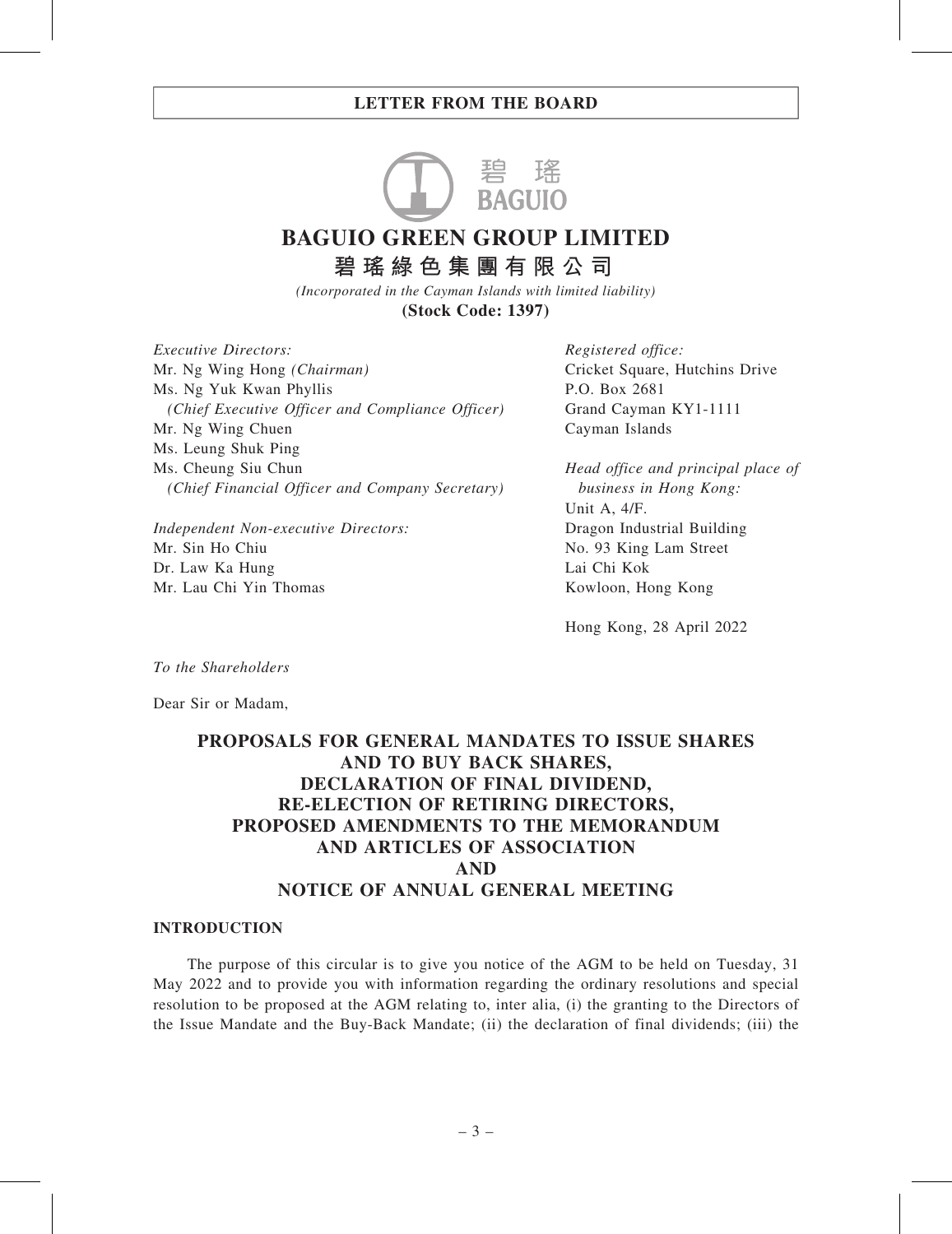re-election of retiring Directors: and (iv) the proposed adoption of the new Memorandum and Articles of Association. A notice of the AGM containing the resolutions to be proposed at the AGM is set out on pages 54 to 59 of this circular.

#### GENERAL MANDATE TO ISSUE SHARES

In order to give the Company the flexibility to issue and buy back Shares if and when appropriate, approval is to be sought from the Shareholders, pursuant to the Listing Rules, for the general mandate to issue Shares.

At the AGM, ordinary resolutions will be proposed: (i) to grant to the Directors a general mandate to allot, issue and deal with Shares not exceeding 20% of the issued share capital of the Company as at the date of the passing of such resolution; and (ii) subject to the passing of the proposed ordinary resolutions to approve the Issue Mandate and the Buy-Back Mandate at the AGM, to extend the Issue Mandate by the number of Shares bought back under the Buy-Back Mandate.

As at the Latest Practicable Date, there were 415,000,000 Shares in issue. Subject to the passing of the proposed ordinary resolution to approve the Issue Mandate set out in the resolution No. 5 under the Notice and on the basis that no further Shares are issued or bought back between the Latest Practicable Date and the date of the AGM, the Company would be allowed to issue and allot up to a maximum of 83,000,000 Shares, being 20% of the issued share capital of the Company as at the Latest Practicable Date.

The Directors wish to state that they have no present intention of exercising the Issue Mandate to allot and issue Shares.

## GENERAL MANDATE TO BUY-BACK SHARES

The Directors propose to seek Shareholders' approval of the Buy-Back Resolution to be proposed at the AGM. An explanatory statement as required under Rule 10.06 of the Listing Rules to provide the requisite information of the Buy-Back Mandate is set out in Appendix I to this circular.

The Directors wish to state that they have no present intention of exercising the Buy-Back Mandate to buy-back Shares.

Subject to the passing of the Buy-Back Resolution and on the basis that no further Shares are allotted and issued or bought back between the Latest Practicable Date and the date of the AGM, the Company would be allowed, under the Buy-Back Mandate, to buy-back up to a maximum of 41,500,000 Shares, being 10% of the issued share capital of the Company as at the Latest Practicable Date.

The authority conferred by the Buy-Back Resolution will continue in force until whichever is the earliest of: (i) the conclusion of the next annual general meeting of the Company; (ii) the expiration of the period within which the next annual general meeting of the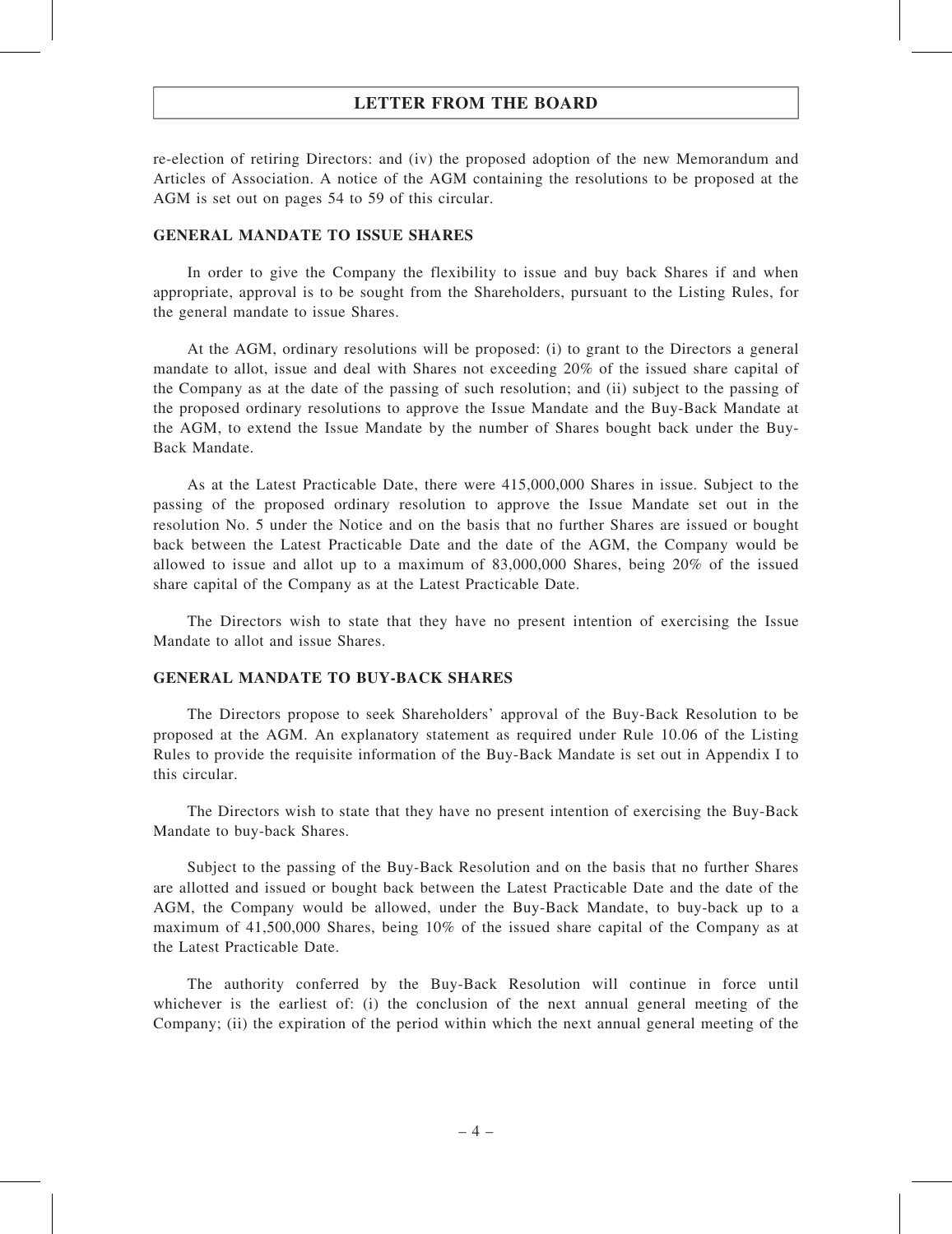Company is required by any applicable laws or the Articles of Association to be held; or (iii) the passing of an ordinary resolution of the Company in general meeting revoking or varying the authority set out in the Buy-Back Resolution.

#### DECLARATION OF FINAL DIVIDEND

According to the Company's annual results announcement dated 30 March 2022, the Board recommended the payment of a final dividend of HK0.9 cents per ordinary Share for the year ended 31 December 2021 to be paid on or around 8 July 2022 to those Shareholders whose names appear on the register of members of the Company on 23 June 2022.

The recommended final dividend of HK0.9 cents per ordinary Share is subject to approval by the Shareholders at the AGM. Such dividend will be distributed from the retained profits of the Company.

## RE-ELECTION OF DIRECTORS AND DETERMINATION OF DIRECTORS' REMUNERATION

As at the Latest Practicable Date, the Board comprised five executive Directors, namely, Mr. Ng Wing Hong, Ms. Ng Yuk Kwan Phyllis, Mr. Ng Wing Chuen, Ms. Leung Shuk Ping and Ms. Cheung Siu Chun; and three independent non-executive Directors, namely, Mr. Sin Ho Chiu, Dr. Law Ka Hung and Mr. Lau Chi Yin Thomas.

Pursuant to the Articles of Association and the Corporate Governance Code, Ms. Leung Shuk Ping, Ms. Cheung Siu Chun and Mr. Sin Ho Chiu shall retire from office at the AGM and they, being eligible, will offer themselves for re-election at the AGM.

Biographical details of the Directors who are proposed to be re-elected at the AGM are set out in Appendix II of this circular.

The remuneration committee of the Company has made recommendation to the Board on the directors' remuneration for the year ending 31 December 2022, and the basis of determining the directors' remuneration is set out in the corporate governance report of the Company's annual report.

# PROPOSED ADOPTION OF THE NEW MEMORANDUM AND ARTICLES OF ASSOCIATION

The Company also proposes to amend its existing Memorandum and Articles of Association by way of adoption of the new Memorandum and Articles of Association (a) to bring the Memorandum and Articles of Association to be in line with the relevant requirements of the applicable laws of the Cayman Islands and the Listing Rules; and (b) to allow the Company to hold hybrid and virtual meetings of the Shareholders. Other minor amendments to the existing Memorandum and Articles of Association are also proposed to be made to introduce the corresponding and house-keeping changes.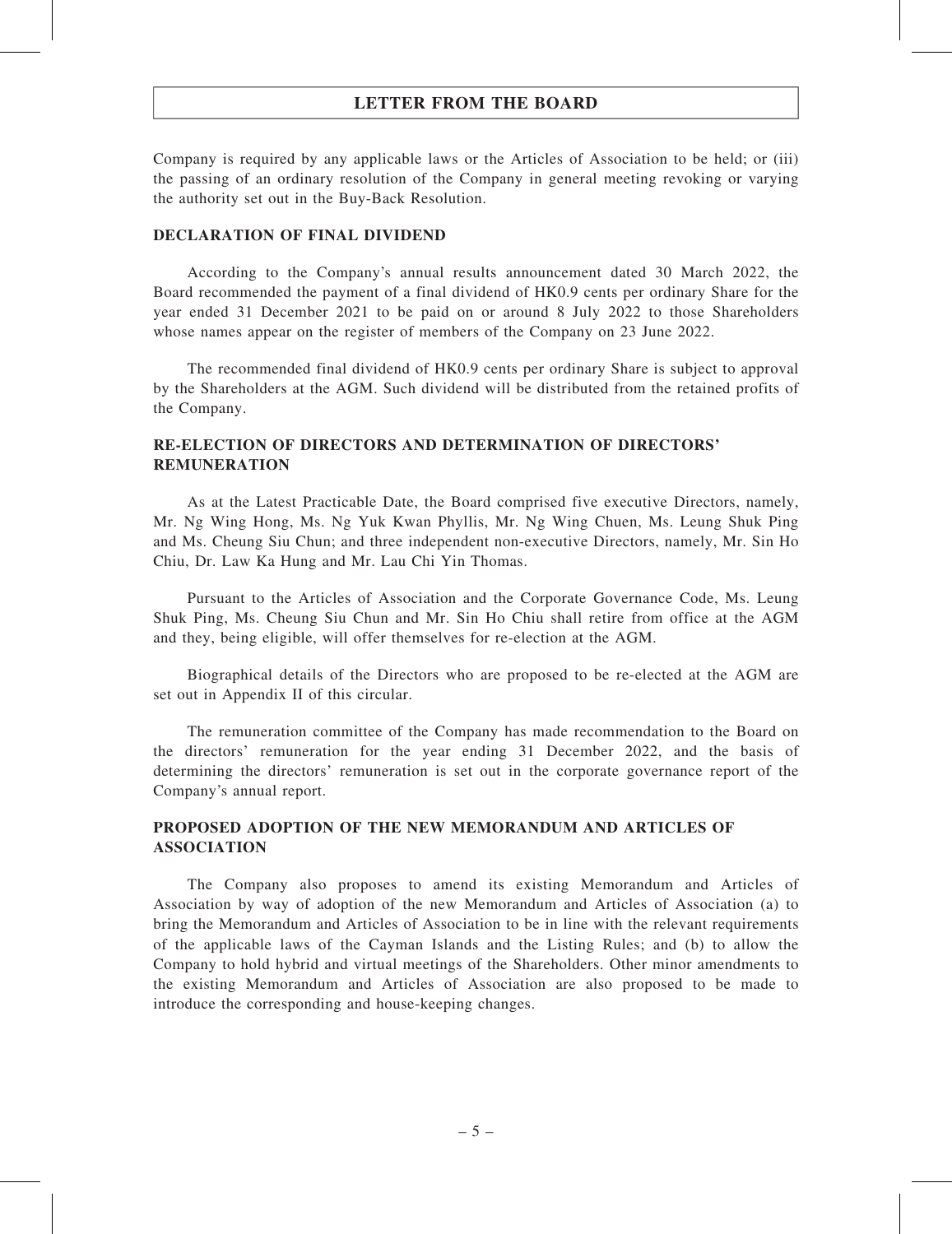The proposed adoption of the new Memorandum and Articles of Association is subject to the approval of the Shareholders by way of a special resolution at the AGM and shall take effect upon the close of the AGM if so approved. Full particulars of the proposed amendments to the existing Memorandum and Articles of Association brought about by the adoption of the new Memorandum and Articles of Association (marked-up against the existing Memorandum and Articles of Association) are set out in Appendix III to this circular.

The new Memorandum and Articles of Association is written in English. There is no official Chinese translation in respect thereof. Therefore, the Chinese version of the new Memorandum and Articles of Association is purely a translation only. Should there be any discrepancy, the English version shall prevail.

The legal advisers to the Company as to Hong Kong laws have confirmed that the proposed amendments to the Memorandum and Articles of Association conform with the requirements of the Listing Rules, where applicable, and the legal advisers to the Company as to the laws of the Cayman Islands have confirmed that the proposed amendments to the Memorandum and Articles of Association conform with the applicable laws of the Cayman Islands. The Company confirms that there is nothing unusual about the proposed amendments to the Memorandum and Articles of Association for a company listed on the Stock Exchange.

#### ANNUAL GENERAL MEETING

The Notice, which contains, inter alia, ordinary resolutions and special resolution to approve the Issue Mandate and the Buy-Back Mandate, the declaration of the final dividend, the re-election of retiring Directors, and the proposed adoption of new Memorandum and Articles of Association is set out on pages 54 to 59 of this circular.

A form of proxy for use at the AGM is enclosed herewith. Such form of proxy is also published on the websites of the Stock Exchange (www.hkexnews.hk) and the Company (www.baguio.com.hk). Whether or not you propose to attend the AGM, you are requested to complete the form of proxy in accordance with the instructions printed thereon and return it to the Company's branch share registrar, Tricor Investor Services Limited, at Level 54, Hopewell Centre, 183 Queen's Road East, Hong Kong as soon as possible and in any event not less than 48 hours before the time appointed for holding the AGM or any adjournment thereof. Completion and return of the form of proxy will not prevent you from attending and voting in person at the AGM or any adjourned meeting thereof (as the case may be) should you wish to do so.

None of the Shareholders is required to abstain from voting at the AGM pursuant to the Listing Rules and/or the Articles of Association.

According to Rule 13.39(4) of the Listing Rules, any vote of shareholders at a general meeting must be taken by poll. Therefore, all the resolutions put to the vote at the AGM will be taken by way of poll.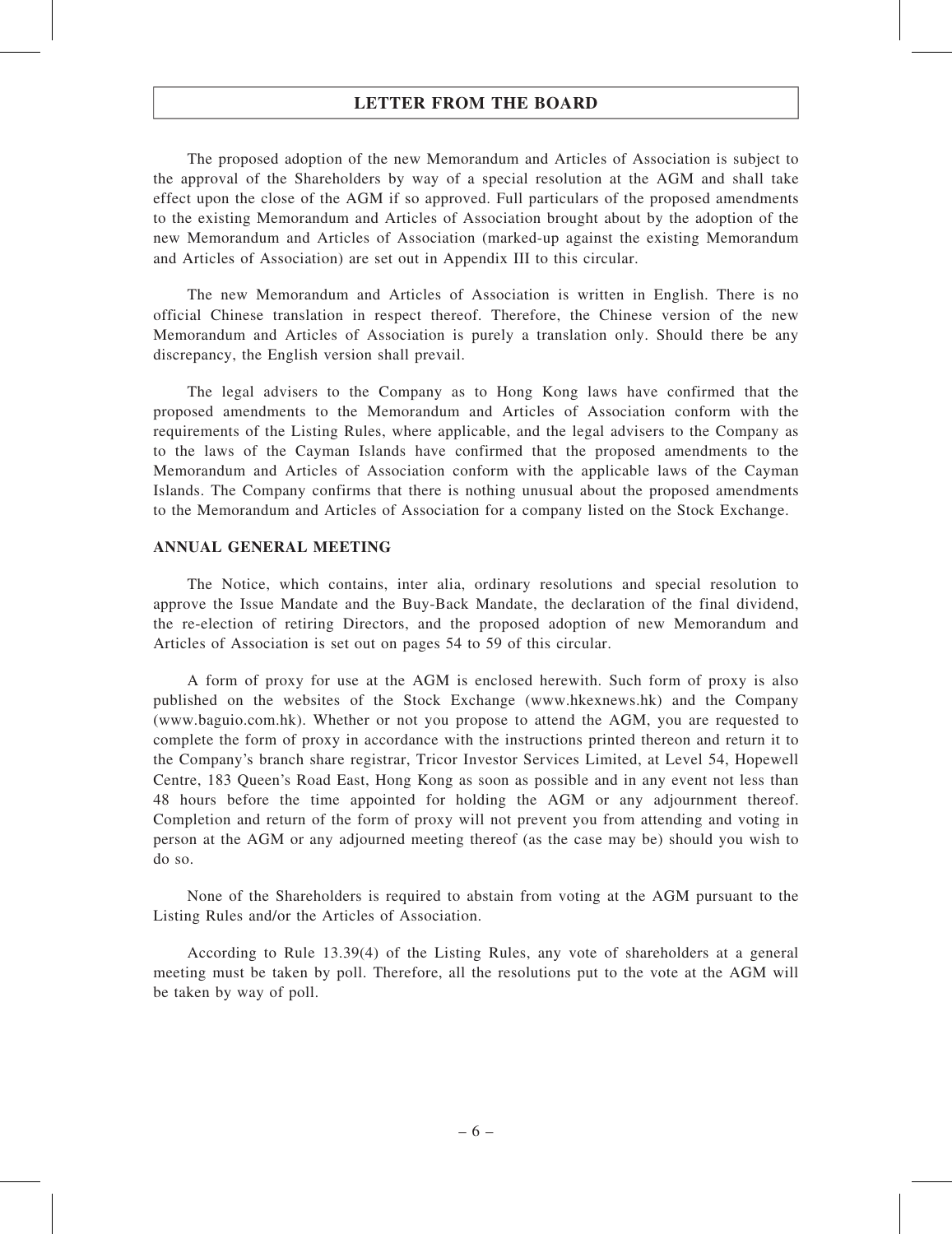#### RESPONSIBILITY STATEMENT

This circular, for which the Directors collectively and individually accept full responsibility, includes particulars given in compliance with the Listing Rules for the purpose of giving information with regard to the Group. The Directors, having made all reasonable enquiries, confirm that, to the best of their knowledge and belief, the information contained in this circular is accurate and complete in all material respects and not misleading or deceptive, and there are no other matters the omission of which would make any statement herein or this circular misleading.

#### RECOMMENDATION

The Directors consider that the grant of the Issue Mandate and the Buy-Back Mandate, the declaration of final dividend and the re-election of retiring Directors are all in the interests of the Company and the Shareholders as a whole and accordingly recommend the Shareholders to vote in favour of all the resolutions set out in the Notice.

#### CLOSURE OF REGISTER OF MEMBERS

For determining the entitlement to attend and vote at the AGM, the register of members of the Company will be closed from Thursday, 26 May 2022 to Tuesday, 31 May 2022, both days inclusive, during which no transfer of Shares will be registered. To be eligible to attend and vote at the AGM which shall be held on 31 May 2022, all transfer forms accompanied by the relevant share certificates must be lodged with the Company's Hong Kong branch share registrar, Tricor Investor Services Limited of Level 54, Hopewell Centre, 183 Queen's Road East, Hong Kong for registration not later than 4:30 p.m. on Wednesday, 25 May 2022.

For determining the entitlement to the proposed final dividend, the register of members of the Company will be closed from Thursday, 23 June 2022 to Friday, 24 June 2022, both days inclusive, during which no transfer of Shares will be registered. In order to qualify for the proposed final dividend, all transfer documents accompanied by the relevant share certificates must be lodged with the Company's Hong Kong branch share registrar, Tricor Investor Services Limited of Level 54, Hopewell Centre, 183 Queen's Road East, Hong Kong for registration no later than 4:30 p.m. on Wednesday, 22 June 2022.

> Yours faithfully, By order of the Board of Baguio Green Group Limited Ng Wing Hong Chairman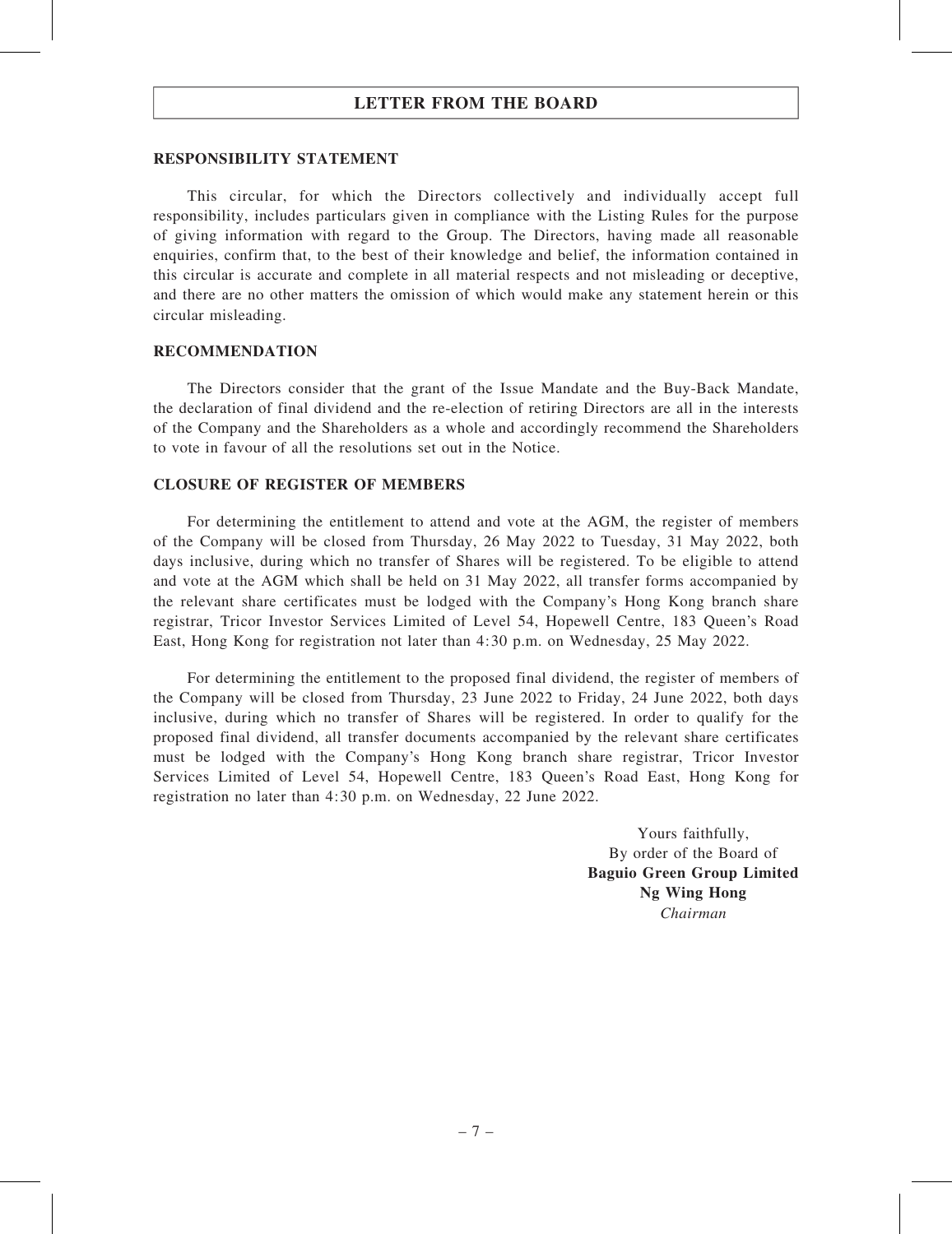This Appendix I serves as an explanatory statement, as required by the Listing Rules, to provide the requisite information to you for your consideration of the Buy-Back Mandate.

#### 1. SHARE CAPITAL

As at the Latest Practicable Date, the issued share capital of the Company comprised 415,000,000 fully paid up Shares of HK\$0.01 each. Subject to the passing of the Buy-Back Resolution and on the basis that no further Shares are issued or bought back prior to the AGM, the Company would be allowed under the Buy-Back Mandate to buy back up to a maximum of 41,500,000 fully paid up Shares, representing 10% of the issued share capital of the Company as at the Latest Practicable Date.

#### 2. REASONS FOR SHARE BUY-BACKS

The Directors believe that the Buy-Back Resolution is in the best interests of the Company and the Shareholders. Such buy-backs may, depending on market conditions and funding arrangements at the time, lead to an enhancement of the value of the net assets and/or earnings per Share and will only be made when the Directors believe that such buy-backs will benefit the Company and the Shareholders as a whole.

#### 3. FUNDING OF SHARE BUY-BACKS

Buy-back of Shares will be financed out of funds legally available for the purpose and in accordance with the Articles of Association, the Listing Rules and the applicable laws and regulations of the Cayman Islands. The Companies Act provides that the amount of capital repaid in connection with a share buy-back may be paid out of the profits of the Company or the proceeds of a fresh issue of Shares made for the purposes of the buy-backs or if so authorised by the Articles of Association, out of capital subject to and in accordance with the Companies Act. The amount of premium payable on buy-back may only be paid out of either the profits of the Company or out of the share premium account before or at the time the Company's Shares are bought back in the manner provided for in the Companies Act.

It is expected that the Company will fund any buy-back of Shares from its available internal resources. There may be a material adverse impact on the working capital or gearing position of the Company (as compared with the positions disclosed in the audited consolidated financial statements of the Company as at 31 December 2021, being the date to which the latest published audited consolidated financial statements of the Company were made up) in the event that the Buy-Back Mandate were to be exercised in full at any time during the proposed buy-back period. However, the Directors have no present intention to buy back any Shares and they would only exercise the power to buy back in circumstances where they consider that the buy-back would be in the best interests of the Company and the Shareholders as a whole. Further, the Directors do not propose to exercise the Buy-Back Mandate to such an extent as would, in the circumstances, have a material adverse effect on the working capital requirements or gearing position of the Company as may be determined by the Directors from time to time to be appropriate for the Company.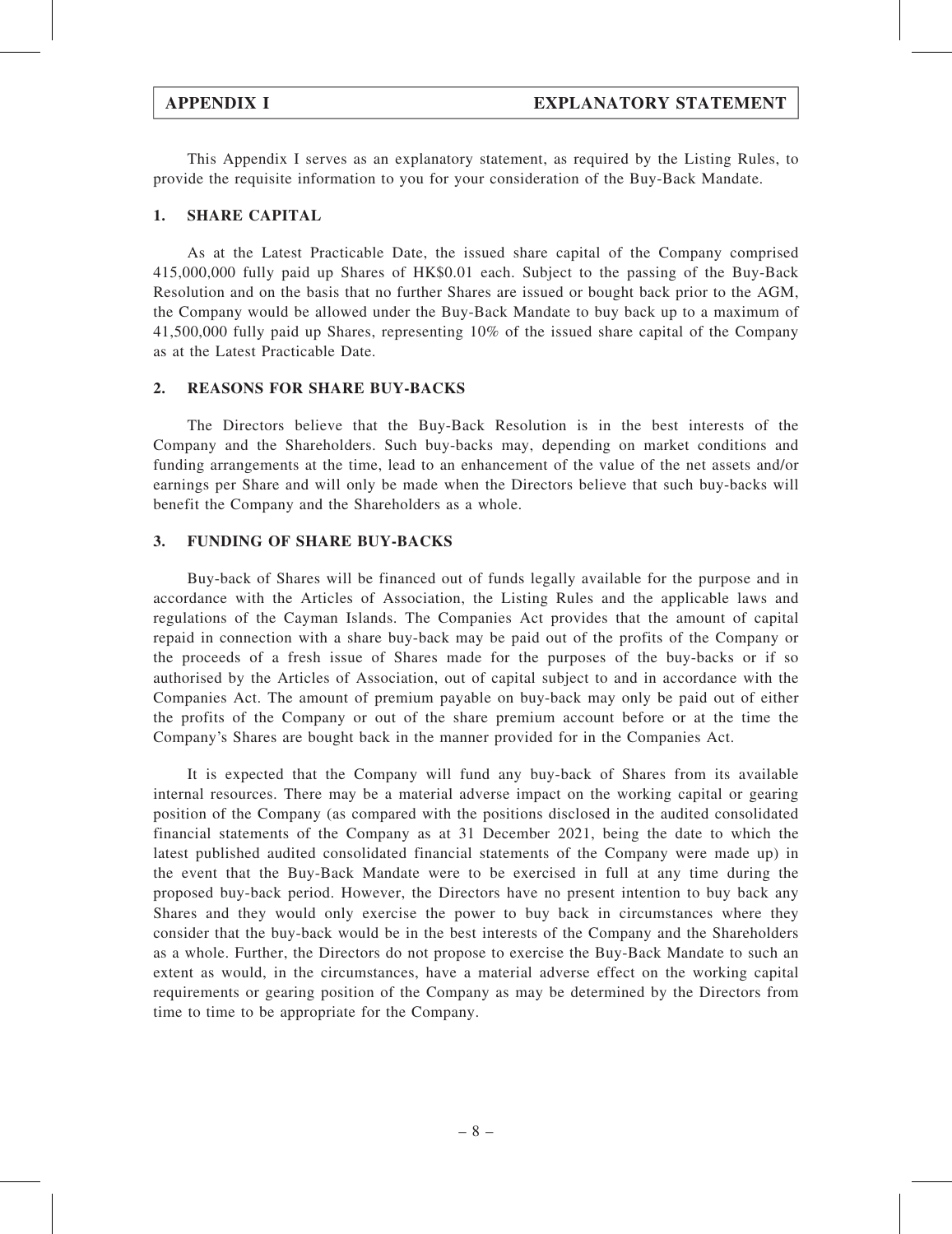#### 4. DISCLOSURE OF INTEREST

None of the Directors, nor to the best of their knowledge having made all reasonable enquiries, any of their associates nor any directors of such associates, have any present intention to sell any Shares to the Company under the Buy-Back Mandate if it is approved by the Shareholders.

No connected person of the Company has notified the Company that he or she has a present intention to sell any Shares to the Company or its subsidiaries, nor have undertaken not to do so, in the event that the Company is authorised to make buy-backs of its own shares and the Buy-Back Mandate is approved by Shareholders.

#### 5. UNDERTAKING OF THE DIRECTORS

The Directors have undertaken to the Stock Exchange that if they shall exercise the power of the Company to make buy-backs pursuant to the Buy-Back Mandate they will exercise the same in accordance with the Listing Rules, the laws of the Cayman Islands and all applicable laws.

#### 6. SHARE PRICES

The highest and lowest prices at which the Shares were traded on the Stock Exchange during each of the twelve months preceding the Latest Practicable Date were as follows:

|                                                         | <b>Highest</b> | Lowest |
|---------------------------------------------------------|----------------|--------|
|                                                         | HK\$           | HK\$   |
| 2021                                                    |                |        |
| April                                                   | 0.425          | 0.370  |
| May                                                     | 0.510          | 0.380  |
| June                                                    | 0.445          | 0.350  |
| July                                                    | 0.375          | 0.305  |
| August                                                  | 0.380          | 0.330  |
| September                                               | 0.435          | 0.370  |
| October                                                 | 0.465          | 0.385  |
| November                                                | 0.580          | 0.430  |
| December                                                | 0.600          | 0.480  |
| 2022                                                    |                |        |
| January                                                 | 0.550          | 0.485  |
| February                                                | 0.540          | 0.465  |
| March                                                   | 0.780          | 0.465  |
| April (up to and including the Latest Practicable Date) | 0.540          | 0.490  |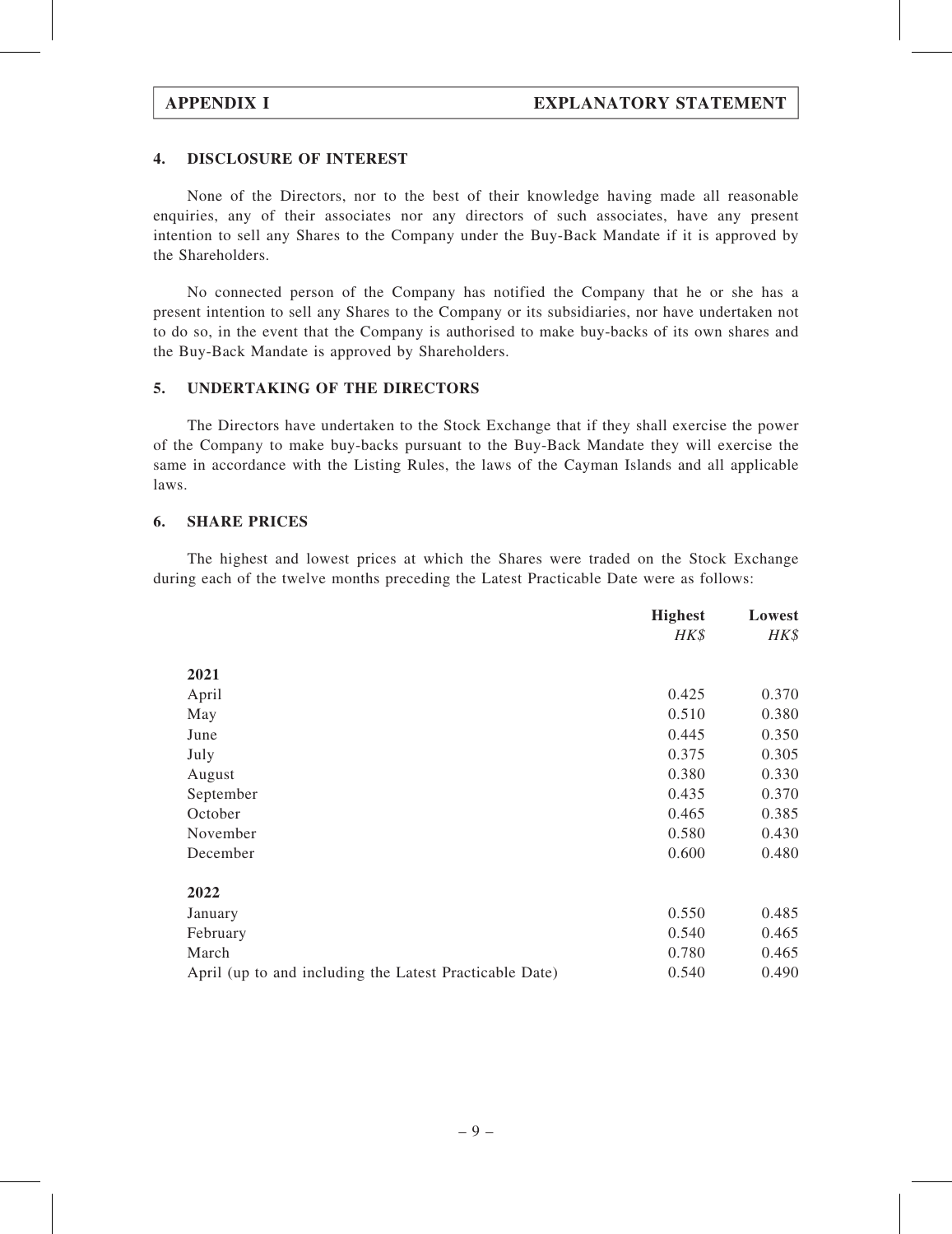#### 7. SHARE BUY-BACKS MADE BY THE COMPANY

There have been no buy-backs by the Company, or any of its subsidiaries, of any Shares in the six months immediately preceding the Latest Practicable Date (whether on the Stock Exchange or otherwise).

#### 8. EFFECT OF THE TAKEOVERS CODE

If as a result of the exercise of the power to buy back Shares pursuant to the Buy-Back Mandate, a Shareholder's proportionate interest in the voting rights of the Company increases, such increase will be treated as an acquisition for the purposes of Rule 32 of the Takeovers Code. Accordingly, a Shareholder or a group of Shareholders acting in concert could obtain or consolidate control of the Company and be obliged to make a mandatory offer in accordance with Rule 26 of the Takeovers Code.

As at the Latest Practicable Date, to the best of the knowledge and belief of the Company, the following persons were the substantial shareholders holding more than 10% of the issued share capital of the Company:

| <b>Name</b>                       | Capacity                                                                  | Number of<br><b>Shares</b> held | Approximate $\%$<br>of shareholding<br>interest |
|-----------------------------------|---------------------------------------------------------------------------|---------------------------------|-------------------------------------------------|
| Baguio Green<br>(Holding) Limited | Beneficial owner ( <i>Note 1</i> )                                        | 275,000,000                     | 66.27                                           |
| Ng Wing Hong                      | Interest of controlled<br>corporation and<br>beneficial owner<br>(Note 1) | 279,256,000                     | 67.29                                           |
| Chan Shuk Kuen                    | Family interest ( <i>Note 2</i> )                                         | 279,256,000                     | 67.29                                           |

Notes:

- 1. The entire issued share capital of Baguio Green (Holding) Limited is beneficially owned by Mr. Ng Wing Hong. Therefore, Mr. Ng Wing Hong is deemed to be interested in all the Shares of the Company held by Baguio Green (Holding) Limited. In addition, Mr. Ng Wing Hong directly held 4,256,000 Shares of the Company. Mr. Ng Wing Hong is a Controlling Shareholder and an executive Director of the Company.
- 2. Ms. Chan Shuk Kuen is the spouse of Mr. Ng Wing Hong and is therefore deemed to be interested in all the Shares held/owned by Mr. Ng Wing Hong (by himself or through Baguio Green (Holding) Limited) by virtue of the SFO.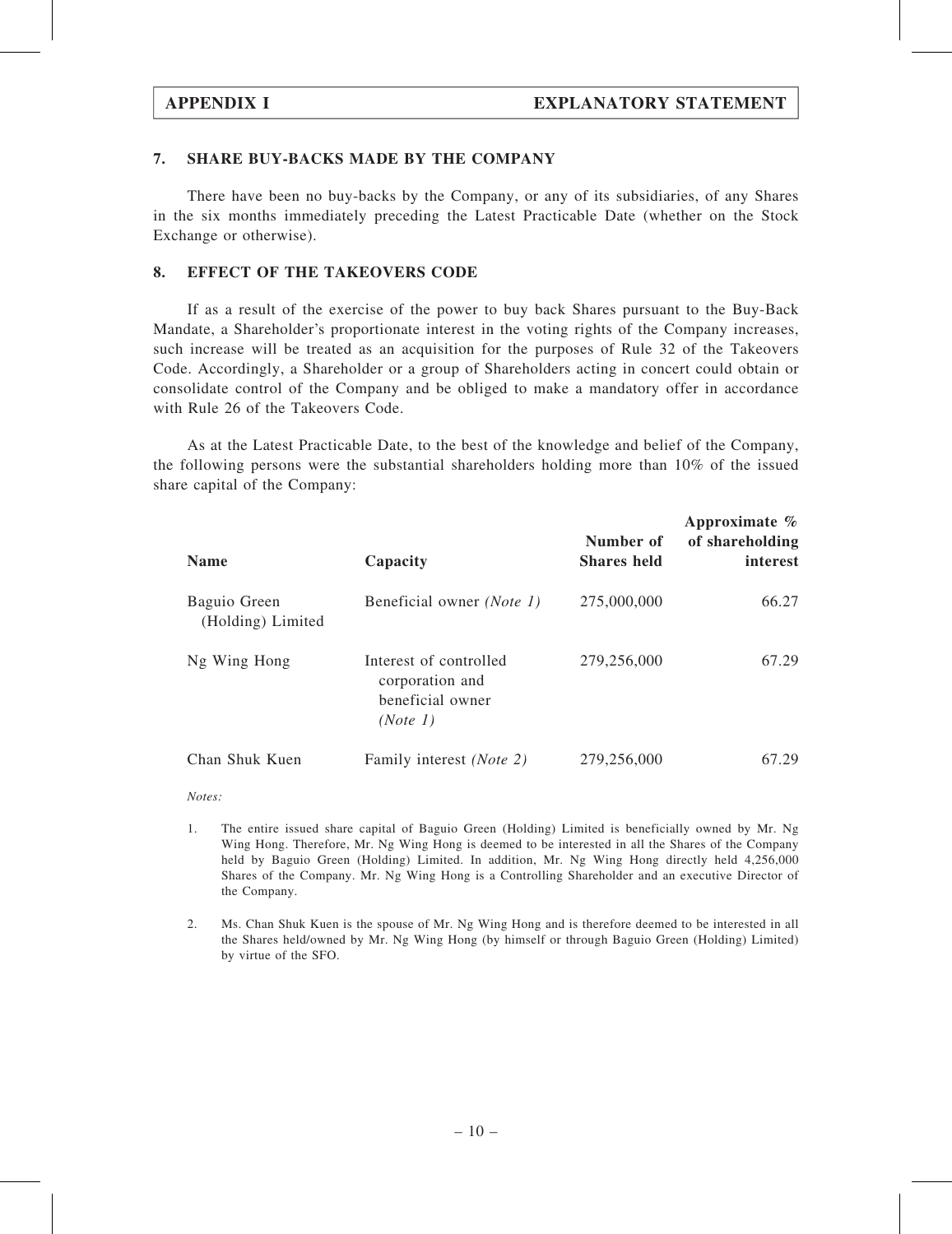# APPENDIX I EXPLANATORY STATEMENT

In the event that the Buy-Back Mandate is exercised in full, assuming no further Shares will be issued or bought back between the Latest Practicable Date and the date of the AGM and there is no change in the existing shareholding of the above Shareholders, the total interests of such Shareholders in the Shares would be increased to:

|                                | Approximate $%$<br>of shareholding |
|--------------------------------|------------------------------------|
| <b>Name</b>                    | interest                           |
| Baguio Green (Holding) Limited | 73.63                              |
| Ng Wing Hong                   | 74.77                              |
| Chan Shuk Kuen                 | 74.77                              |

Save as aforesaid and based on the information available to the Directors as at the Latest Practicable Date, the Directors are not aware of any consequences or implications which would give rise to an obligation to make a mandatory offer under Rule 26 of the Takeovers Code as a result of exercising the power to buy back Shares under the Buy-Back Mandate. The Directors have no present intention of exercising the Buy-Back Mandate.

The Directors are also aware that the Listing Rules prohibit a company from making share buy-back on the Stock Exchange if the result of the buy-back would be that less than 25% (or such other prescribed minimum percentage as determined by the Stock Exchange) of the issued share capital would be in the hands of the public. The Directors have no present intention to exercise the Buy-Back Mandate to such an extent that would result in the Company failing to comply with the public float requirements under Rule 8.08 of the Listing Rules.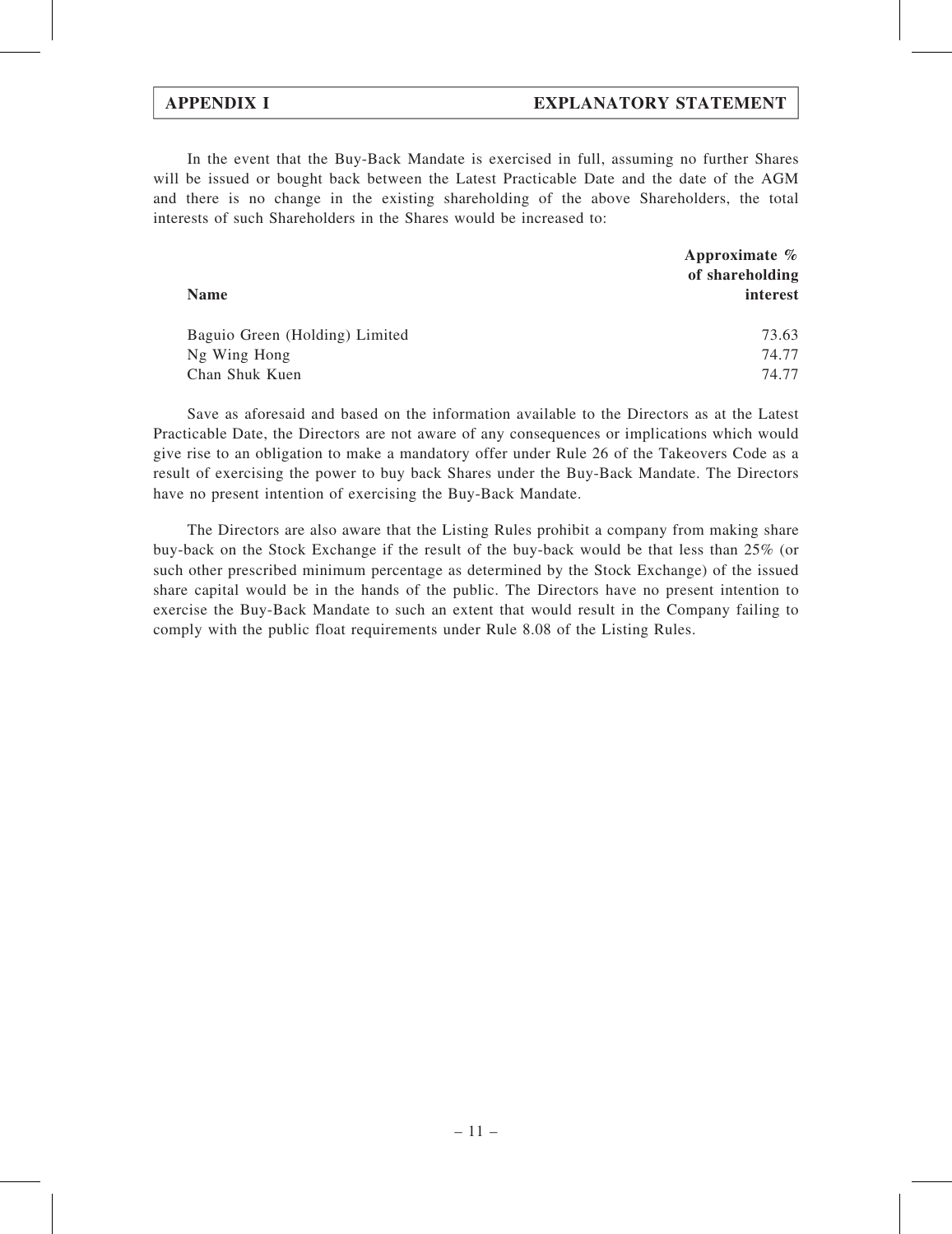# APPENDIX II DETAILS OF THE DIRECTORS PROPOSED FOR RE-ELECTION

The biographical details of the retiring Directors proposed to be re-elected at the AGM are set out as follows:

Leung Shuk Ping (梁淑萍), aged 49, is an Executive Director of the Company. She was appointed as our Executive Director on 23 January 2014. She joined our Group in August 1997 as a secretary and resigned in October 2010 with her last position as a Senior Administration Manager. She rejoined our group as the Operation Director in June 2012. Ms. Leung has over 20 years of experience in administration and business management. She currently oversees the operation department, administration department, IT department, SHEQ department and fleet management department of our Group.

Ms. Leung was awarded a Certificate in Business Management in January 2001 and a Diploma in Business Management in April 2008 from the School of Continuing Education Hong Kong Baptist University. She completed the IMS Internal Auditor Course for ISO 9001:2008 and ISO 14001:2004 and OHSAS 18001:2007 held by the British Standards Institution in December 2013. She completed the Pest Control and Pesticide Safety for Industrial Undertakings course organised by Hong Kong Polytechnic University in 2009. She completed the Certificate Programme on Inventory Management organised by the Hong Kong Management Association on July 1991. She awarded a Diploma in Company Direction in October 2018 by The Hong Kong Institute of Directors.

Cheung Siu Chun (張笑珍), aged 57, is an Executive Director, Chief Financial Officer and Company Secretary of the Company. She was appointed as an Executive Director, Chief Financial Officer and Company Secretary on 23 January 2014. She joined our Group in November 1999 as our Financial Controller and resigned in November 2004. She rejoined our Group in August 2005 and in July 2012, she became our Finance Director. Ms. Cheung currently oversees the Group's finance department, procurement and logistics department and is responsible for the Group's accounting, cost control, corporate finance and cash management affairs.

She was awarded a post-experience certificate in accountancy from the Hong Kong Polytechnic University in September 2001, a Master of Business Administration degree from University of South Australia in April 2004. Ms. Cheung was admitted as a fellow member of the Association of Chartered Certified Accountants in June 1999 and a fellow member of the Hong Kong Institute of Certified Public Accountants in September 2013. She was admitted as a fellow member of the Taxation Institute of Hong Kong in January 2014. She was admitted as a life full member of Association of Women Accountants (Hong Kong) Limited in December 2007. She was also admitted as an associate member of the Institute of Chartered Accountants in England and Wales in February 2008 and became a fellow member of the Institute of Chartered Accountants in England and Wales in August 2019. Ms. Cheung was granted a Certificate of Completion of the Best Practices for ERP Implementation and Enterprise Collaboration Applications Workshop by the Hong Kong Productivity Council in June 2004. Ms. Cheung was also admitted as an associate member of The Chartered Governance Institute, and an associate member of The Hong Kong Chartered Governance Institute in December 2016 respectively. In 2021, Ms. Cheung awarded the title of certified Environmental, Social and Governance Analyst (CESGA) from the European Federation of Financial Analysts Societies.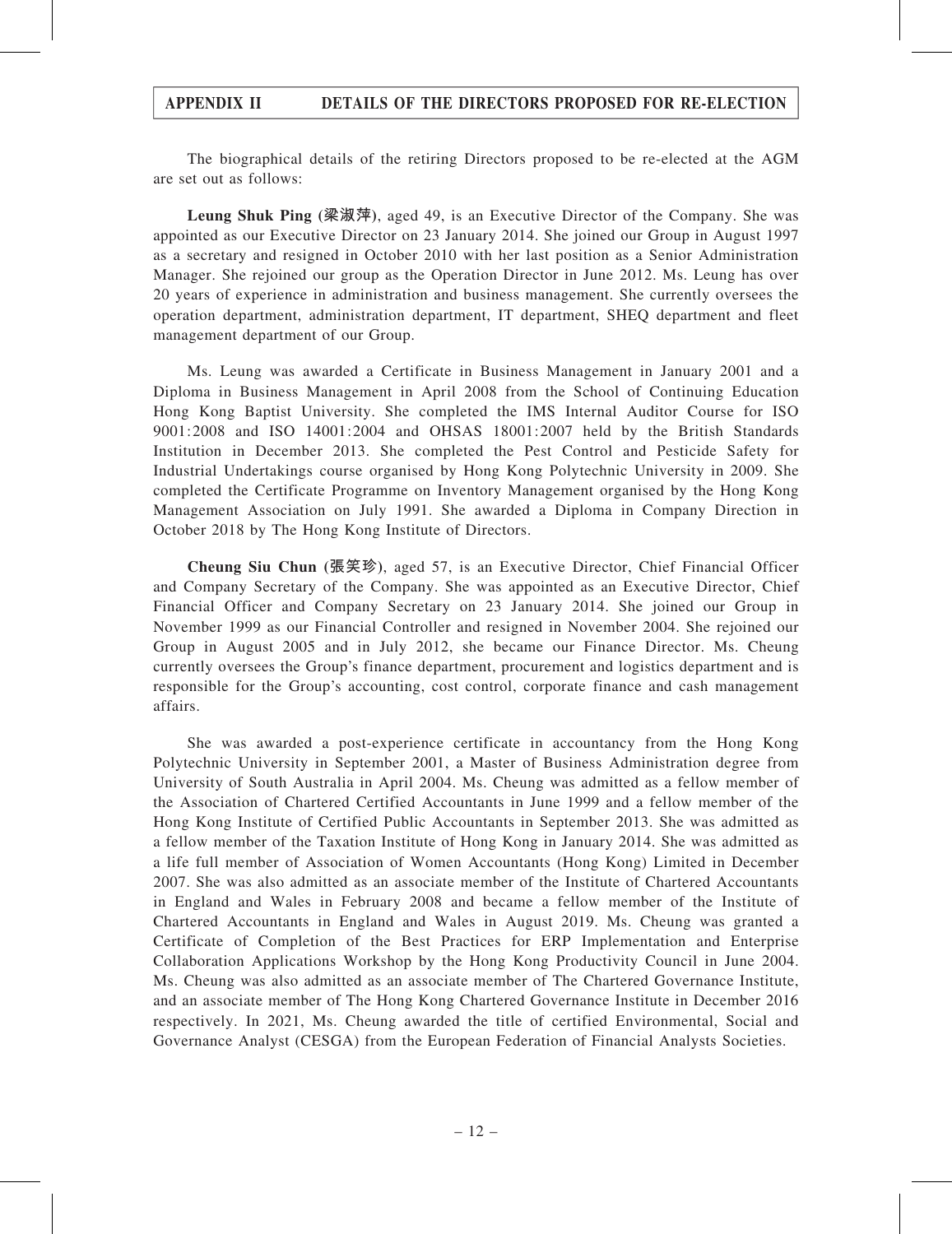# APPENDIX II DETAILS OF THE DIRECTORS PROPOSED FOR RE-ELECTION

Sin Ho Chiu (冼浩釗), aged 66, was appointed as an Independent Non-executive Director of the Company on 24 April 2014 and he is also the chairman of our Remuneration Committee. He has been the sales director and general manager of GrafTech Hong Kong Limited since May 2011 and the legal representative of the Beijing representative office of GrafTech Hong Kong Ltd since May 2017. From February 2011 to August 2021, Mr. Sin served as the legal representative of Shanghai GrafTech Trading Company Limited. From October 2001 to April 2011, Mr. Sin served and was promoted as the business director of Asia Pacific in GrafTech International Trading Inc. Between September 1999 and September 2001, Mr. Sin served as the treasurer and controller of Union Carbide Asia Pacific Inc. Between September 1987 and August 1999, Mr. Sin served as the finance manager of Union Carbide Asia Limited.

Mr. Sin graduated from the Chinese University of Hong Kong with a Bachelor of Science in December 1979 and a Master of Business Administration in December 1983.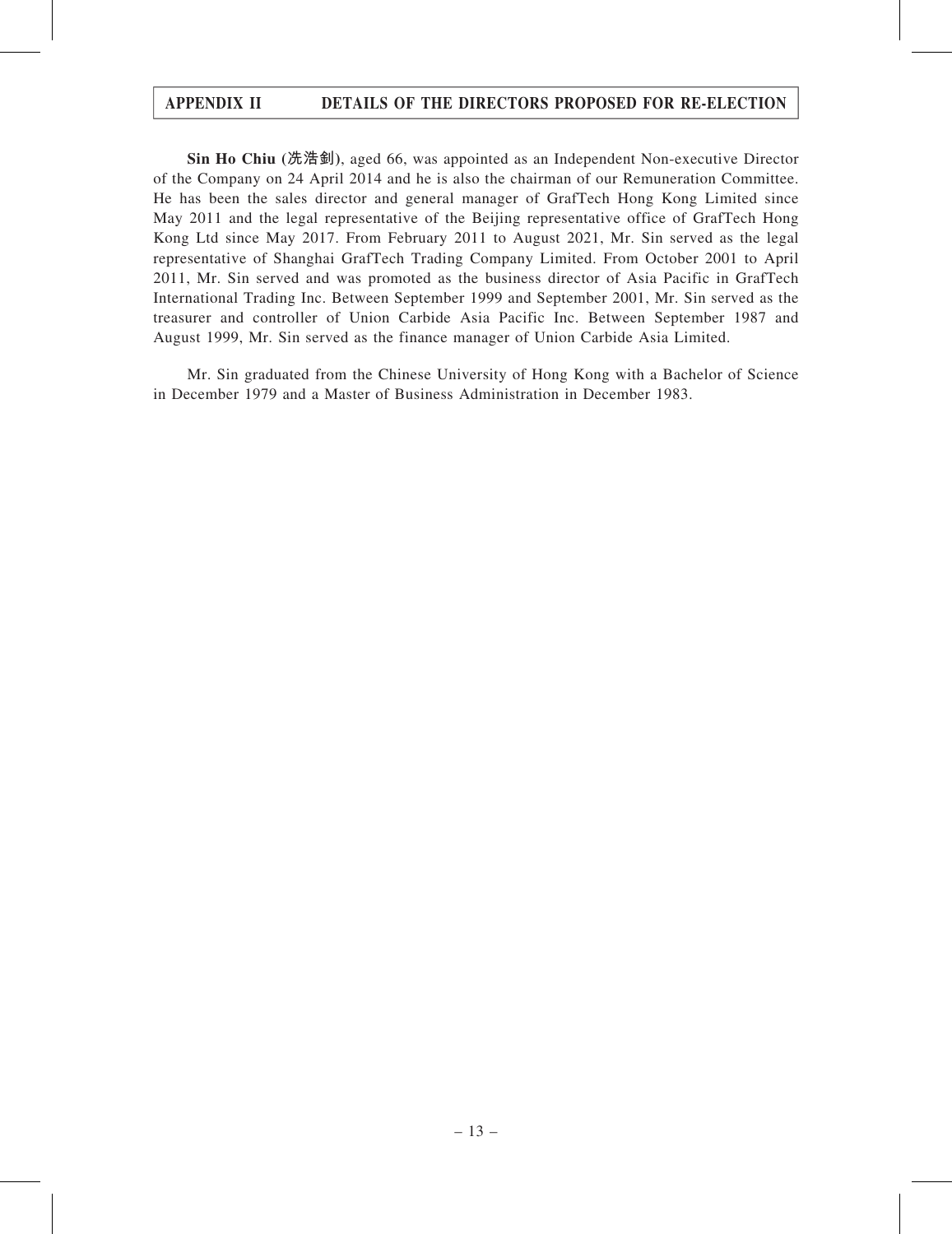The following are the proposed amendments to the existing Memorandum and Articles of Association brought about by the adoption of the new Memorandum and Articles of Association. Unless otherwise specified, clauses, paragraphs and article numbers referred to herein are clauses, paragraphs and article numbers of the existing Memorandum and Articles of Association.

### Proposed amendments (showing changes to the existing Memorandum of Association)

### THE COMPANIES

### LAWCOMPANIES ACT (REVISED) EXEMPTED

### COMPANY LIMITED BY SHARES

#### SECOND AMENDED AND

# RESTATED MEMORANDUM OF

### ASSOCIATION OF

#### Baguio Green Group Limited

# 碧瑤綠色集團有限公司

### (Adopted by special resolution passed at an annual general meeting held on 24 April 201431 May 2022)

2. The Registered Office of the Company shall be at Cricket Square, Hutchins Drive, P.O. Box 2681, Grand Cayman KY1-1111, Cayman Islandsthe offices of Codan Trust Company (Cayman) Limited, Cricket Square, Hutchins Drive, PO Box 2681, Grand Cayman, KY1-1111, Cayman Islands.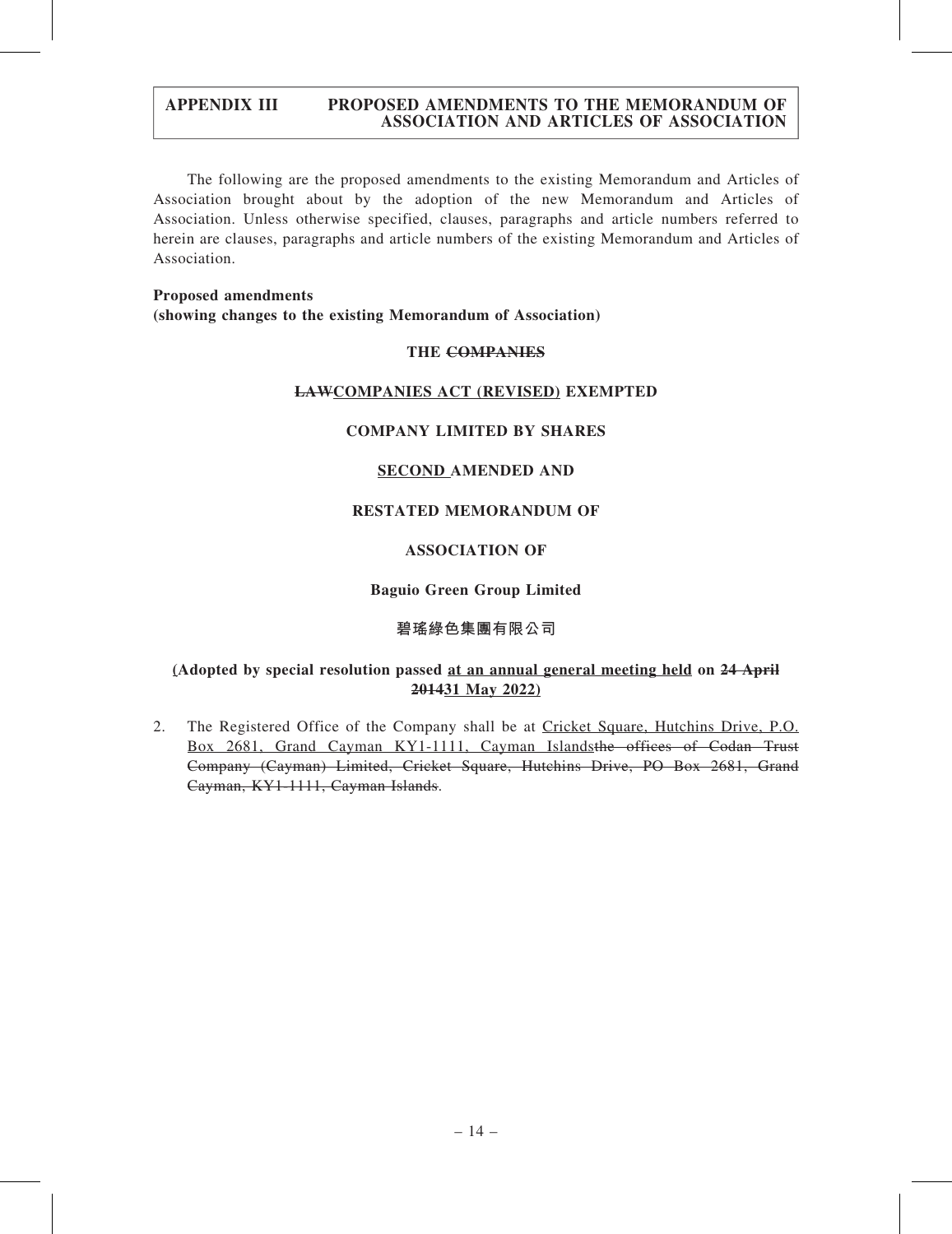#### Proposed amendments

### (showing changes to the existing Memorandum of Association)

- 4. Subject to the following provisions of this Memorandum, the Company shall have and be capable of exercising all the functions of a natural person of full capacity irrespective of any question of corporate benefit, as provided by Section  $27(2)$  of the Companies LawCompanies Act (Revised).
- 8. The share capital of the Company is HK\$10,000,000 divided into 1,000,000,000 shares of a nominal or par value of HK\$0.01 each, with the power for the Company, insofar as is permitted by law, to redeem or purchase any of its shares and to increase or reduce the said share capital subject to the provisions of the Companies LawCompanies Act (Revised) and the Articles of Association of the Company and to issue any part of its capital, whether original, redeemed or increased, with or without any preference, priority or special privilege or subject to any postponement of rights or to any conditions or restrictions; and so that, unless the conditions of issue shall otherwise expressly declare, every issue of shares, whether declared to be preference or otherwise, shall be subject to the power hereinbefore contained.
- 9. The Company may exercise the power contained in the Companies LawCompanies Act to deregister in the Cayman Islands and be registered by way of continuation in another jurisdiction.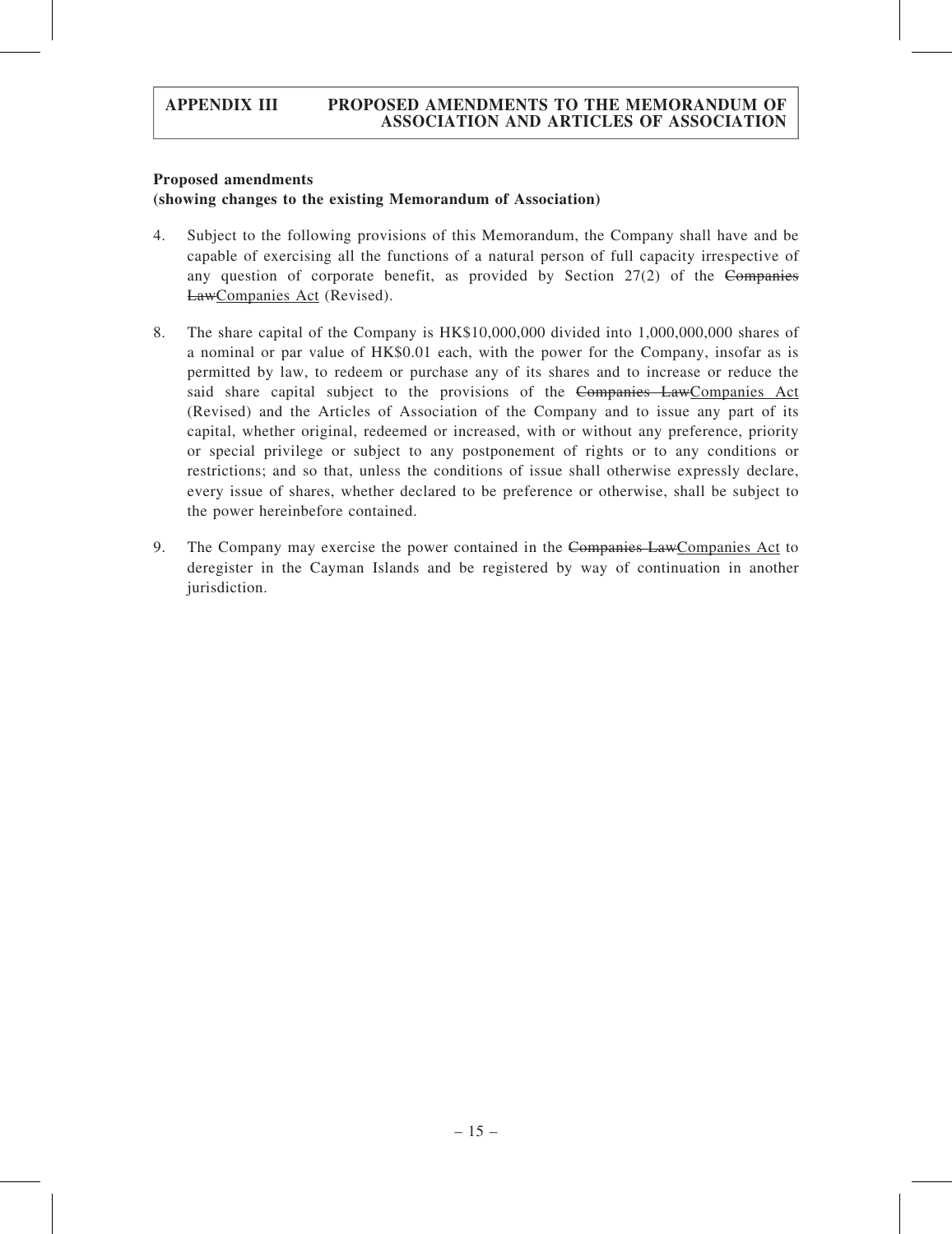Proposed amendments (showing changes to the existing Articles of Association)

> The Companies LawCompanies Act (Revised) Exempted Company Limited by Shares

SECOND AMENDED AND RESTATED ARTICLES OF ASSOCIATION

OF

Baguio Green Group Limited 碧瑤綠色集團有限公司 (Adopted pursuant to written special resolutions passed at an annual general meeting held on 24 April 201431 May 2022)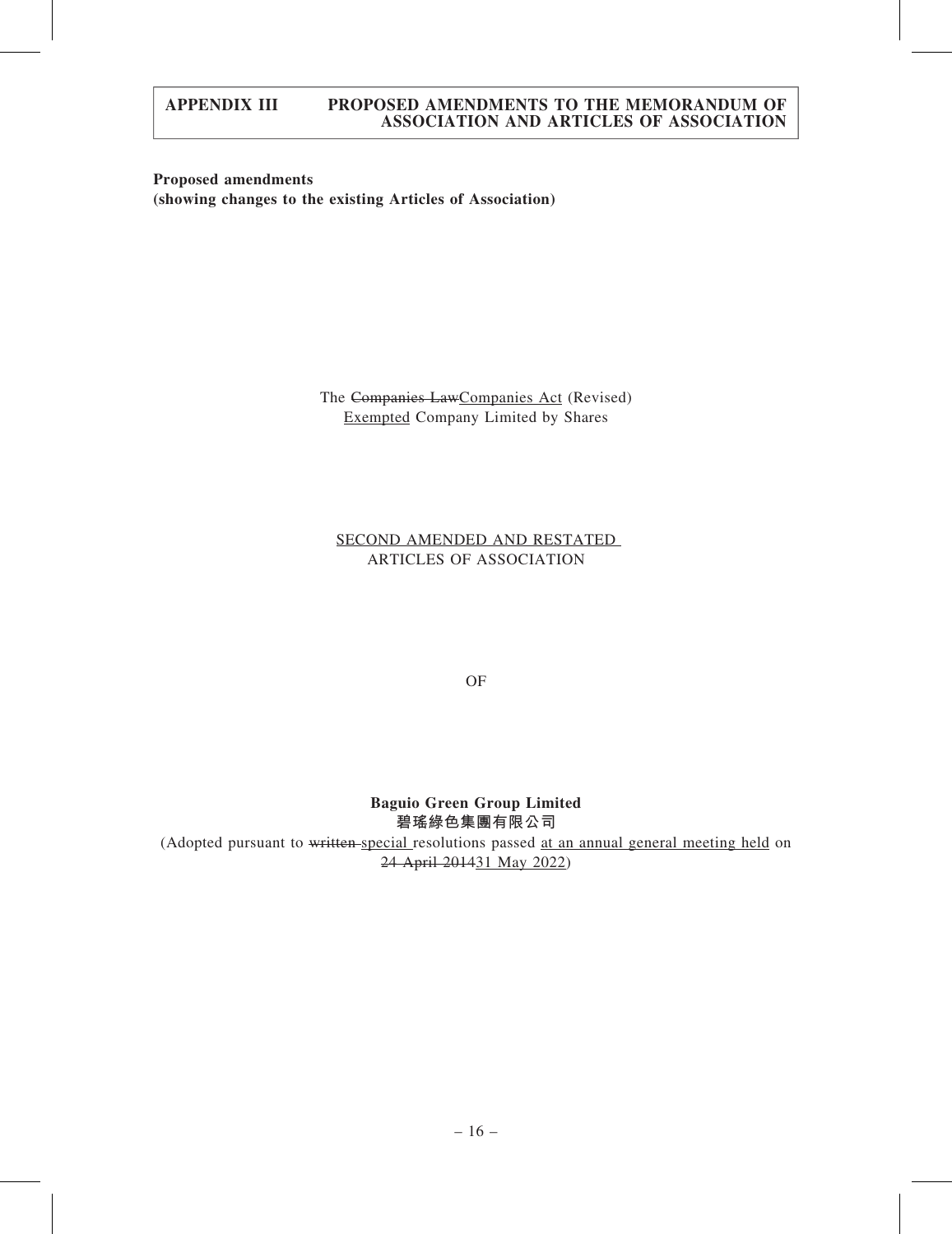# Proposed amendments

(showing changes to the existing Articles of Association)

# INDEX

| <b>SUBJECT</b>                         | Article No. |
|----------------------------------------|-------------|
| Table A                                | 1           |
| Interpretation                         | $\sqrt{2}$  |
| Share Capital                          | 3           |
| Alteration Of Capital                  | $4 - 7$     |
| Share Rights                           | $8 - 9$     |
| Variation Of Rights                    | $10 - 11$   |
| <b>Shares</b>                          | $12 - 15$   |
| <b>Share Certificates</b>              | $16 - 21$   |
| Lien                                   | $22 - 24$   |
| Calls On Shares                        | $25 - 33$   |
| Forfeiture Of Shares                   | $34 - 42$   |
| Register Of Members                    | $43 - 44$   |
| <b>Record Dates</b>                    | 45          |
| <b>Transfer Of Shares</b>              | $46 - 51$   |
| <b>Transmission Of Shares</b>          | $52 - 54$   |
| <b>Untraceable Members</b>             | 55          |
| General Meetings                       | $56 - 58$   |
| Notice Of General Meetings             | $59 - 60$   |
| Proceedings At General Meetings        | $61 - 65$   |
| Voting                                 | $66 - 74$   |
| Proxies                                | $75 - 80$   |
| Corporations Acting By Representatives | 81          |
| Written Resolutions Of Members         | 82          |
| <b>Board Of Directors</b>              | 83          |
| <b>Retirement Of Directors</b>         | $84 - 85$   |
| Disqualification Of Directors          | 86          |
| <b>Executive Directors</b>             | $87 - 88$   |
| <b>Alternate Directors</b>             | 89-92       |
| Directors' Fees And Expenses           | $93 - 96$   |
| Directors' Interests                   | $97 - 100$  |
| General Powers Of The Directors        | $101 - 106$ |
| <b>Borrowing Powers</b>                | $107 - 110$ |
| Proceedings Of The Directors           | $111 - 120$ |
| Managers                               | $121 - 123$ |
| Officers                               | 124-127     |
| Register of Directors and Officers     | 128         |
| Minutes                                | 129         |
| Seal                                   | 130         |
| Authentication Of Documents            | 131         |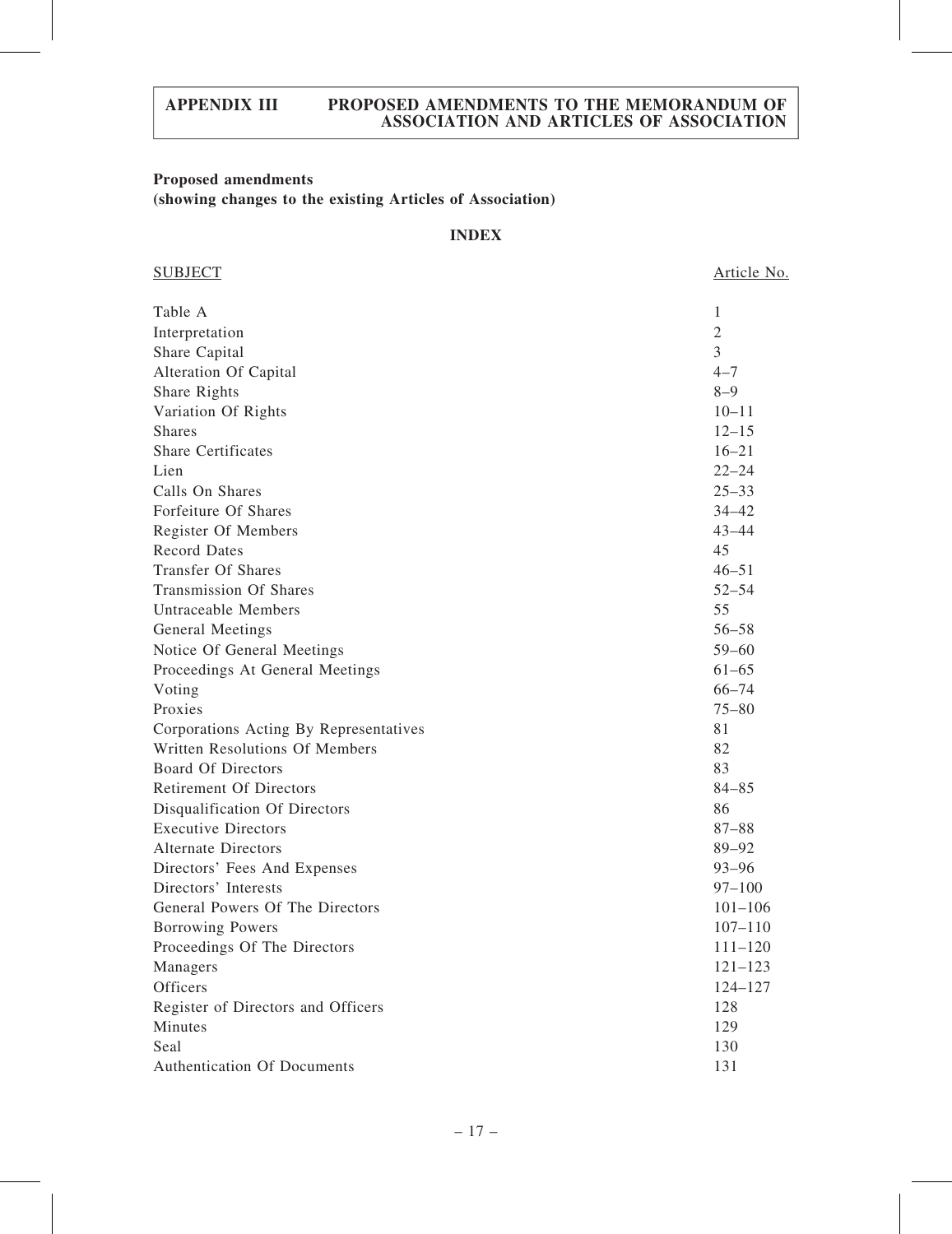# Proposed amendments (showing changes to the existing Articles of Association)

| <b>SUBJECT</b>                                      | Article No. |
|-----------------------------------------------------|-------------|
| <b>Destruction Of Documents</b>                     | 132         |
| Dividends And Other Payments                        | $133 - 142$ |
| Reserves                                            | 143         |
| Capitalisation                                      | $144 - 145$ |
| <b>Subscription Rights Reserve</b>                  | 146         |
| <b>Accounting Records</b>                           | $147 - 151$ |
| Audit                                               | $152 - 157$ |
| <b>Notices</b>                                      | $158 - 160$ |
| Signatures                                          | 161         |
| Winding Up                                          | $162 - 163$ |
| Indemnity                                           | 164         |
| Amendment To Memorandum and Articles of Association |             |
| And Name of Company                                 | 165         |
| Information                                         | 166         |
| <b>Financial Year</b>                               | 167         |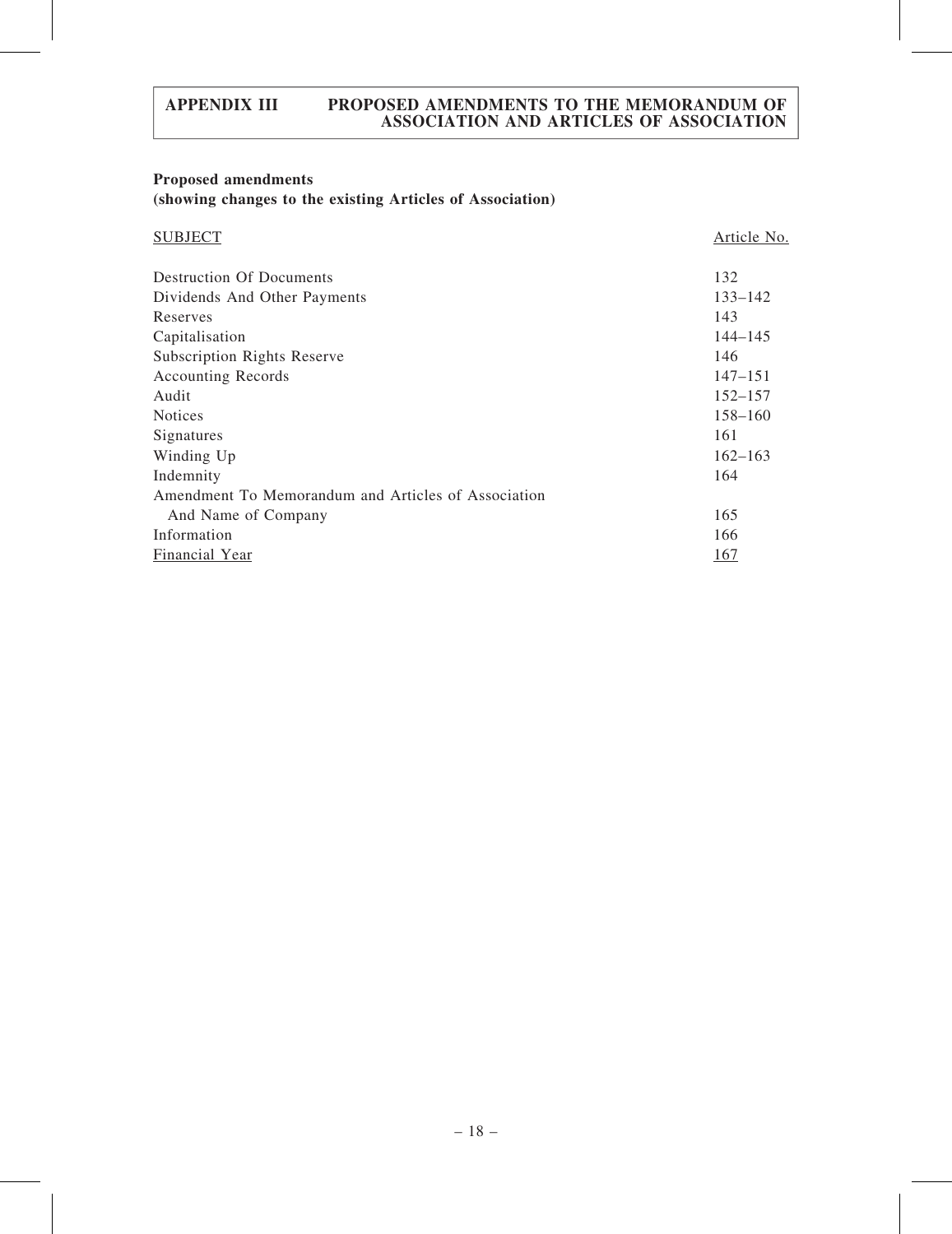#### Proposed amendments (showing changes to the existing Memorandum of Association)

# THE COMPANIES LAWCOMPANIES ACT (REVISED) EXEMPTED COMPANY LIMITED BY SHARES

### SECOND AMENDED AND RESTATED ARTICLES OF ASSOCIATION

OF

Baguio Green Group Limited 碧瑤綠色集團有限公司 (Adopted pursuant to written special resolutions passed at an annual general meeting held on 24 April 201431 May 2022)

# TABLE A

1. The regulations in Table A in the Schedule to the Companies LawCompanies Act (Revised) do not apply to the Company.

#### INTERPRETATION

2. (1) In these Articles, unless the context otherwise requires, the words standing in the  $\frac{APP}{13(H)}$ first column of the following table shall bear the meaning set opposite them respectively in the second column.

| <b>WORD</b>      | <b>MEANING</b>                                                                                                                                                                                                                                                                                                                                   |
|------------------|--------------------------------------------------------------------------------------------------------------------------------------------------------------------------------------------------------------------------------------------------------------------------------------------------------------------------------------------------|
| " $Act"$         | The Companies Act, Cap. 22 (Revised) of the<br>Cayman Islands.                                                                                                                                                                                                                                                                                   |
| "announcement"   | an official publication of a Notice or document of<br>the Company, including a publication, subject to<br>and to such extent permitted by the Listing Rules,<br>by electronic communication or by advertisement<br>published in the newspapers or in such manner or<br>means ascribed and permitted by the Listing<br>Rules and applicable laws. |
| "clearing house" | a clearing house recognised by the laws of the<br>jurisdiction in which the shares of the Company<br>are listed or quoted on a stock exchange in such<br>jurisdiction, including but not limited to HKSCC.                                                                                                                                       |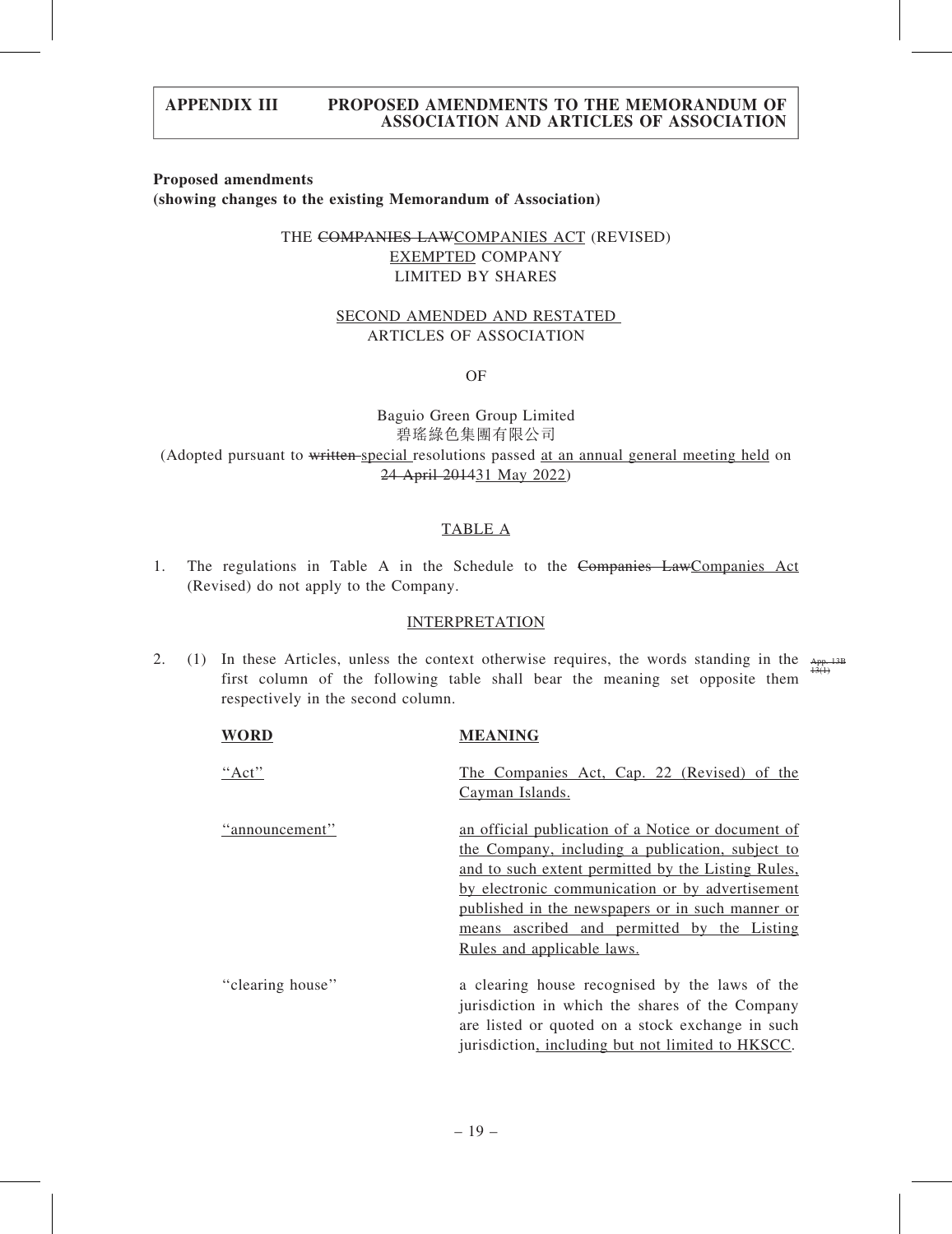# Proposed amendments (showing changes to the existing Memorandum of Association)

| "close associate"          | in relation to any Director, shall have the same<br>meaning as defined in the Listing Rules as<br>modified from time to time, except that for<br>purposes of Article 100 where the transaction or<br>arrangement to be approved by the Board is a<br>connected transaction referred to in the Listing<br>Rules, it shall have the same meaning as that<br>ascribed to "associate" in the Listing Rules.in<br>relation to any Director, (i) before 1 July, 2014<br>shall have the same meaning as that ascribed to<br>"associate" in the rules of the Designated Stock<br>Exchange; and (ii) on or after 1 July, 2014, shall<br>have the same meaning as defined in the rules of<br>the Designated Stock Exchange effective from 1<br>July, 2014 as modified from time to time/has the<br>meaning attributed to it in the rules of the<br><b>Designated Stock Exchange.</b> |
|----------------------------|----------------------------------------------------------------------------------------------------------------------------------------------------------------------------------------------------------------------------------------------------------------------------------------------------------------------------------------------------------------------------------------------------------------------------------------------------------------------------------------------------------------------------------------------------------------------------------------------------------------------------------------------------------------------------------------------------------------------------------------------------------------------------------------------------------------------------------------------------------------------------|
| "Companies Ordinance"      | the Companies Ordinance (Chapter 622 of the<br>Laws of Hong Kong).                                                                                                                                                                                                                                                                                                                                                                                                                                                                                                                                                                                                                                                                                                                                                                                                         |
| "electronic communication" | a communication sent, transmitted, conveyed and<br>received by wire, by radio, by optical means or<br>by other electron magnetic means in any form<br>through any medium.                                                                                                                                                                                                                                                                                                                                                                                                                                                                                                                                                                                                                                                                                                  |
| "electronic means"         | include sending or otherwise making available to<br>the intended recipients of the communication an<br>electronic communication.                                                                                                                                                                                                                                                                                                                                                                                                                                                                                                                                                                                                                                                                                                                                           |
| "electronic meeting"       | a general meeting held and conducted wholly and<br>exclusively by virtual attendance and<br>participation by Members and/or proxies by<br>means of electronic facilities.                                                                                                                                                                                                                                                                                                                                                                                                                                                                                                                                                                                                                                                                                                  |
| "HKSCC"                    | Hong Kong Securities Clearing Company<br>Limited.                                                                                                                                                                                                                                                                                                                                                                                                                                                                                                                                                                                                                                                                                                                                                                                                                          |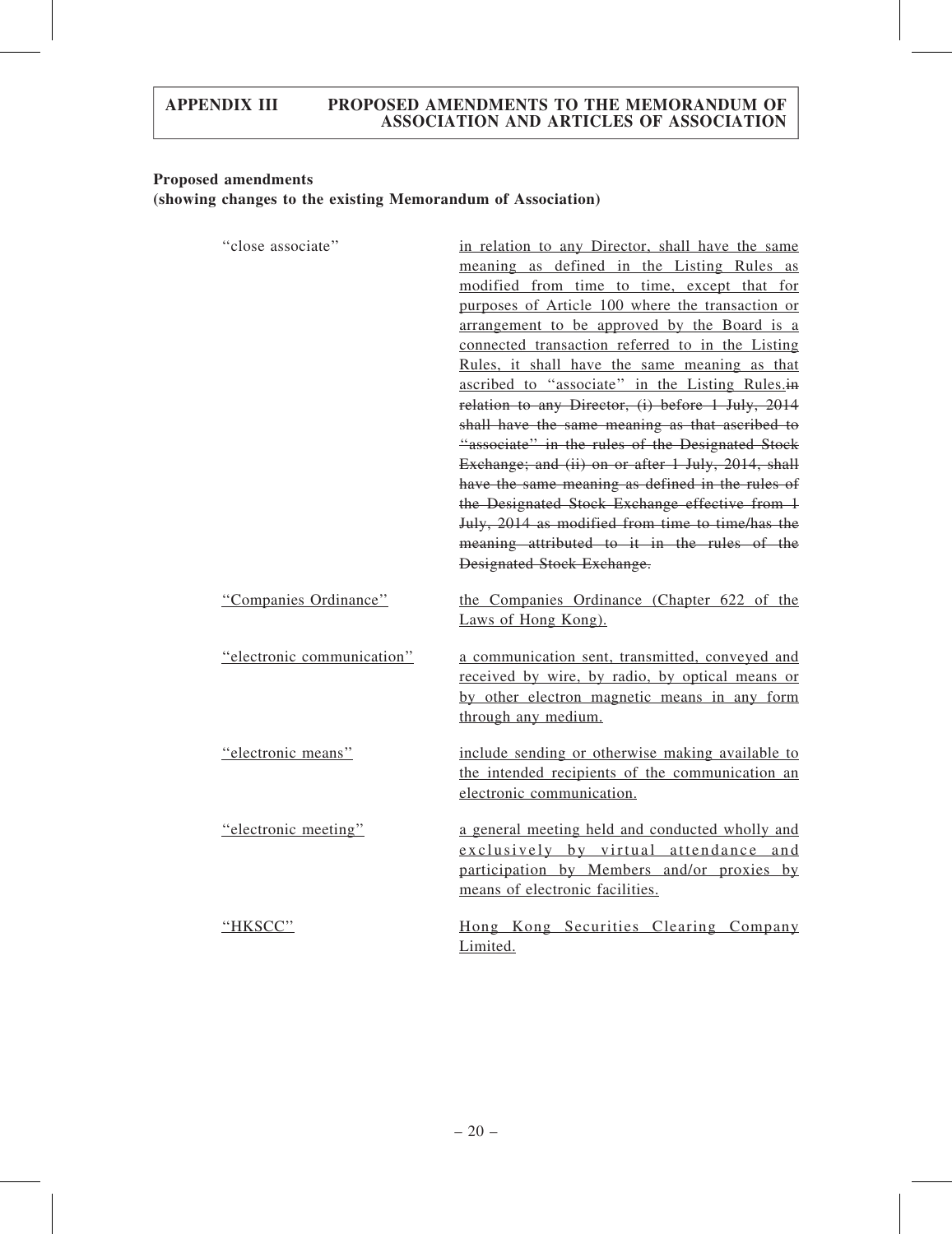# Proposed amendments

|  |  |  |  | (showing changes to the existing Memorandum of Association) |
|--|--|--|--|-------------------------------------------------------------|
|--|--|--|--|-------------------------------------------------------------|

| "hybrid meeting"          | a general meeting convened for the (i) physical<br>attendance by Members and/or proxies at the<br>Principal Meeting Place where applicable, one or<br>more Meeting Locations and (ii) virtual<br>attendance and participation by Members and/or<br>proxies by means of electronic facilities. |
|---------------------------|-----------------------------------------------------------------------------------------------------------------------------------------------------------------------------------------------------------------------------------------------------------------------------------------------|
| "Law"                     | The Companies Law, Cap. 22 (Law 3 of 1961, as<br>consolidated and revised) of the Cayman Islands.                                                                                                                                                                                             |
| "Listing Rules"           | rules of the Designated Stock Exchange.                                                                                                                                                                                                                                                       |
| "Meeting Location"        | has the meaning given to it in Article 64A.                                                                                                                                                                                                                                                   |
| "physical meeting"        | a general meeting held and conducted by physical<br>attendance and participation by Members and/or<br>proxies at the Principal Meeting Place and/or<br>where applicable, one or more Meeting Locations.                                                                                       |
| "Principal Meeting Place" | shall have the meaning given to it in Article<br>$59(2)$ .                                                                                                                                                                                                                                    |
| "Statutes"                | the Law Act and every other law of the<br>Legislature of the Cayman Islands for the time<br>being in force applying to or affecting the<br>Company, its memorandum of association and/or<br>these Articles.                                                                                   |
| "substantial shareholder" | a person who is entitled to exercise, or to control<br>the exercise of, 10% or more (or such other<br>percentage as may be prescribed by the Listing<br>Rulesrules of the Designated Stock Exchange<br>from time to time) of the voting power at any<br>general meeting of the Company.       |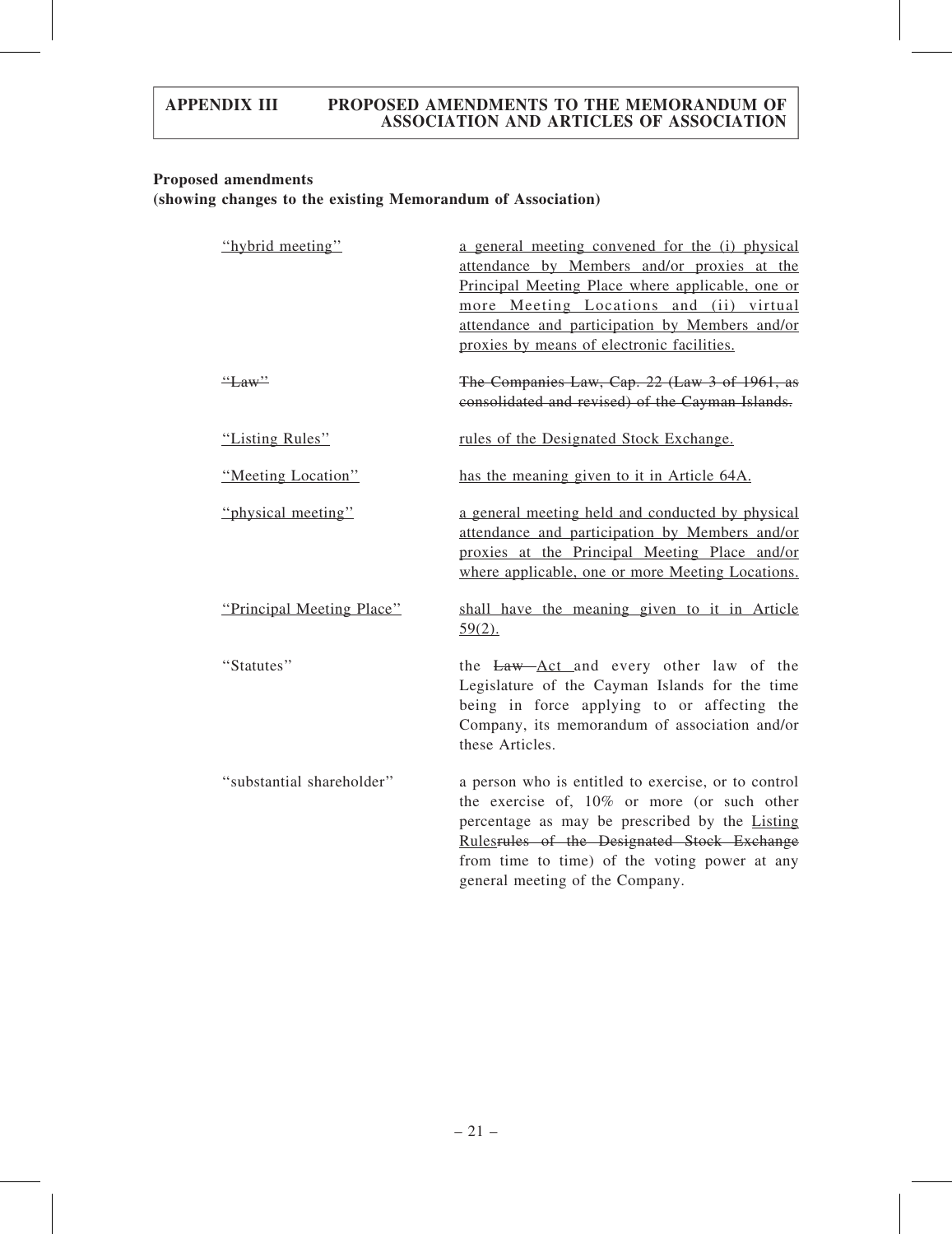#### Proposed amendments

### (showing changes to the existing Memorandum of Association)

- (2) (e) expressions referring to writing shall, unless the contrary intention appears, be construed as including printing, lithography, photography and other modes of representing words or reproducing words or figures in a legible and nontransitory form or, to the extent permitted by and in accordance with the Statutes and other applicable laws, rules and regulations, any visible substitute for writing (including an electronic communication), or modes of representing or reproducing words partly in one visible form and partly in another visible form, and including where the representation takes the form of electronic display, provided that both the mode of service of the relevant document or notice and the Member's election comply with all applicable Statutes, rules and regulations;
	- (h) references to a document (including, but without limitation, a resolution in writing) being signed or executed include references to it being signed or executed under hand or under seal or by electronic signature or by electronic communication or by any other method and references to a Nnotice or document include a Nnotice or document recorded or stored in any digital, electronic, electrical, magnetic or other retrievable form or medium and information in visible form whether having physical substance or not;
	- (i) Section 8 and Section 19 of the Electronic Transactions  $\frac{\text{Law-Act}}{\text{Law-Act}}$  (2003Revised) of the Cayman Islands, as amended from time to time, shall not apply to these Articles to the extent it imposes obligations or requirements in addition to those set out in these Articles;
	- (j) a reference to a meeting: (a) shall mean a meeting convened and held in any manner permitted by these Articles and any Member or Director attending and participating at a meeting by means of electronic facilities shall be deemed to be present at that meeting for all purposes of the Statutes and these Articles, and attend, participate, attending, participating, attendance and participation shall be construed accordingly;
	- (k) references to a person's participation in the business of a general meeting include without limitation and as relevant the right (including, in the case of a corporation, through a duly authorised representative) to speak or communicate, vote, be represented by a proxy and have access in hard copy or electronic form to all documents which are required by the Statutes or these Articles to be made available at the meeting, and participate and participating in the business of a general meeting shall be construed accordingly;
	- (l) references to electronic facilities include, without limitation, website addresses, webinars, webcast, video or any form of conference call systems (telephone, video, web or otherwise);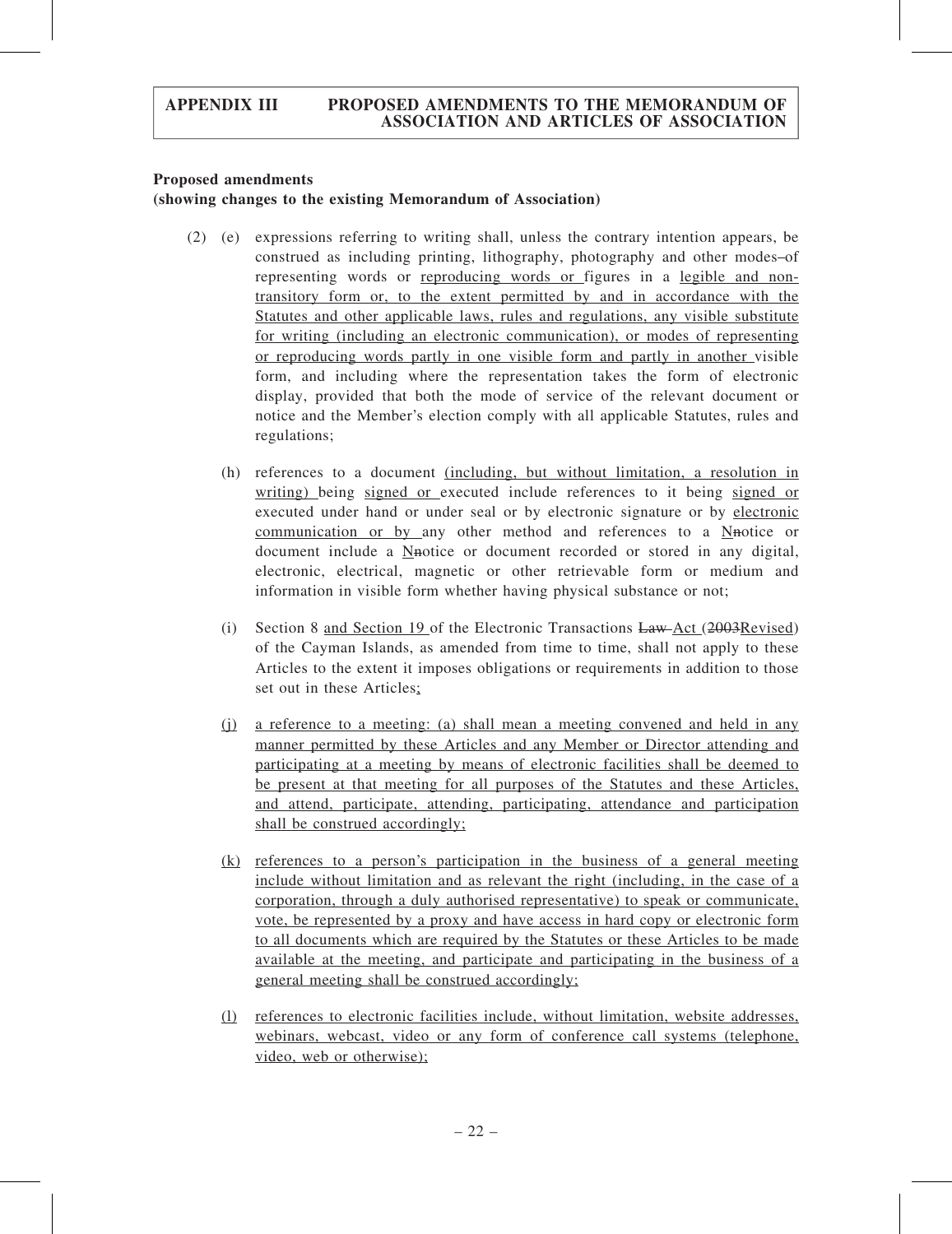#### Proposed amendments

#### (showing changes to the existing Memorandum of Association)

- (m) where a Member is a corporation, any reference in these Articles to a Member shall, where the context requires, refer to a duly authorised representative of such Member; and
- (n) nothing in these Articles precludes the holding and conducting of a general meeting in such a way that persons who are not present together at the same place or places may by electronic means attend and participate in it.

#### SHARE CAPITAL

- 3. (1) The share capital of the Company at the date on which these Articles come into  $\frac{A_{\text{PP}}-3}{2}$ effect shall be divided into shares of a par value of Hong Kong dollars \$0.01 each. 9
	- (2) Subject to the ActLaw, the Company's Memorandum and Articles of Association and, where applicable, the Listing Rules and/or the rules of any Designated Stock Exchange and/or-any competent regulatory authority, the Company shall have the power to purchase or otherwise acquire its own shares and such power shall be exercisable by the Board in such manner, upon such terms and subject to such conditions as it in its absolute discretion thinks fit and any determination by the Board of the manner of purchase shall be deemed authorised by these Articles for purposes of the ActLaw. The Company is hereby authorised to make payments in respect of the purchase of its shares out of capital or out of any other account or fund which can be authorised for this purpose in accordance with the ActLaw.
	- (3) Subject to compliance with the Listing Rules and rules and regulations of the Designated Stock Exchange and any other relevant regulatory authority, the Company may give financial assistance for the purpose of or in connection with a purchase made or to be made by any person of any shares in the Company.

#### ALTERATION OF CAPITAL

- 4. The Company may from time to time by ordinary resolution in accordance with the ActLaw alter the conditions of its Memorandum of Association to:
	- (d) sub-divide its shares, or any of them, into shares of smaller amount than is fixed by the Company's Memorandum of Association (subject, nevertheless, to the ActLaw), and may by such resolution determine that, as between the holders of the shares resulting from such sub-division, one or more of the shares may have any such preferred, deferred or other rights or be subject to any such restrictions as compared with the other or others as the Company has power to attach to unissued or new shares;
- 6. The Company may from time to time by special resolution, subject to any confirmation or consent required by the ActLaw, reduce its share capital or any capital redemption reserve or other undistributable reserve in any manner permitted by law.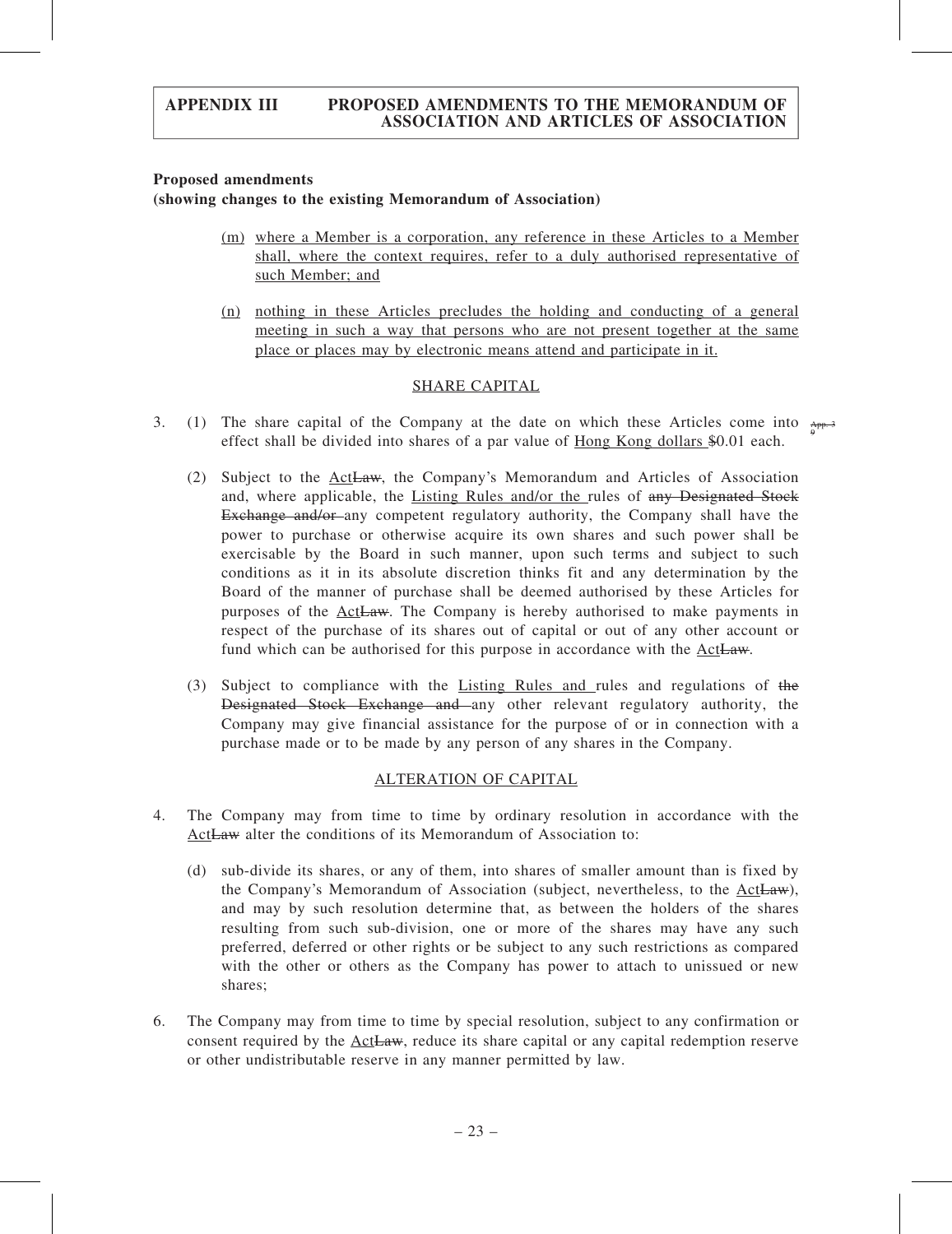#### Proposed amendments (showing changes to the existing Memorandum of Association)

#### SHARE RIGHTS

- 8. (1) Subject to the provisions of the ActLaw and the Company's Memorandum and Articles of Association and to any special rights conferred on the holders of any shares or class of shares, any share in the Company (whether forming part of the present capital or not) may be issued with or have attached thereto such rights or restrictions whether in regard to dividend, voting, return of capital or otherwise as the Board may determine. App. 3 6(1)
	- (2) Subject to the provisions of the ActLaw, the Listing Rules rules of any Designated Stock Exchange and the Memorandum and Articles of Association of the Company, and to any special rights conferred on the holders of any shares or attaching to any class of shares, shares may be issued on the terms that they may be, or at the option of the Company or the holder are, liable to be redeemed on such terms and in such manner, including out of capital, as the Board may deem fit.
- 9. [Intentionally deleted]Where the Company purchases for redemption a redeemable share, purchases not made through the market or by tender shall be limited to a maximum price as may from time to time be determined by the Company in general meeting, either generally or with regard to specific purchases. If purchases are by tender, tenders shall be available to all Members alike. App. 3 8(1) 8(2)

#### VARIATION OF RIGHTS

- 10. Subject to the ActLaw and without prejudice to Article 8, all or any of the special rights for the time being attached to the shares or any class of shares may, unless otherwise provided by the terms of issue of the shares of that class, from time to time (whether or not the Company is being wound up) be varied, modified or abrogated either with the consent in writing of the holders of not less thanged least three-fourths in nominal value of the issued shares of that class or with the approval of a resolution passed by at least threefourths of the voting rights by the holders of the shares of that class present and voting in person or by proxy sanction of a special resolution passed at a separate general meeting of such holdersthe holders of the shares of that class. To every such separate general meeting all the provisions of these Articles relating to general meetings of the Company shall, mutatis mutandis, apply, but so that: App. 3 6(1) App. 13B 2(1) App.3 15
	- (a) the necessary quorum (other than at an adjourned meeting) shall be two persons (or in the case of a Member being a corporation, its duly authorized representative) holding or representing by proxy not less than at least one-third in nominal value of the issued shares of that class–and at any adjourned meeting of such holders, two holders present in person or (in the case of a Member being a corporation) its duly authorized representative or by proxy (whatever the number of shares held by them) shall be a quorum; and App. 3  $6(2)$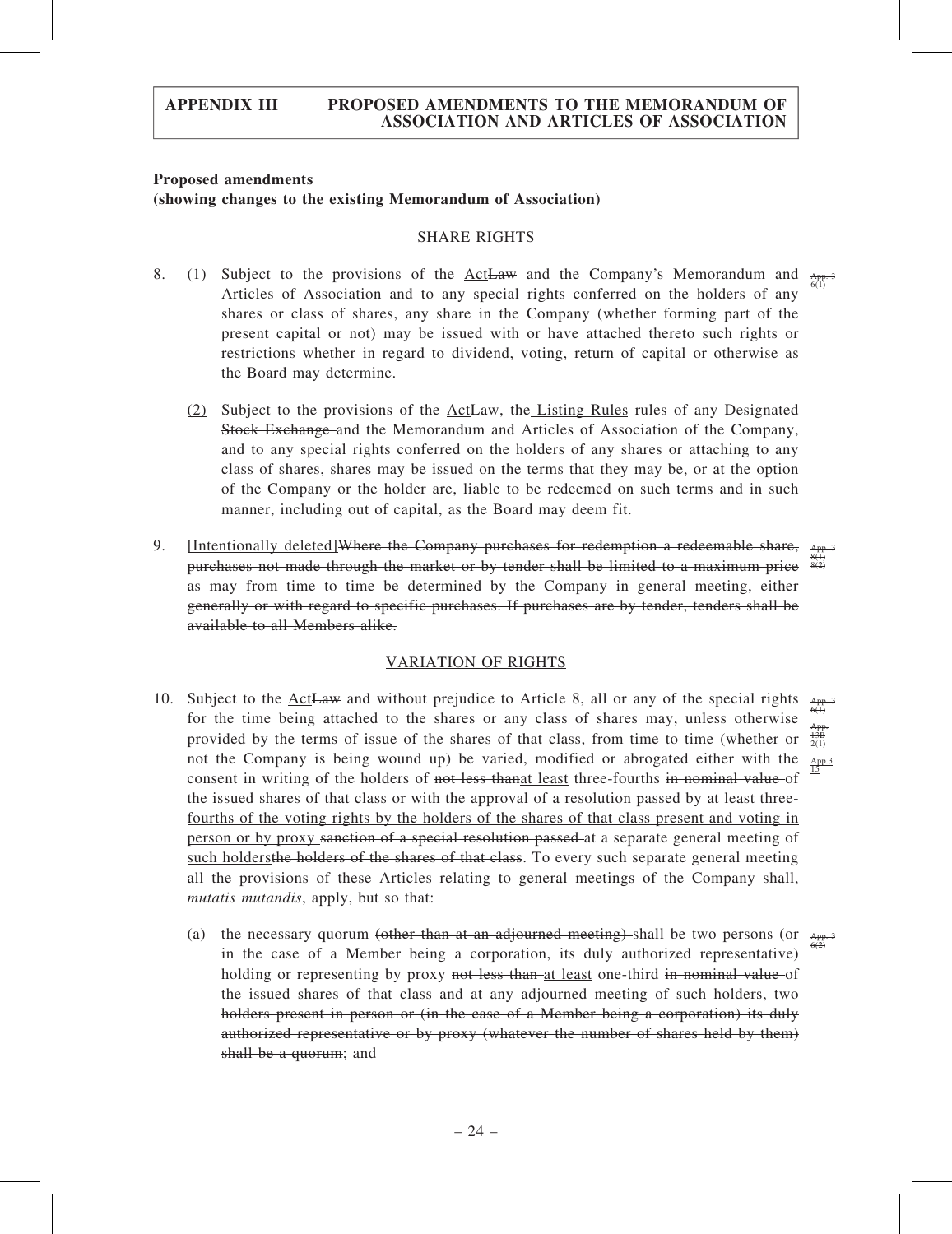### Proposed amendments (showing changes to the existing Memorandum of Association)

#### SHARES

- 12. (1) Subject to the ActLaw, these Articles, any direction that may be given by the Company in general meeting and, where applicable, the Listing Rules rules of any Designated Stock Exchange and without prejudice to any special rights or restrictions for the time being attached to any shares or any class of shares, the unissued shares of the Company (whether forming part of the original or any increased capital) shall be at the disposal of the Board, which may offer, allot, grant options over or otherwise dispose of them to such persons, at such times and for such consideration and upon such terms and conditions as the Board may in its absolute discretion determine but so that no shares shall be issued at a discount. Neither the Company nor the Board shall be obliged, when making or granting any allotment of, offer of, option over or disposal of shares, to make, or make available, any such allotment, offer, option or shares to Members or others with registered addresses in any particular territory or territories being a territory or territories where, in the absence of a registration statement or other special formalities, this would or might, in the opinion of the Board, be unlawful or impracticable. Members affected as a result of the foregoing sentence shall not be, or be deemed to be, a separate class of mMembers for any purpose whatsoever.
- 13. The Company may in connection with the issue of any shares exercise all powers of paying commission and brokerage conferred or permitted by the ActLaw. Subject to the Act<del>Law</del>, the commission may be satisfied by the payment of cash or by the allotment of fully or partly paid shares or partly in one and partly in the other.
- 15. Subject to the ActLaw and these Articles, the Board may at any time after the allotment of shares but before any person has been entered in the Register as the holder, recognise a renunciation thereof by the allottee in favour of some other person and may accord to any allottee of a share a right to effect such renunciation upon and subject to such terms and conditions as the Board considers fit to impose.

#### SHARE CERTIFICATES

16. Every share certificate shall be issued under the Seal or a facsimile thereof or with the Seal printed thereon and shall specify the number and class and distinguishing numbers (if any) of the shares to which it relates, and the amount paid up thereon and may otherwise be in such form as the Directors may from time to time determine. The seal of the Company may only be affixed or imprinted to a share certificate with the authority of the Directors, or be executed under the signature of appropriate officials with statutory authority, unless otherwise determined by the Directors. No certificate shall be issued representing shares of more than one class. The Board may by resolution determine, either generally or in any particular case or cases, that any signatures on any such certificates (or certificates in respect of other securities) need not be autographic but may be affixed to such certificates by some mechanical means or may be printed thereon. App.3  $2(1)$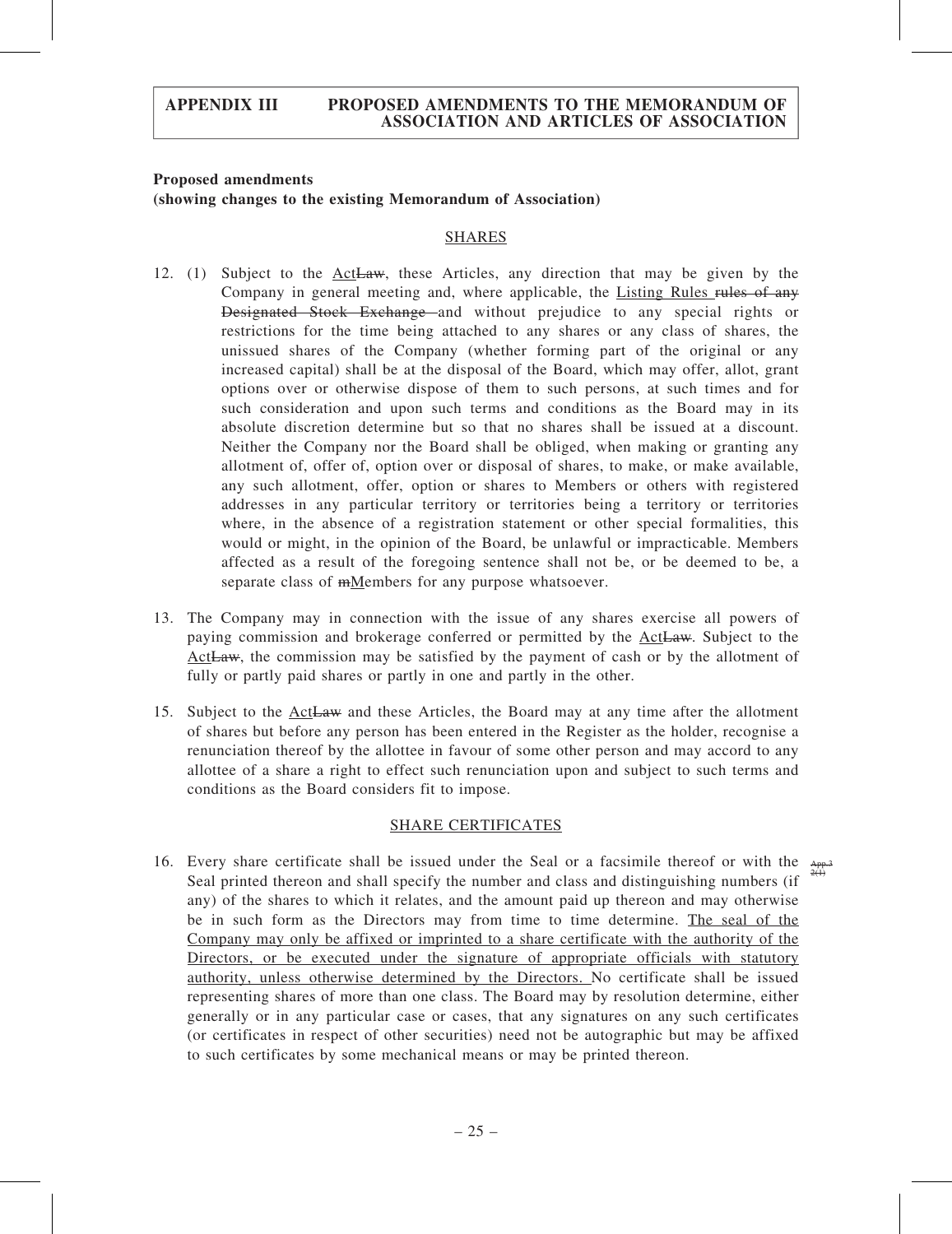#### Proposed amendments

### (showing changes to the existing Memorandum of Association)

- 17. (2) Where a share stands in the names of two or more persons, the person first named in the Register shall as regards service of  $\frac{m}{n}$  otices and, subject to the provisions of these Articles, all or any other matters connected with the Company, except the transfer of the shares, be deemed the sole holder thereof.
- 19. Share certificates shall be issued within the relevant time limit as prescribed by the Act<del>Law</del> or as the Designated Stock Exchange may from time to time determine, whichever is the shorter, after allotment or, except in the case of a transfer which the Company is for the time being entitled to refuse to register and does not register, after lodgment of a transfer with the Company.

### LIEN

23. Subject to these Articles, the Company may sell in such manner as the Board determines any share on which the Company has a lien, but no sale shall be made unless some sum in respect of which the lien exists is presently payable, or the liability or engagement in respect of which such lien exists is liable to be presently fulfilled or discharged nor until the expiration of fourteen  $(14)$  clear days after a  $\frac{1}{n\pi}$  motion in writing, stating and demanding payment of the sum presently payable, or specifying the liability or engagement and demanding fulfilment or discharge thereof and giving notice of the intention to sell in default, has been served, in the manner in which Notices may be sent to Members of the Company as provided in these Articles, on the registered holder for the time being of the share or the person entitled thereto by reason of such holder'shis death, or bankruptcy or winding-up.

# CALLS ON SHARES

25. Subject to these Articles and to the terms of allotment, the Board may from time to time make calls upon the Members in respect of any moneys unpaid on their shares (whether on account of the nominal value of the shares or by way of premium), and each Member shall (subject to being given at least fourteen (14) clear days' Notice specifying the time and place of payment) pay to the Company as required by such  $\frac{m}{n}$  and place in called on his shares. A call may be extended, postponed or revoked in whole or in part as the Board determines but no Member shall be entitled to any such extension, postponement or revocation except as a matter of grace and favour.

# FORFEITURE OF SHARES

35. When any share has been forfeited,  $n\text{Notice}$  of the forfeiture shall be served upon the person who was before forfeiture the holder of the share. No forfeiture shall be invalidated by any omission or neglect to give such Notice.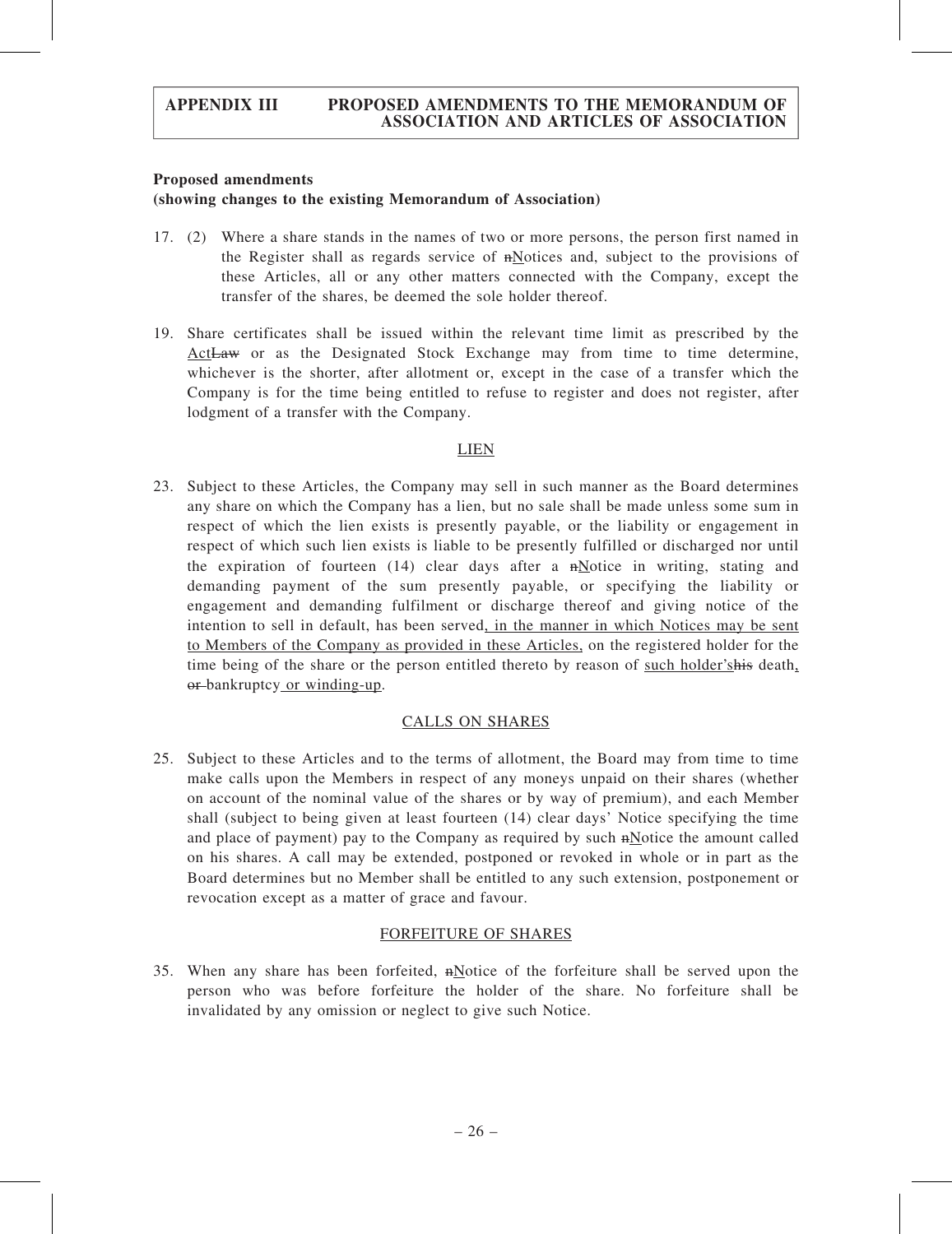## Proposed amendments (showing changes to the existing Memorandum of Association)

#### REGISTER OF MEMBERS

44. The Register and branch register of Members, as the case may be, shall be open for to  $_{APP}$ . inspection for at least two (2) hours during business hours by Members without charge or  $\frac{3(2)}{20}$ by any other person, upon a maximum payment of Hong Kong dollars \$2.50 or such lesser sum specified by the Board, at the Office or such other place at which the Register is kept in accordance with the ActLaw or, if appropriate, upon a maximum payment of Hong Kong dollars \$1.00 or such lesser sum specified by the Board at the Registration Office. The Register including any overseas or local or other branch register of Members may, after notice has been given by advertisement in an appointed newspaper or any other newspapers in accordance with the requirements of any Designated Stock Exchange or by any electronic means in such manner as may be accepted by the Designated Stock Exchange to that effect, be closed in accordance with terms equivalent to section 632 of the Companies Ordinance at such times or for such periods not exceeding in the whole thirty (30) days in each year as the Board may determine and either generally or in respect of any class of shares.

#### RECORD DATES

- 45. Subject to the Listing Rules, Nnotwithstanding any other provision of these Articles the Company or the Directors may fix any date as the record date for:
	- (b) determining the Members entitled to receive  $\frac{1}{n}$  and to vote at any general meeting of the Company.

#### TRANSFER OF SHARES

- 46. (1) Subject to these Articles, any Member may transfer all or any of his shares by an instrument of transfer in the usual or common form or in a form prescribed by the Designated Stock Exchange or in any other form approved by the Board and may be under hand or, if the transferor or transferee is a clearing house or its nominee(s), by hand or by machine imprinted signature or by such other manner of execution as the Board may approve from time to time.
	- (2) Notwithstanding the provisions of subparagraph (1) above, for so long as any shares are listed on the Designated Stock Exchange, titles to such listed shares may be evidenced and transferred in accordance with the laws applicable to and the Listing Rules that are or shall be applicable to such listed shares. The register of members of the Company in respect of its listed shares (whether the Register or a branch register) may be kept by recording the particulars required by Section 40 of the Act in a form otherwise than legible if such recording otherwise complies with the laws applicable to and the Listing Rules that are or shall be applicable to such listed shares.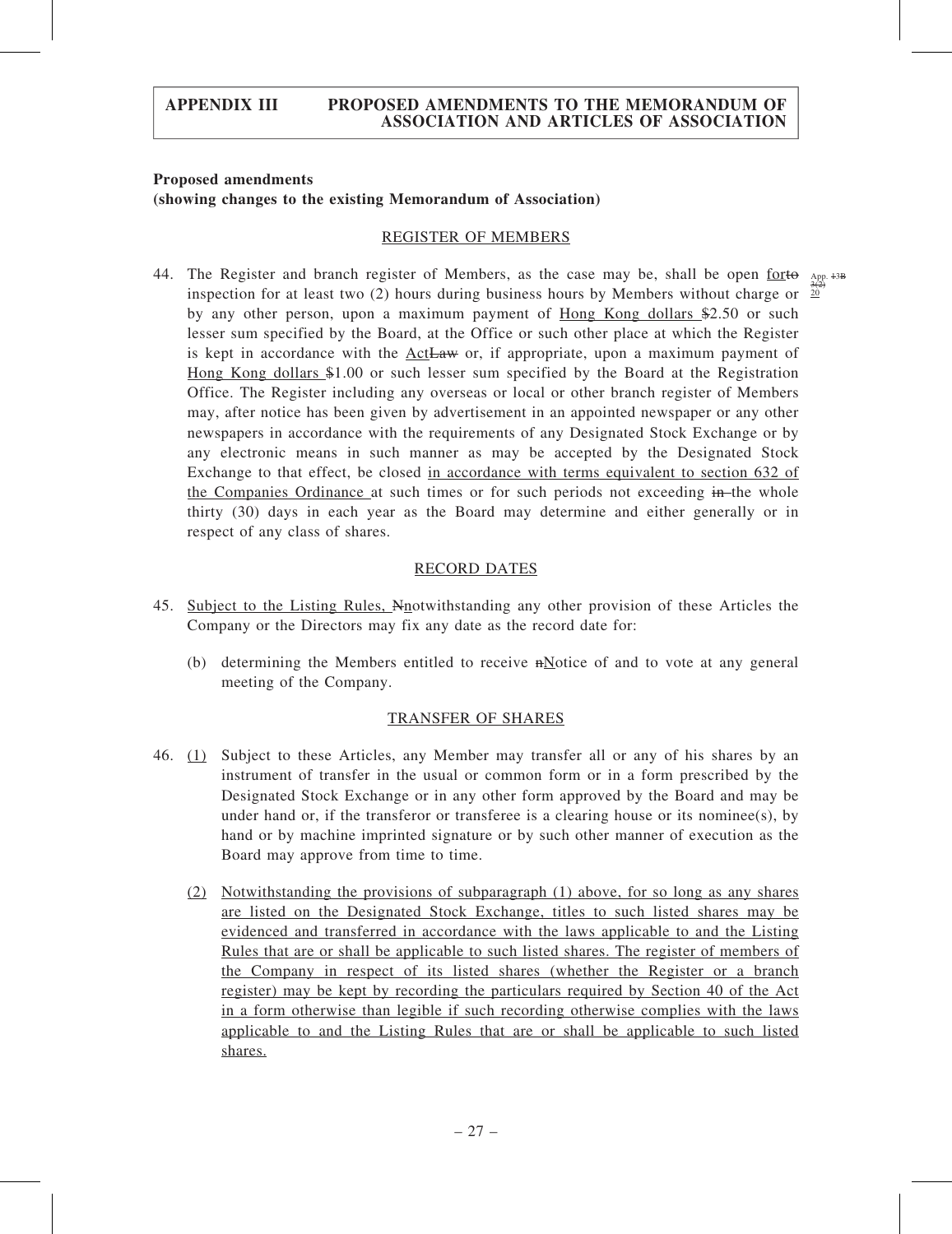#### Proposed amendments

#### (showing changes to the existing Memorandum of Association)

- 48. (1) The Board may, in its absolute discretion, and without giving any reason therefor, refuse to register a transfer of any share (not being a fully paid up share) to a person of whom it does not approve, or any share issued under any share incentive scheme for employees upon which a restriction on transfer imposed thereby still subsists, and it may also, without prejudice to the foregoing generality, refuse to register a transfer of any share to more than four (4) joint holders or a transfer of any share (not being a fully paid up share) on which the Company has a lien. App. 3  $1(2)$  $1(3)$ 
	- (4) Unless the Board otherwise agrees (which agreement may be on such terms and subject to such conditions as the Board in its absolute discretion may from time to time determine, and which agreement the Board shall, without giving any reason therefor, be entitled in its absolute discretion to give or withhold), no shares upon the Register shall be transferred to any branch register nor shall shares on any branch register be transferred to the Register or any other branch register and all transfers and other documents of title shall be lodged for registration, and registered, in the case of any shares on a branch register, at the relevant Registration Office, and, in the case of any shares on the Register, at the Office or such other place at which the Register is kept in accordance with the ActLaw. App. 3  $^{1(1)}$
- 49. Without limiting the generality of the last preceding Article, the Board may decline to recognise any instrument of transfer unless:
	- (a) a fee of such maximum sum as the Designated Stock Exchange may determine to be  $\lim_{\theta \to 0}$ payable or such lesser sum as the Board may from time to time require is paid to the Company in respect thereof;
	- (c) the instrument of transfer is lodged at the Office or such other place at which the Register is kept in accordance with the ActLaw or the Registration Office (as the case may be) accompanied by the relevant share certificate(s) and such other evidence as the Board may reasonably require to show the right of the transferor to make the transfer (and, if the instrument of transfer is executed by some other person on his behalf, the authority of that person so to do); and
- 51. The registration of transfers of shares or of any class of shares may, after notice has been given announcement or by electronic communication or by advertisement in any newspapers or by any other means in accordance with the requirements of any Designated Stock Exchange to that effect be suspended at such times and for such periods (not exceeding in the whole thirty (30) days in any year) as the Board may determine. The period of thirty (30) days may be extended in respect of any year if approved by the Members by ordinary resolution.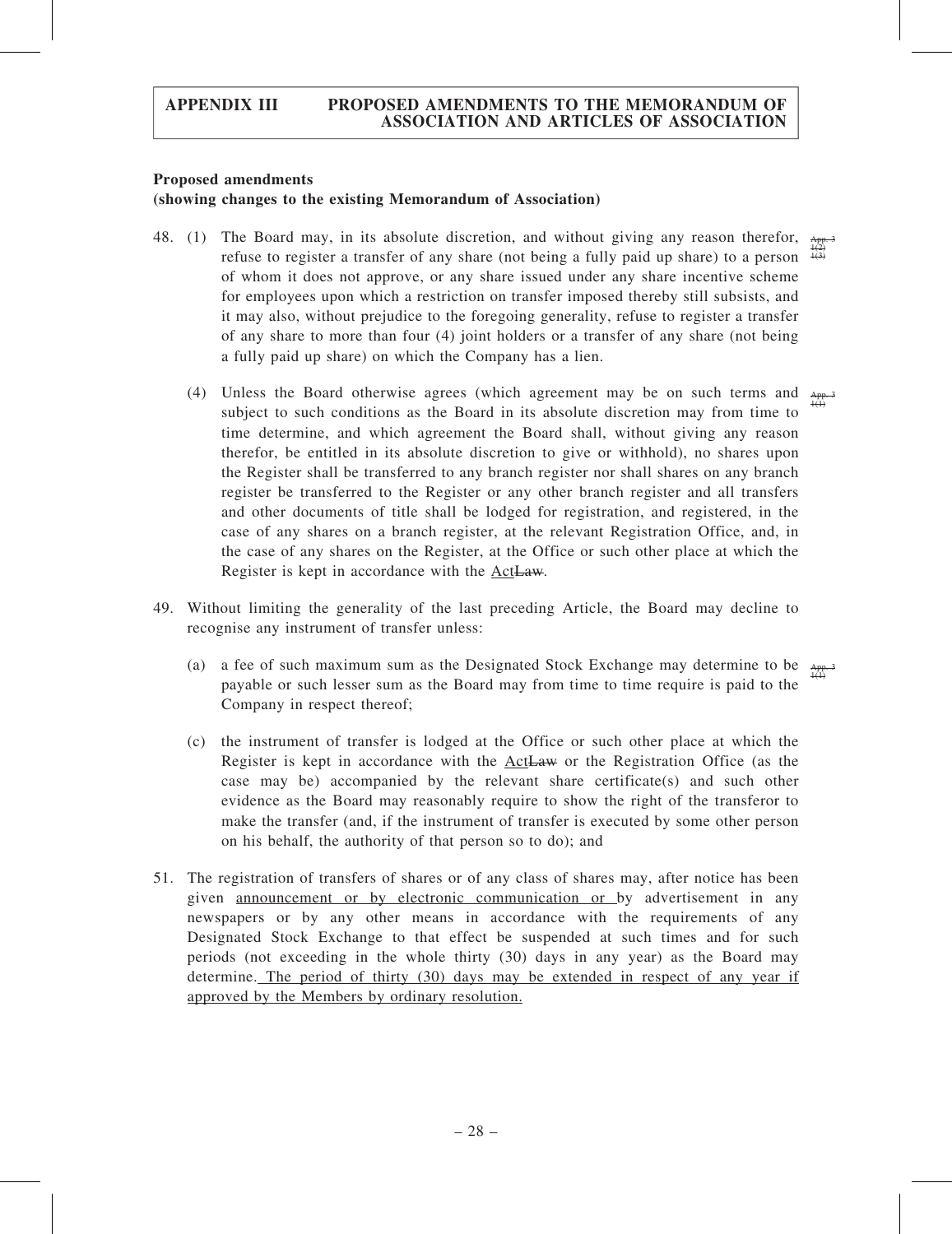#### Proposed amendments

absolute discretion.

#### (showing changes to the existing Memorandum of Association)

#### UNTRACEABLE MEMBERS

- 55. (1) Without prejudice to the rights of the Company under paragraph (2) of this Article,  $\frac{A_{pp-3}}{13(1)}$ the Company may cease sending cheques for dividend entitlements or dividend warrants by post if such cheques or warrants have been left uncashed on two consecutive occasions. However, the Company may exercise the power to cease sending cheques for dividend entitlements or dividend warrants after the first occasion on which such a cheque or warrant is returned undelivered.
	- (2) The Company shall have the power to sell, in such manner as the Board thinks fit, any shares of a Member who is untraceable, but no such sale shall be made unless:
		- (c) the Company, if so required by the rules governing the listing of shares on the Designated Stock Exchange, has given notice of its intention to sell such shares to, and caused advertisement in newspapersboth in daily newspaper and in a newspaper circulating in the area of the last known address of such Member or any person entitled to the share under Article 54 and where applicable, in each case in accordance with the requirements of, the Designated Stock Exchange to be made of its intention to sell such shares in the manner required by the Designated Stock Exchange, and a period of three (3) months or such shorter period as may be allowed by the Designated Stock Exchange has elapsed since the date of such advertisement.

#### GENERAL MEETINGS

56. An annual general meeting of the Company shall be held in each financial year, and shall specify the meeting as such in the notice calling it, and such annual general meeting shall be held within six (6) months after the end of the Company's financial year, other than  $A_{14(1)}^{App. 3}$ the year of the Company's adoption of these Articles (within a period of not more than fifteen (15) months after the holding of the last preceding annual general meeting or not more than eighteen (18) months after the date of adoption of these Articles, unless a longer period would not infringe the Listing rRules of the Designated Stock Exchange, if any) at such time and place as may be determined by the Board. App. 13B  $3(3)$ 4(2)

as a hybrid meeting or as an electronic meeting, as may be determined by the Board in its

- 
- 57. Each general meeting, other than an annual general meeting, shall be called an extraordinary general meeting. All general meetings (including an annual general meeting, any adjourned meeting or postponed meeting) may be held as a physical meeting in any part of the world and at one or more locations as provided in Article 64A,

App. 3  $13(2)(a)$  $13(2)(b)$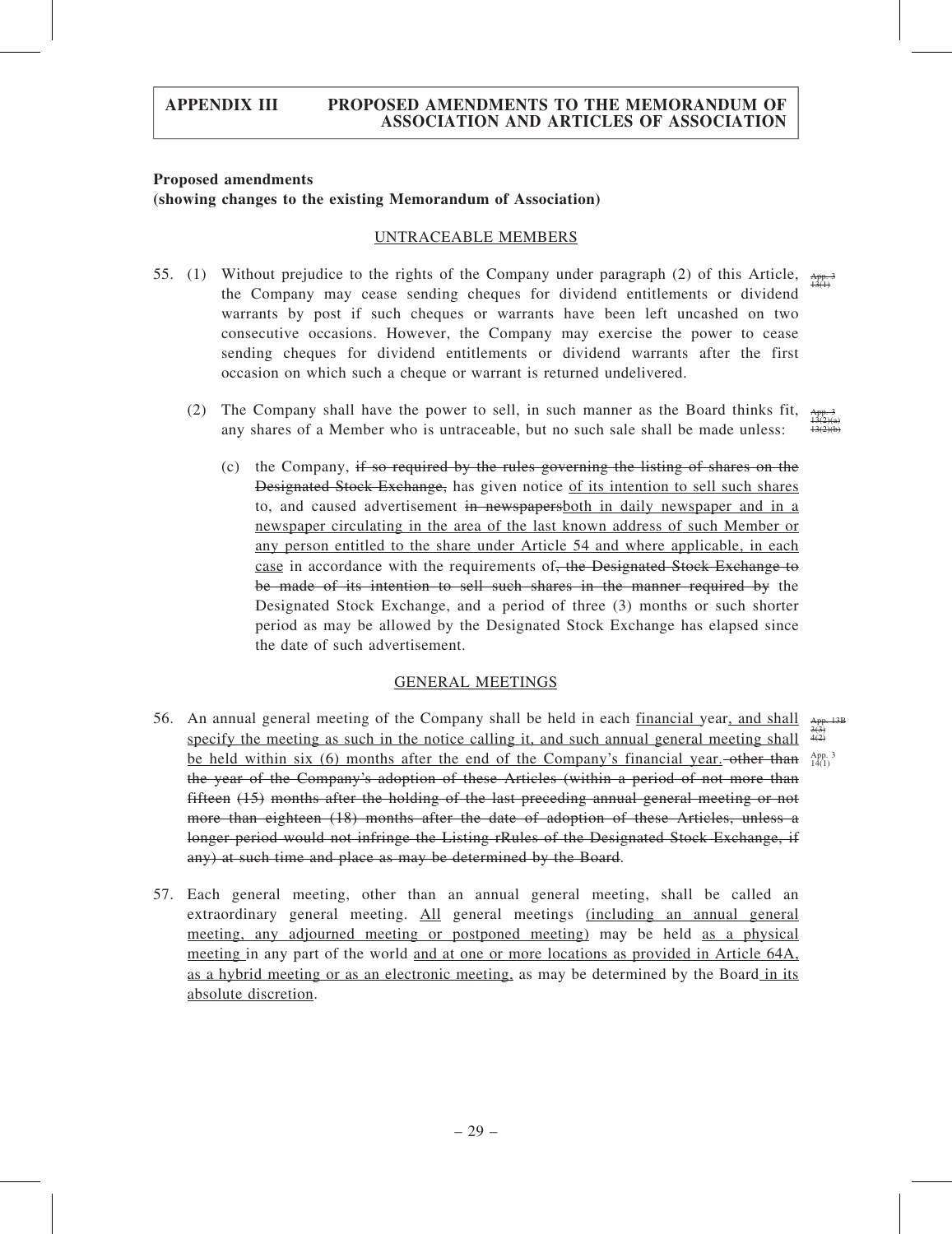#### Proposed amendments

#### (showing changes to the existing Memorandum of Association)

58. The Board may whenever it thinks fit call extraordinary general meetings. Any one or more Member(s) (including a recognized clearing house (or its nominee)) holding at the date of deposit of the requisition in aggregate not less than one-tenth of the voting rights (on a one vote per share basis) in the sharepaid up capital of the Company carrying the right of voting at general meetings of the Company may also make a requisition to convene an extraordinary general meeting and/or add resolutions to the agenda of a meeting and such requisition should be made in writing, shall at all times have the right, by written requisition to the Board or the Secretary of the Company, to require an extraordinary general meeting to be called by the Board for the transaction of any business specified in such requisition; and such meeting shall be held within two (2) months after the deposit of such requisition. If within twenty-one (21) days of such deposit the Board fails to proceed to convene such meeting the requisitionist(s) himself (themselves) may do so in the same mannerconvene a physical meeting at only one location which will be the Principal Meeting Place, and all reasonable expenses incurred by the requisitionist(s) as a result of the failure of the Board shall be reimbursed to the requisitionist(s) by the Company.

#### NOTICE OF GENERAL MEETINGS

- 59. (1) An annual general meeting shall be called by Notice of not less than twenty-one (21)  $\lim_{\Delta t \to 0}$ clear days and not less than twenty (20) clear business days and any extraordinary general meeting at which the passing of a special resolution is to be considered shall be called by Notice of not less than twenty-one (21) clear days and not less than ten (10) clear business days. All other general meetings (including an extraordinary general meeting) meetings may must be called by Notice of not less than fourteen  $(14)$  clear days. and not less than ten  $(10)$  clear business days but if If permitted by the Listing Rrules of the Designated Stock Exchange, a general meeting may be called by shorter notice, subject to the ActLaw, if it is so agreed:
	- (2) The  $\pi$ Notice shall specify (a) the time and dateplace of the meeting, (b) save for an electronic meeting, the place of the meeting and if there is more than one meeting location as determined by the Board pursuant to Article 64A, the principal place of meeting (the "Principal Meeting Place") and other place(s) of the meeting, (c) if the general meeting is to be a hybrid meeting or an electronic meeting, the Notice shall include a statement to that effect and with details of the electronic facilities for attendance and participation by electronic means at the meeting or where such details will be made available by the Company prior to the meeting, and  $(d)$ -and particulars of resolutions to be considered at the meeting and, in case of special business, the general nature of the business. The nNotice convening an annual general meeting shall specify the meeting as such. Notice of every general meeting shall be given to all Members other than to such Members as, under the provisions of these Articles or the terms of issue of the shares they hold, are not entitled to receive such  $n\text{Notes}$

App.3 14(5)

App. 3  $14(2)$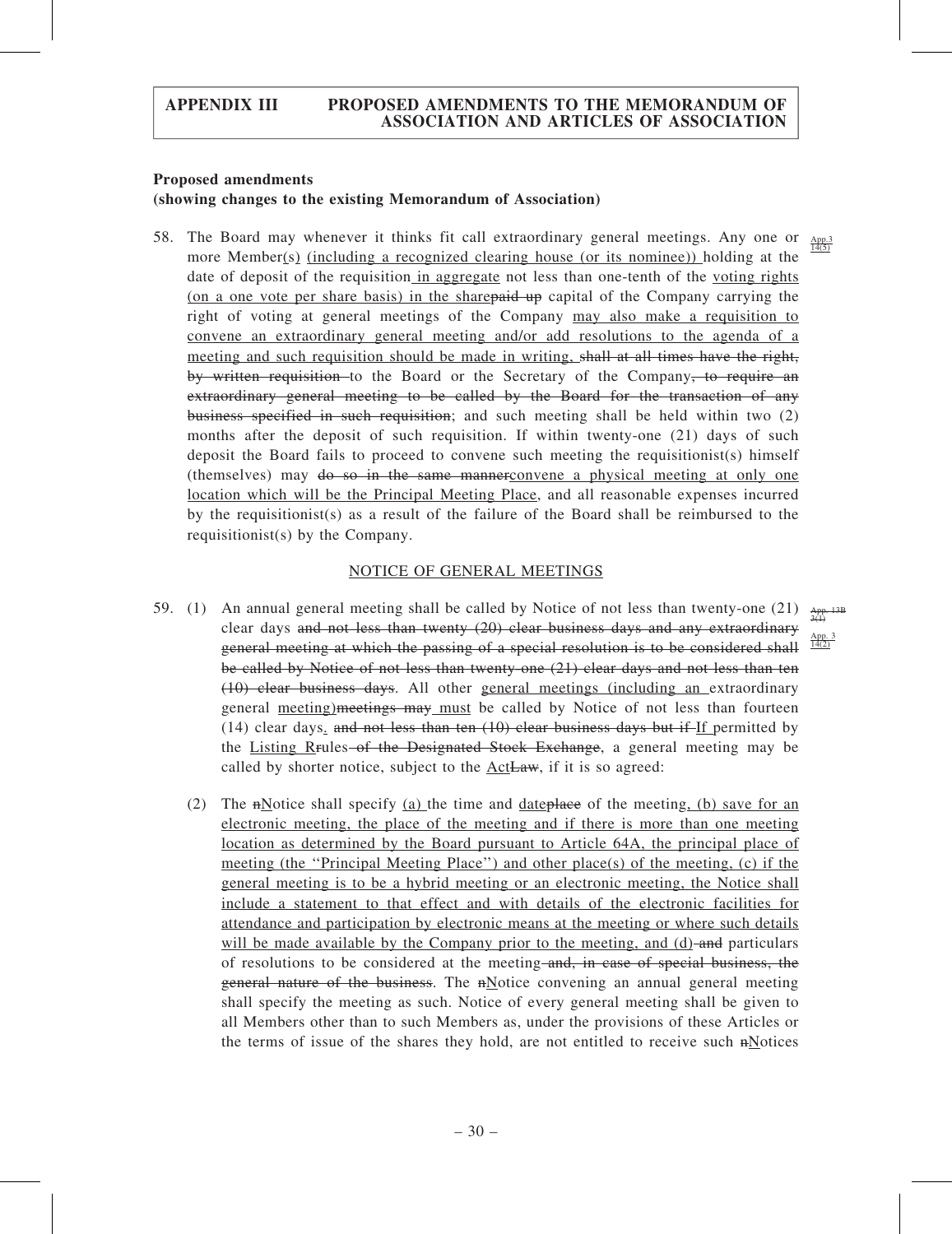#### Proposed amendments

#### (showing changes to the existing Memorandum of Association)

from the Company, to all persons entitled to a share in consequence of the death or bankruptcy or winding-up of a Member and to each of the Directors and the Auditors.

(3) The Board shall have the power to provide in every Notice calling a general meeting the circumstances in which a postponement or change of the relevant general meeting may occur automatically without further notice including, without limitation, where a tropical cyclone warning signal no. 8 or above, black rainstorm warning or other similar event is in force at any time prior to or at the time of the general meeting on the day of the general meeting.

#### PROCEEDINGS AT GENERAL MEETINGS

- 61. (1) (d) appointment of Auditors (where special notice of the intention for such appointment is not required by the ActLaw) and other officers;
	- (2) No business other than the appointment of a chairman of a meeting shall be transacted at any general meeting unless a quorum is present at the commencement of the business. Two (2) Members entitled to vote and present (including attendance by electronic means) in person or by proxy or (in the case of a Member being a corporation) by its duly, for quorum purposes only, two persons appointed by the clearing house (in the case of a Member being a corporation) by its duly authorised representative or proxy shall form a quorum for all purposes.
- 62. If within thirty (30) minutes (or such longer time not exceeding one hour as the chairman of the meeting may determine to wait) after the time appointed for the meeting a quorum is not present, the meeting, if convened on the requisition of Members, shall be dissolved. In any other case it shall stand adjourned to the same day in the next week at the same time and (where applicable) same place(s) or to such time and (where applicable) such place(s) asand in such form and manner referred to in Article 57 as the chairman of the meeting (or in default, the Board) may absolutely determine. If at such adjourned meeting a quorum is not present within half an hour from the time appointed for holding the meeting, the meeting shall be dissolved.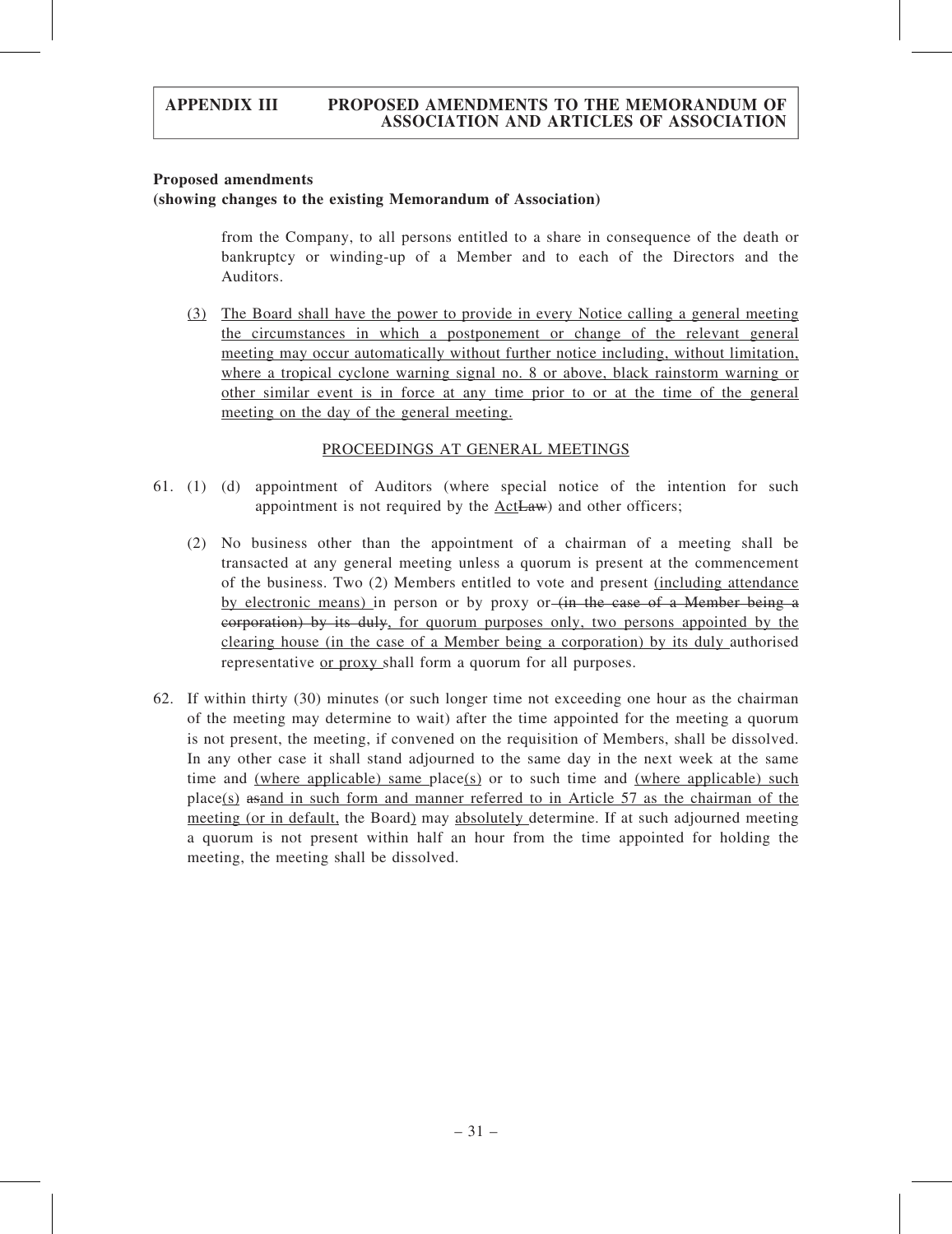#### Proposed amendments

#### (showing changes to the existing Memorandum of Association)

- 63. The chairman of the Company or if there is more than one chairman, any one of them as may be agreed amongst themselves or failing such agreement, any one of them elected by all the Directors present shall preside as chairman at every general meeting. If at any meeting nothe chairman, is not present within fifteen  $(15)$  minutes after the time appointed for holding the meeting, or is  $\theta$ -willing to act as chairman, the deputy chairman of the Company or if there is more than one deputy chairman, any one of them elected by all the Directors present shall preside as chairman. If no chairman or deputy chairman is present or is willing to act as chairman of the meeting, the Directors present shall choose one of their number to act, or if one Director only is present he shall preside as chairman if willing to act. If no Director is present, or if each of the Directors present declines to take the chair, or if the chairman chosen shall retire from the chair, the Members present in person or (in the case of a Member being a corporation) by its duly authorised representative or by proxy and entitled to vote shall elect one of their number to be chairman of the meeting.
- 63A.The chairman of a general meeting (be it a physical meeting, a hybrid meeting or an electronic meeting) may attend, preside as chairman at, and conduct proceedings of, such meeting by means of electronic facilities.
- 64. TheSubject to Article 64C, the chairman may, with the consent of any meeting at which a quorum is present (and shall if so directed by the meeting), adjourn the meeting from time to time (or indefinitely) and/or from place to place(s) and/or from one form to another (a physical meeting, a hybrid meeting or an electronic meeting) as the meeting shall determine, but no business shall be transacted at any adjourned meeting other than the business which might lawfully have been transacted at the meeting had the adjournment not taken place. When a meeting is adjourned for fourteen (14) days or more, at least seven (7) clear days'n<sup>Notice</sup> of the adjourned meeting shall be given specifying the time and place of the adjourned meetingdetails set out in Article 59(2) but it shall not be necessary to specify in such  $\frac{1}{n}$  netword the nature of the business to be transacted at the adjourned meeting and the general nature of the business to be transacted. Save as aforesaid, it shall be unnecessary to give nNotice of an adjournment.
- 64A. (1) The Board may, at its absolute discretion, arrange for persons entitled to attend a general meeting to do so by simultaneous attendance and participation by means of electronic facilities at such location or locations (''Meeting Location(s)'') determined by the Board at its absolute discretion. Any Member or any proxy attending and participating in such way or any Member or proxy attending and participating in an electronic meeting or a hybrid meeting by means of electronic facilities is deemed to be present at and shall be counted in the quorum of the meeting.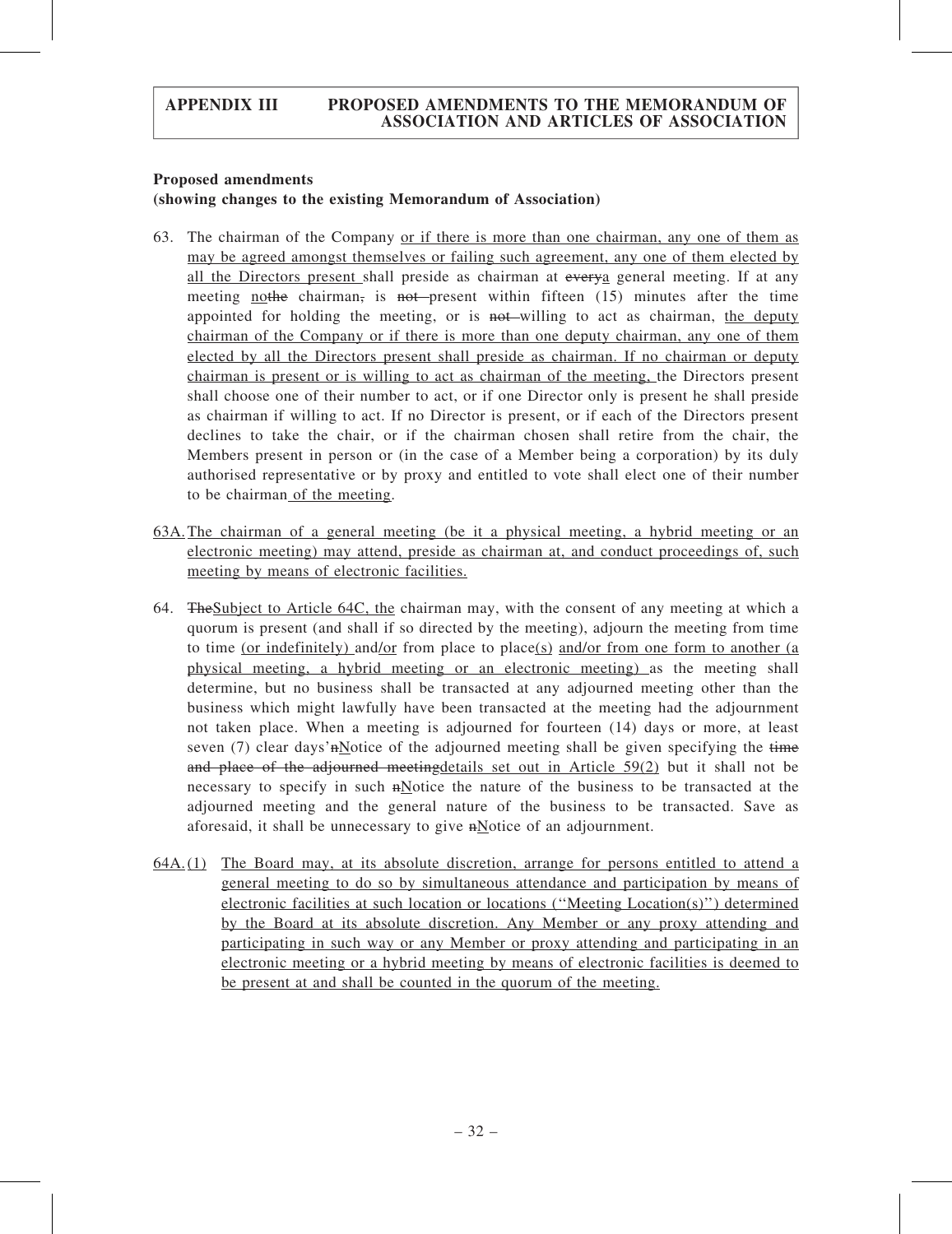#### Proposed amendments

## (showing changes to the existing Memorandum of Association)

- (2) All general meetings are subject to the following and, where appropriate, all references to a ''Member'' or ''Members'' in this sub-paragraph (2) shall include a proxy or proxies respectively:
	- (a) where a Member is attending a Meeting Location and/or in the case of a hybrid meeting, the meeting shall be treated as having commenced if it has commenced at the Principal Meeting Place;
	- (b) Members present in person or by proxy at a Meeting Location and/or Members attending and participating in an electronic meeting or a hybrid meeting by means of electronic facilities shall be counted in the quorum for and entitled to vote at the meeting in question, and that meeting shall be duly constituted and its proceedings valid provided that the chairman of the meeting is satisfied that adequate electronic facilities are available throughout the meeting to ensure that Members at all Meeting Locations and Members participating in an electronic meeting or a hybrid meeting by means of electronic facilities are able to participate in the business for which the meeting has been convened;
	- (c) where Members attend a meeting by being present at one of the Meeting Locations and/or where Members participating in an electronic meeting or a hybrid meeting by means of electronic facilities, a failure (for any reason) of the electronic facilities or communication equipment, or any other failure in the arrangements for enabling those in a Meeting Location other than the Principal Meeting Place to participate in the business for which the meeting has been convened or in the case of an electronic meeting or a hybrid meeting, the inability of one or more Members or proxies to access, or continue to access, the electronic facilities despite adequate electronic facilities having been made available by the Company, shall not affect the validity of the meeting or the resolutions passed, or by any business conducted there or any action taken pursuant to such business provided that there is a quorum present throughout the meeting.
	- (d) if any of the Meeting Locations is not in the same jurisdiction as the Principal Meeting Place and/or in the case of a hybrid meeting, the provisions of these Articles concerning the service and giving of Notice for the meeting, and the time for lodging proxies, shall apply by reference to the Principal Meeting Place; and in the case of an electronic meeting, the time for lodging proxies shall be as stated in the Notice for the meeting.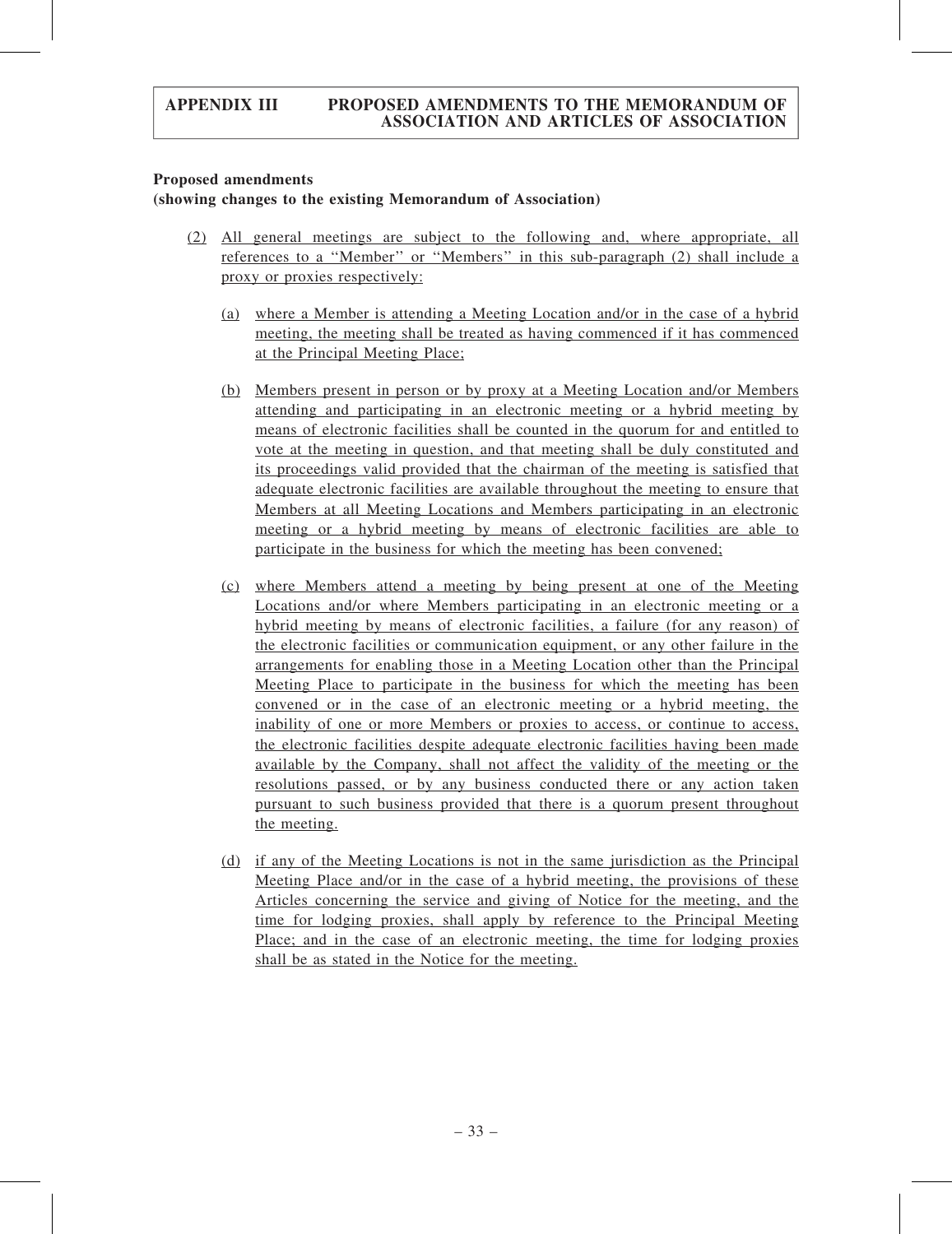#### Proposed amendments

#### (showing changes to the existing Memorandum of Association)

64B. The Board and, at any general meeting, the chairman of the meeting may from time to time make arrangements for managing attendance and/or participation and/or voting at the Principal Meeting Place, any Meeting Location(s) and/or participation in an electronic meeting or a hybrid meeting by means of electronic facilities (whether involving the issue of tickets or some other means of identification, passcode, seat reservation, electronic voting or otherwise) as it shall in its absolute discretion consider appropriate, and may from time to time change any such arrangements, provided that a Member who, pursuant to such arrangements, is not entitled to attend, in person or by proxy, at any Meeting Location shall be entitled so to attend at one of the other Meeting Locations; and the entitlement of any Member so to attend the meeting or adjourned meeting or postponed meeting at such Meeting Location or Meeting Locations shall be subject to any such arrangement as may be for the time being in force and by the Notice of meeting or adjourned meeting or postponed meeting stated to apply to the meeting.

64C. If it appears to the chairman of the general meeting that:

- (a) the electronic facilities at the Principal Meeting Place or at such other Meeting Location(s) at which the meeting may be attended have become inadequate for the purposes referred to in Article 64A(1) or are otherwise not sufficient to allow the meeting to be conducted substantially in accordance with the provisions set out in the Notice of the meeting; or
- (b) in the case of an electronic meeting or a hybrid meeting, electronic facilities being made available by the Company have become inadequate; or
- (c) it is not possible to ascertain the view of those present or to give all persons entitled to do so a reasonable opportunity to communicate and/or vote at the meeting; or
- (d) there is violence or the threat of violence, unruly behaviour or other disruption occurring at the meeting or it is not possible to secure the proper and orderly conduct of the meeting;

then, without prejudice to any other power which the chairman of the meeting may have under these Articles or at common law, the chairman may, at his/her absolute discretion, without the consent of the meeting, and before or after the meeting has started and irrespective of whether a quorum is present, interrupt or adjourn the meeting (including adjournment for indefinite period). All business conducted at the meeting up to the time of such adjournment shall be valid.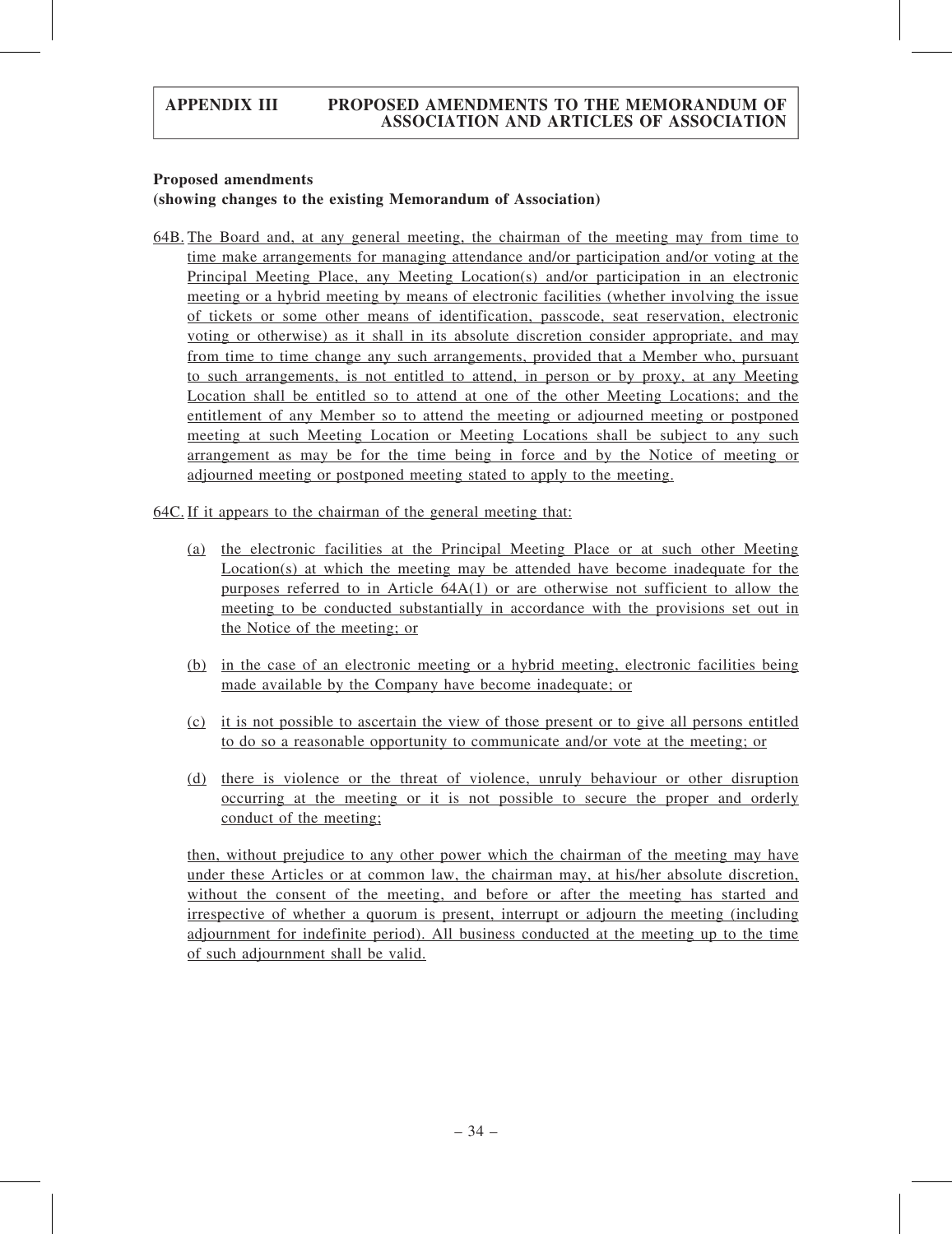#### Proposed amendments

#### (showing changes to the existing Memorandum of Association)

- 64D.The Board and, at any general meeting, the chairman of the meeting may make any arrangement and impose any requirement or restriction the Board or the chairman of the meeting, as the case may be, considers appropriate to ensure the security and orderly conduct of a meeting (including, without limitation, requirements for evidence of identity to be produced by those attending the meeting, the searching of their personal property and the restriction of items that may be taken into the meeting place, determining the number and frequency of and the time allowed for questions that may be raised at a meeting). Members shall also comply with all requirements or restrictions imposed by the owner of the premises at which the meeting is held. Any decision made under this Article shall be final and conclusive and a person who refuses to comply with any such arrangements, requirements or restrictions may be refused entry to the meeting or ejected (physically or electronically) from the meeting.
- 64E. If, after the sending of Notice of a general meeting but before the meeting is held, or after the adjournment of a meeting but before the adjourned meeting is held (whether or not Notice of the adjourned meeting is required), the Directors, in their absolute discretion, consider that it is inappropriate, impracticable, unreasonable or undesirable for any reason to hold the general meeting on the date or at the time or place or by means of electronic facilities specified in the Notice calling the meeting, they may change or postpone the meeting to another date, time and/or place and/or change the electronic facilities and/or change the form of the meeting (a physical meeting, an electronic meeting or a hybrid meeting) without approval from the Members. Without prejudice to the generality of the foregoing, the Directors shall have the power to provide in every Notice calling a general meeting the circumstances in which a postponement of the relevant general meeting may occur automatically without further notice, including without limitation where a number 8 or higher typhoon signal, black rainstorm warning or other similar event is in force at any time on the day of the meeting. This Article shall be subject to the following:
	- (a) when a meeting is so postponed, the Company shall endeavour to post a Notice of such postponement on the Company's website as soon as practicable (provided that failure to post such a Notice shall not affect the automatic postponement of a meeting);
	- (b) when only the form of the meeting or electronic facilities specified in the Notice are changed, the Board shall notify the Members of details of such change in such manner as the Board may determine;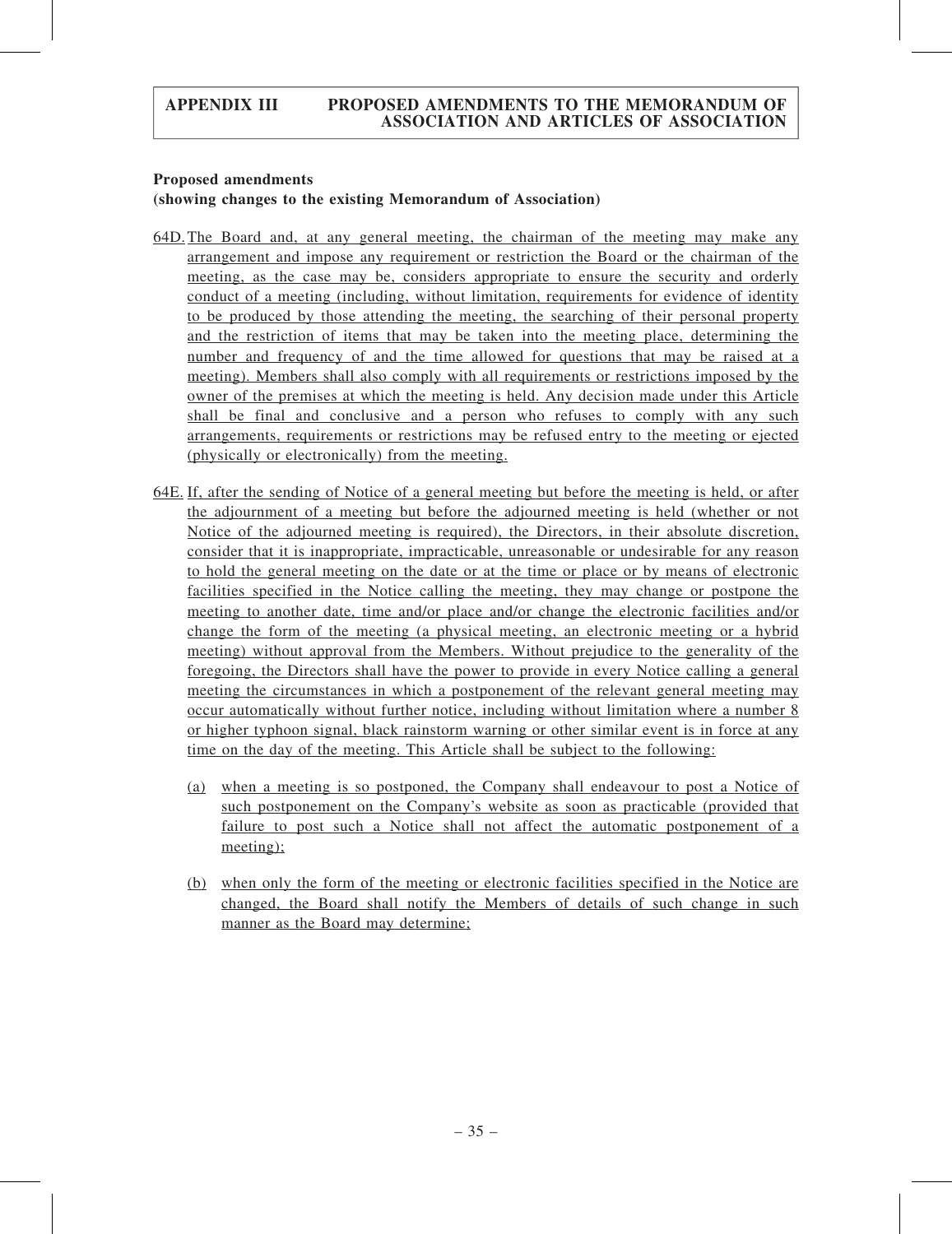#### Proposed amendments

## (showing changes to the existing Memorandum of Association)

- (c) when a meeting is postponed or changed in accordance with this Article, subject to and without prejudice to Article 64, unless already specified in the original Notice of the meeting, the Board shall fix the date, time, place (if applicable) and electronic facilities (if applicable) for the postponed or changed meeting and shall notify the Members of such details in such manner as the Board may determine; further all proxy forms shall be valid (unless revoked or replaced by a new proxy) if they are received as required by these Articles not less than 48 hours before the time of the postponed meeting; and
- (d) Notice of the business to be transacted at the postponed or changed meeting shall not be required, nor shall any accompanying documents be required to be recirculated, provided that the business to be transacted at the postponed or changed meeting is the same as that set out in the original Notice of general meeting circulated to the Members.
- 64F. All persons seeking to attend and participate in an electronic meeting or a hybrid meeting shall be responsible for maintaining adequate facilities to enable them to do so. Subject to Article 64C, any inability of a person or persons to attend or participate in a general meeting by way of electronic facilities shall not invalidate the proceedings of and/or resolutions passed at that meeting.
- 64G.Without prejudice to other provisions in Article 64A to 64F, a physical meeting may also be held by means of such telephone, electronic or other communication facilities as permit all persons participating in the meeting to communicate with each other simultaneously and instantaneously, and participation in such a meeting shall constitute presence in person at such meeting.
- 64H.Without prejudice to Articles 64A to 64G, and subject to the Statutes and the Listing Rules and any other applicable laws, the Board may resolve to enable persons entitled to attend an electronic meeting to do so by simultaneous attendance by means of electronic facilities with no Member necessarily in physical attendance and without any particular Meeting Location being designated. Each Member or (in the case of a Member being a corporation) its duly authorised representative or its proxy shall be counted in the quorum for, and entitled to vote at, the electronic meeting in question, and that general meeting shall be duly constituted and its proceedings valid if the Chairman of the electronic meeting is satisfied that adequate facilities are available throughout the electronic meeting to ensure that Members attending the electronic meeting who are not present together at the same place may, by means of electronic facilities, attend and speak or communicate and vote at it.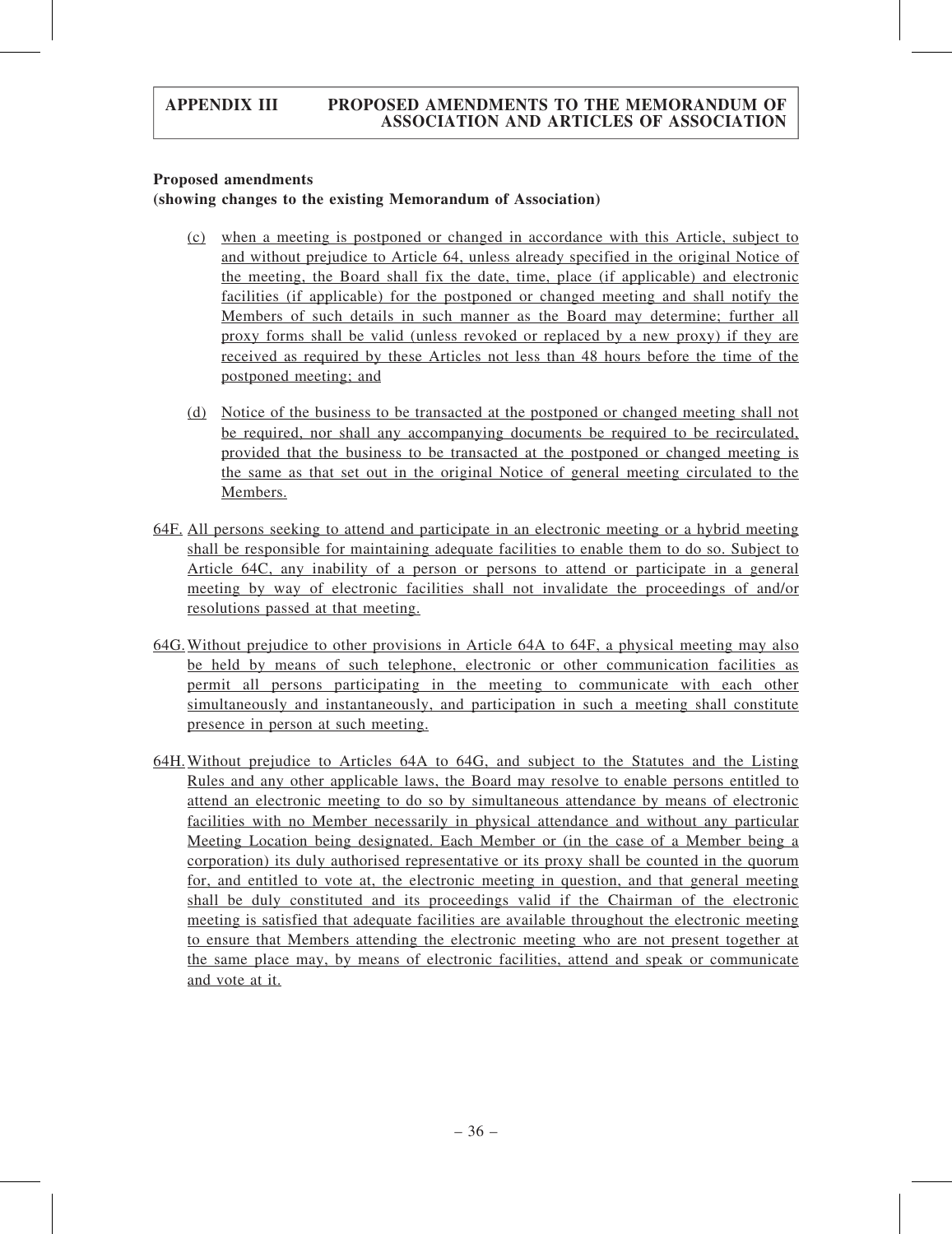#### Proposed amendments (showing changes to the existing Memorandum of Association)

#### VOTING

- 66. (1) Subject to any special rights or restrictions as to voting for the time being attached to any shares by or in accordance with these Articles, at any general meeting on a poll every Member present in person or by proxy or, in the case of a Member being a corporation, by its duly authorised representative shall have one vote for every fully paid share of which he is the holder but so that no amount paid up or credited as paid up on a share in advance of calls or instalments is treated for the foregoing purposes as paid up on the share. A resolution put to the vote of a meeting shall be decided by way of a poll save that in the case of a physical meeting, the chairman of the meeting may in good faith, allow a resolution which relates purely to a procedural or administrative matter to be voted on by a show of hands in which case every Member present in person (or being a corporation, is present by a duly authorized representative), or by proxy(ies) shall have one vote provided that where more than one proxy is appointed by a Member which is a clearing house (or its nominee(s)), each such proxy shall have one vote on a show of hands. For purposes of this Article, procedural and administrative matters are those that (i) are not on the agenda of the general meeting or in any supplementary circular that may be issued by the Company to its Members; and (ii) relate to the chairman's duties to maintain the orderly conduct of the meeting and/or allow the business of the meeting to be properly and effectively dealt with, whilst allowing all Members a reasonable opportunity to express their views.
	- (2) WhereIn the case of physical meeting where a show of hands is allowed, before or on the declaration of the result of the show of hands, a poll may be demanded:
- 67. Where a resolution is voted on by a show of hands, a declaration by the chairman that a resolution has been carried, or carried unanimously, or by a particular majority, or not carried by a particular majority, or lost, and an entry to that effect made in the minute book of the Company, shall be conclusive evidence of the facts without proof of the number or proportion of the votes recorded for or against the resolution. The result of the poll shall be deemed to be the resolution of the meeting. The Company shall only be required to disclose the voting figures on a poll if such disclosure is required by the Listing Rrules of the Designated Stock Exchange.
- 68. Votes (whether on a show of hands or by way of poll) may be cast by such means, electronic or otherwise, as the Directors or the Chairman of the meeting may determine. On a poll votes may be given either personally or by proxy.
- 69. On a poll, votes may be given either personally or by proxy. A person entitled to more than one vote on a poll need not use all his votes or cast all the votes he uses in the same way.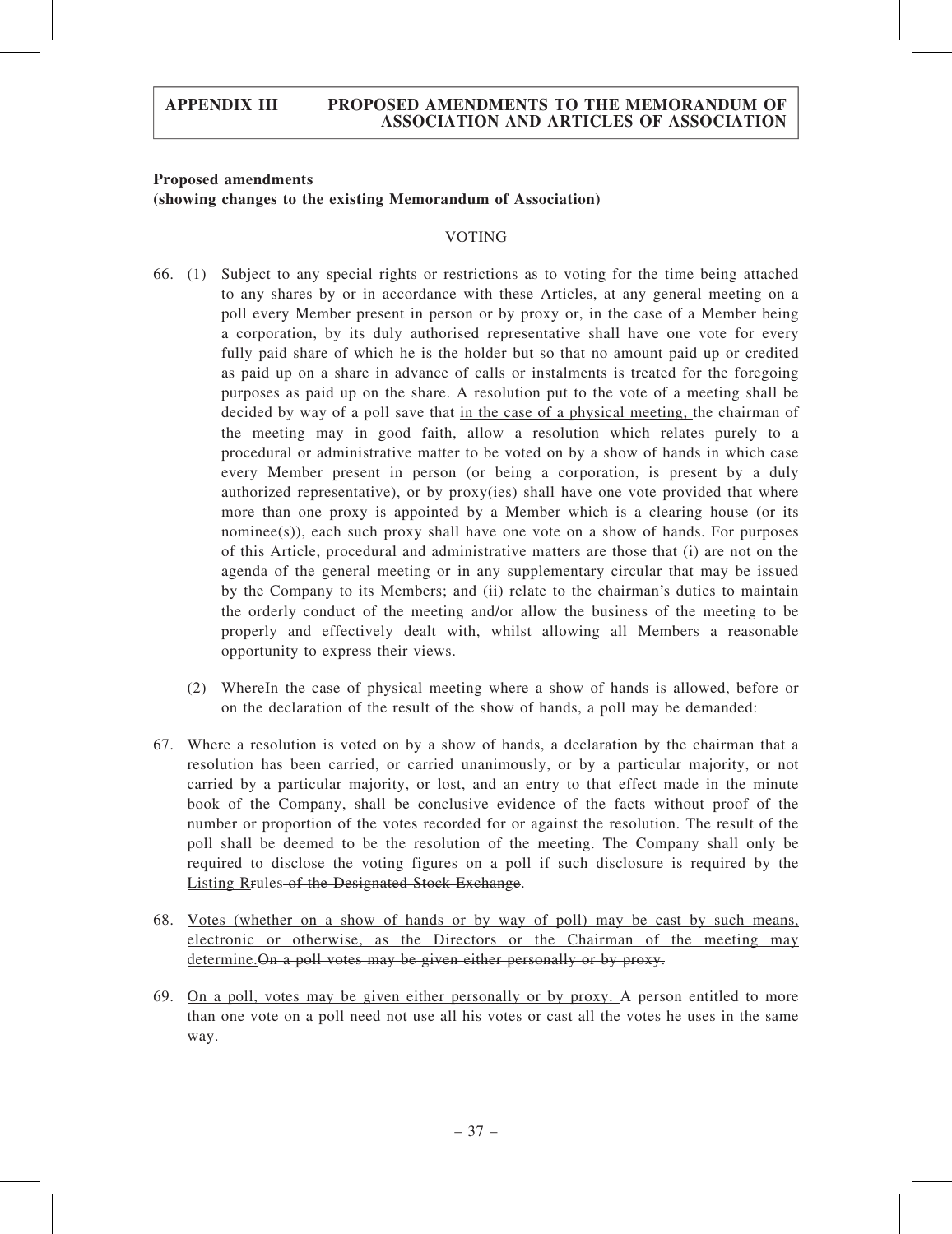#### Proposed amendments

## (showing changes to the existing Memorandum of Association)

- 70. All questions submitted to a meeting shall be decided by a simple majority of votes except where a greater majority is required by these Articles or by the ActLaw. In the case of an equality of votes, the chairman of such meeting shall be entitled to a second or casting vote in addition to any other vote he may have.
- 72. (1) A Member who is a patient for any purpose relating to mental health or in respect of whom an order has been made by any court having jurisdiction for the protection or management of the affairs of persons incapable of managing their own affairs may vote, by his receiver, committee, curator bonis or other person in the nature of a receiver, committee or *curator bonis* appointed by such court, and such receiver, committee, *curator bonis* or other person may vote by proxy, and may otherwise act and be treated as if he were the registered holder of such shares for the purposes of general meetings, provided that such evidence as the Board may require of the authority of the person claiming to vote shall have been deposited at the Office, head office or Registration Office, as appropriate, not less than forty-eight (48) hours before the time appointed for holding the meeting, or adjourned meeting, or postponed meeting as the case may be.
	- (2) Any person entitled under Article 53 to be registered as the holder of any shares may vote at any general meeting in respect thereof in the same manner as if he were the registered holder of such shares, provided that forty-eight (48) hours at least before the time of the holding of the meeting or adjourned meeting or postponed meeting, as the case may be, at which he proposes to vote, he shall satisfy the Board of his entitlement to such shares, or the Board shall have previously admitted his right to vote at such meeting in respect thereof.
- 73. (2) All Members (including a Member which is a clearing house (or its nominee(s))) App. 3 shall have the right to (a) speak at a general meeting and (b) vote at a general  $\frac{14(3)}{14(4)}$ meeting except where a Member is required by the Listing Rules to abstain from voting to approve the matter under consideration. Where the Company has knowledge that any Member is, under the Listing rRules-of the Designated Stock Exchange, required to abstain from voting on any particular resolution of the Company or restricted to voting only for or only against any particular resolution of the Company, any votes cast by or on behalf of such Member in contravention of such requirement or restriction shall not be counted.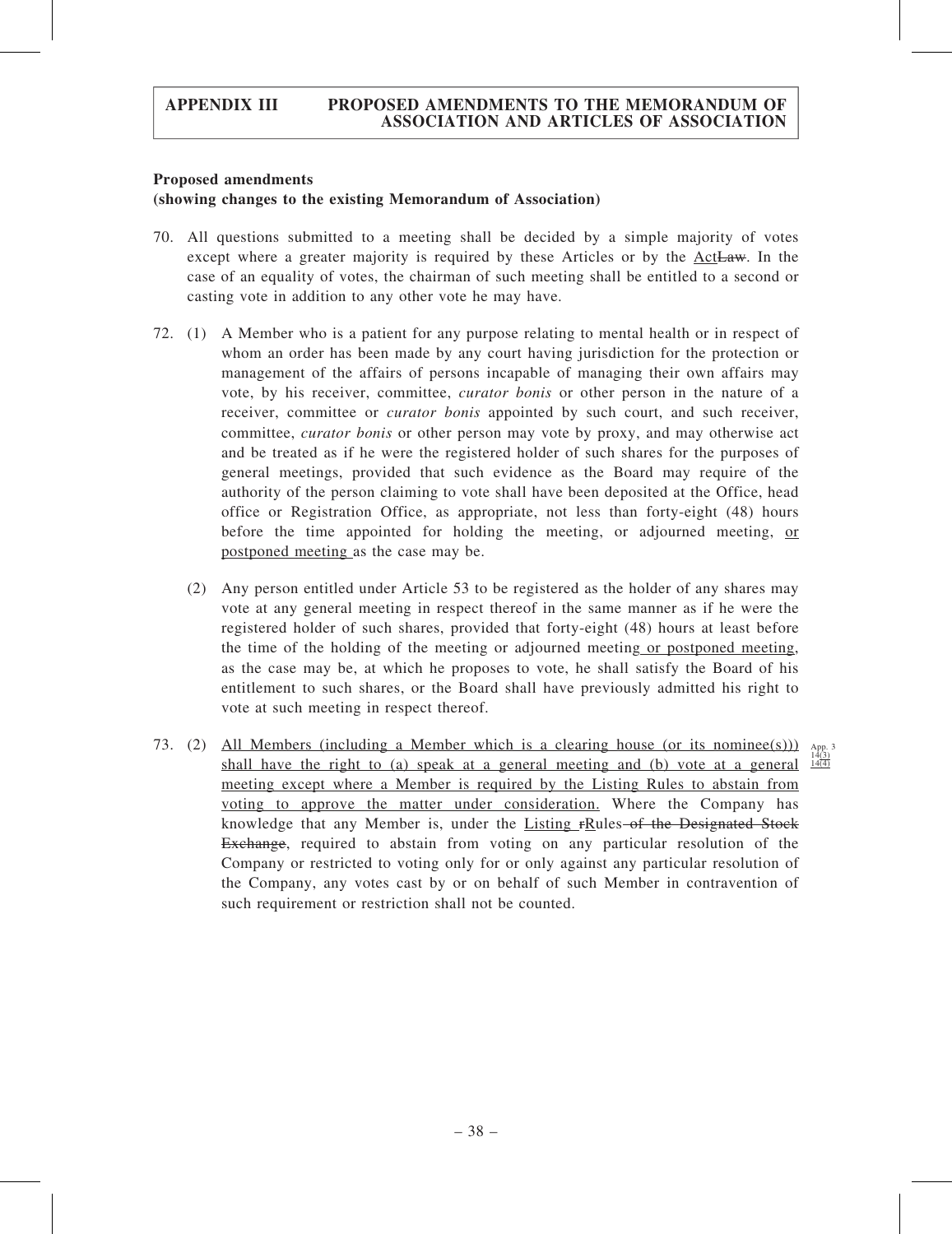#### Proposed amendments (showing changes to the existing Memorandum of Association)

74. If:

- (a) any objection shall be raised to the qualification of any voter; or
- (b) any votes have been counted which ought not to have been counted or which might have been rejected; or
- (c) any votes are not counted which ought to have been counted;

the objection or error shall not vitiate the decision of the meeting or adjourned meeting or postponed meeting on any resolution unless the same is raised or pointed out at the meeting or, as the case may be, the adjourned meeting or postponed meeting at which the vote objected to is given or tendered or at which the error occurs. Any objection or error shall be referred to the chairman of the meeting and shall only vitiate the decision of the meeting on any resolution if the chairman decides that the same may have affected the decision of the meeting. The decision of the chairman on such matters shall be final and conclusive.

### **PROXIES**

App. 13B  $2(2)$ App. 3 18 App.3 19

- 75. Any Member entitled to attend and vote at a meeting of the Company shall be entitled to appoint another person as his proxy or representative (if such Member is a corporation) to attend and vote instead of him. A Member which is a corporation may execute a form of proxy under the hand of a duly authorised officer. A Member who is the holder of two or more shares may appoint more than one proxy or representative to represent him and vote on his behalf at a general meeting of the Company or at a class meeting. A proxy or representative need not be a Member. In addition, a proxy- $\Theta$ -proxies or representative representatives representing either a Member who is an individual or a Member which is a corporation shall be entitled to exercise the same powers on behalf of the Member which he or they represent as such Member could exercise as if it were an individual shareholder present in person at any general meeting.
- 76. The instrument appointing a proxy shall be in writing and if the Board in its absolute discretion determines, may be contained in an electronic communication, and: (i) if in writing but not contained in an electronic communication, under the hand of the appointor or of his attorney duly authorised in writing or, if the appointor is a corporation, either under its seal or under the hand of an officer, attorney or other person authorised to sign the same. In the case of an instrument of proxy purporting to be signed on behalf of a corporation by an officer thereof it shall be assumed, unless the contrary appears, that such officer was duly authorised to sign such instrument of proxy on behalf of the corporation without further evidence of the facts<sub> $\dot{x}$ </sub> or (ii) in the case of an appointment contained in an electronic communication, submitted by or on behalf of the appointer, subject to such terms and conditions and authenticated in such manner as the Board may in its absolute discretion determine.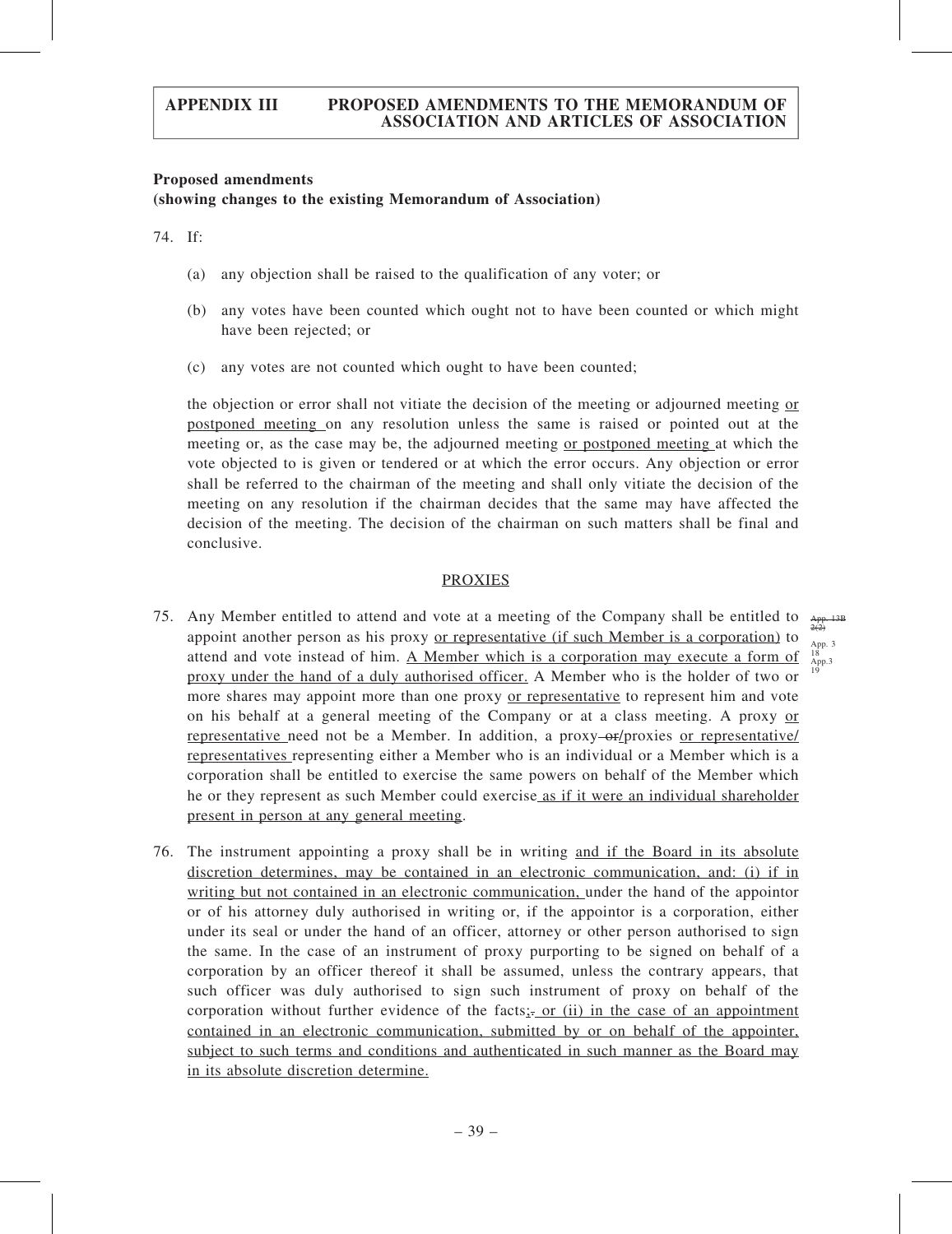## Proposed amendments

## (showing changes to the existing Memorandum of Association)

- 77. (1) The Company may, at its absolute discretion, provide an electronic address for the receipt of any document or information relating to proxies for a general meeting (including any instrument of proxy or invitation to appoint a proxy, any document necessary to show the validity of, or otherwise relating to, an appointment of proxy (whether or not required under these Articles) and notice of termination of the authority of a proxy). If such an electronic address is provided, the Company shall be deemed to have agreed that any such document or information (relating to proxies as aforesaid) may be sent by electronic means to that address, subject as hereafter provided and subject to any other limitations or conditions specified by the Company when providing the address. Without limitation, the Company may from time to time determine that any such electronic address may be used generally for such matters or specifically for particular meetings or purposes and, if so, the Company may provide different electronic addresses for different purposes. The Company may also impose any conditions on the transmission of and its receipt of such electronic communications including, for the avoidance of doubt, imposing any security or encryption arrangements as may be specified by the Company. If any document or information required to be sent to the Company under this Article is sent to the Company by electronic means, such document or information is not treated as validly delivered to or deposited with the Company if the same is not received by the Company at its designated electronic address provided in accordance with this Article or if no electronic address is so designated by the Company for the receipt of such document or information.
	- (2) The instrument appointing a proxy and (if required by the Board) the power of attorney or other authority (if any) under which it is signed, or a certified copy of such power or authority, shall be delivered to such place or one of such places (if any) as may be specified for that purpose in or by way of note to or in any document accompanying the Notice convening the meeting (or, if no place is so specified at the Registration Office or the Office, as may be appropriate), or if the Company has provided an electronic address in accordance with the preceding paragraph, shall be received at the electronic address specified, not less than forty-eight (48) hours before the time appointed for holding the meeting or adjourned meeting or postponed meeting at which the person named in the instrument proposes to vote. No instrument appointing a proxy shall be valid after the expiration of twelve (12) months from the date named in it as the date of its execution, except at an adjourned meeting or postponed meeting in cases where the meeting was originally held within twelve (12) months from such date. Delivery of an instrument appointing a proxy shall not preclude a Member from attending and voting at the meeting convened and in such event, the instrument appointing a proxy shall be deemed to be revoked.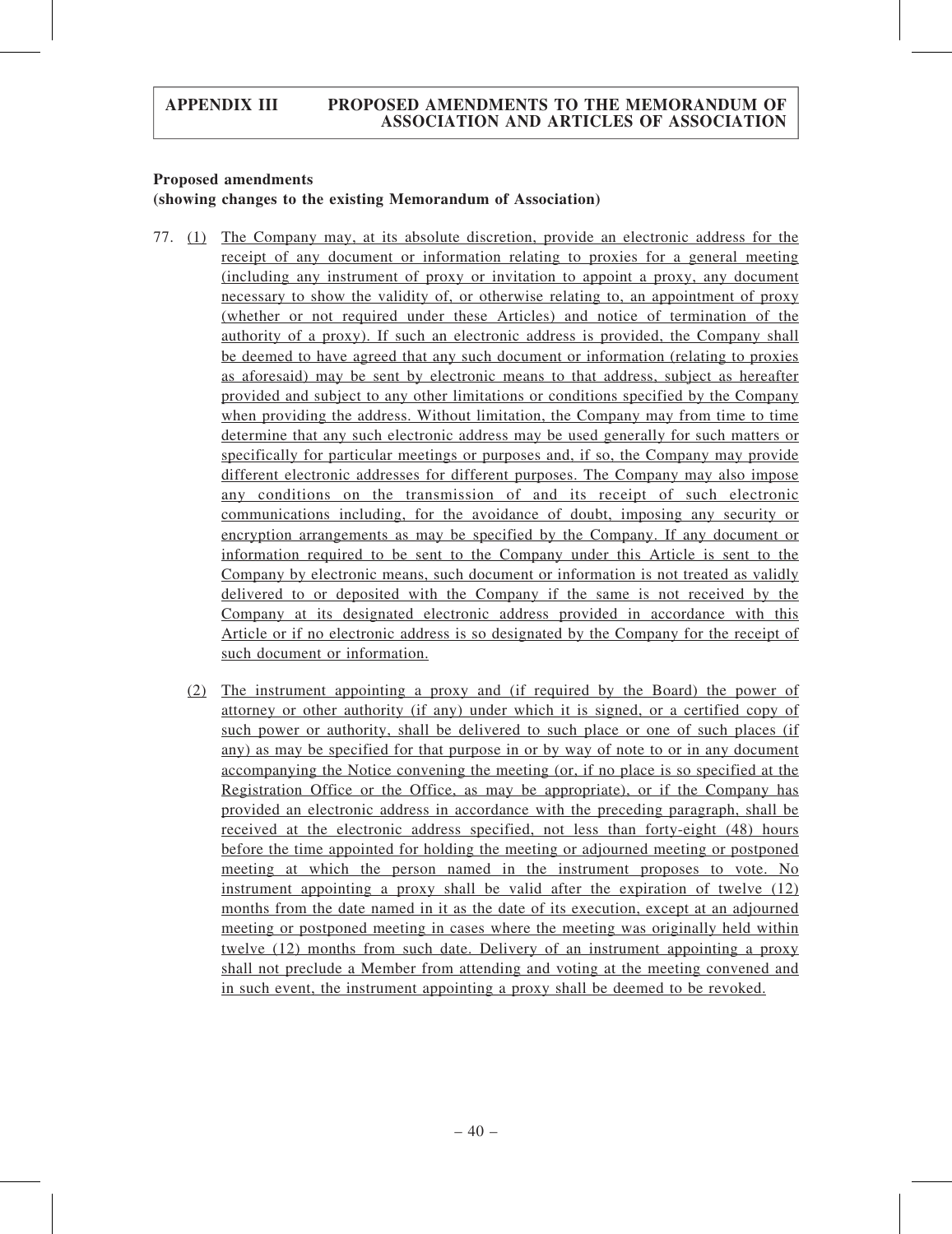#### Proposed amendments

(showing changes to the existing Memorandum of Association)

The instrument appointing a proxy and (if required by the Board) the power of attorney or other authority (if any) under which it is signed, or a certified copy of such power or authority, shall be delivered to such place or one of such places (if any) as may be specified for that purpose in or by way of note to or in any document accompanying the notice convening the meeting (or, if no place is so specified at the Registration Office or the Office, as may be appropriate) not less than forty-eight (48) hours before the time appointed for holding the meeting or adjourned meeting at which the person named in the instrument proposes to vote. No instrument appointing a proxy shall be valid after the expiration of twelve (12) months from the date named in it as the date of its execution, except at an adjourned meeting in cases where the meeting was originally held within twelve (12) months from such date. Delivery of an instrument appointing a proxy shall not preclude a Member from attending and voting in person at the meeting convened and in such event, the instrument appointing a proxy shall be deemed to be revoked.

- 78. Instruments of proxy shall be in any common form or in such other form as the Board  $\frac{A_{pp-3}}{H(t)}$ may approve (provided that this shall not preclude the use of the two-way form) and the Board may, if it thinks fit, send out with the noticeNotice of any meeting forms of instrument of proxy for use at the meeting. The instrument of proxy shall be deemed to confer authority to vote on any amendment of a resolution put to the meeting for which it is given as the proxy thinks fit. The instrument of proxy shall, unless the contrary is stated therein, be valid as well for any adjournment or postponement of the meeting as for the meeting to which it relates. The Board may decide, either generally or in any particular case, to treat a proxy appointment as valid notwithstanding that the appointment or any of the information required under these Articles has not been received in accordance with the requirements of these Articles. Subject to aforesaid, if the proxy appointment and any of the information required under these Articles is not received in the manner set out in these Articles, the appointee shall not be entitled to vote in respect of the shares in question.
- 79. A vote given in accordance with the terms of an instrument of proxy shall be valid notwithstanding the previous death or insanity of the principal, or revocation of the instrument of proxy or of the authority under which it was executed, provided that no intimation in writing of such death, insanity or revocation shall have been received by the Company at the Office or the Registration Office (or such other place as may be specified for the delivery of instruments of proxy in the  $n$ -Notice convening the meeting or other document sent therewith) two (2) hours at least before the commencement of the meeting or adjourned meeting or postponed meeting, at which the instrument of proxy is used.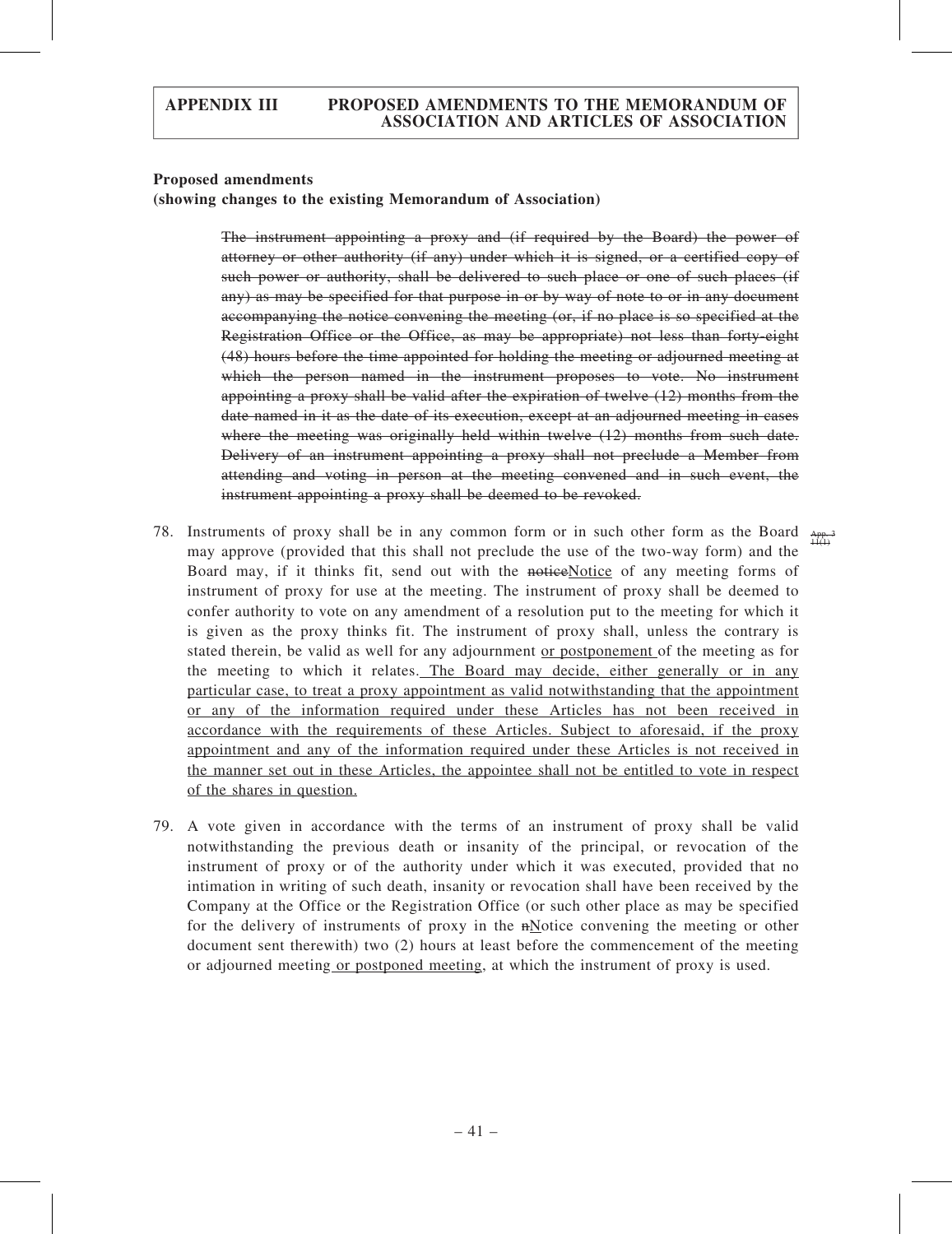#### Proposed amendments

#### (showing changes to the existing Memorandum of Association)

#### CORPORATIONS ACTING BY REPRESENTATIVES

- 81. (1) Any corporation which is a Member may by resolution of its directors or other governing body authorise such person as it thinks fit to act as its representative at any meeting of the Company or at any meeting of any class of Members. The person so authorised shall be entitled to exercise the same powers on behalf of such corporation as the corporation could exercise if it were an individual Member and such corporation shall for the purposes of these Articles be deemed to be present in person at any such meeting as if a person so authorised is present thereat.
	- (2) If a clearing house (or its nominee(s)), being a corporation, is a Member, it may appoint proxies or authorise such persons as it thinks fit to act as its corporate representatives, who enjoy rights equivalent to the rights of other Members, at any  $A_{14(3)}^{App.3}$ meeting of the Company (including but not limited to general meetings and creditors meetings) or at any meeting of any class of Members provided that, if more than one person is so authorised, the authorisation shall specify the number and class of shares in respect of which each such representative is so authorised. Each person so authorised under the provisions of this Article shall be deemed to have been duly authorised without further evidence of the facts and be entitled to exercise the same rights and powers on behalf of the clearing house (or its nominee(s)) as if such person was the registered holder of the shares of the Company held by the clearing house (or its nominee(s)) including, where a show of hands is allowed, the right to speak and vote individually on a show of hands or on a poll.

#### BOARD OF DIRECTORS

- 83. (2) Subject to the Articles and the ActLaw, the Company may by ordinary resolution elect any person to be a Director either to fill a casual vacancy on the Board, or as an addition to the existing Board.
	- (3) The Directors shall have the power from time to time and at any time to appoint any  $_{4(2)}^{App.3}$ person as a Director either to fill a casual vacancy on the Board or as an addition to the existing Board. Any Director so appointed shall hold office until the first general meeting of Members after his appointment and be subject to re-election at such meeting and any Director appointed by the Board as an addition to the existing Board-shall hold office only until the next following first annual general meeting of the Company after his appointment, and shall then be eligible for re-election.
	- (4) Neither a Director nor an alternate Director shall be required to hold any shares of the Company by way of qualification and a Director or alternate Director (as the case may be) who is not a Member shall be entitled to receive  $n\text{Notice of and to attend}$ and speak at any general meeting of the Company and of all classes of shares of the Company.

App.3 18 App. 13B  $2(2)$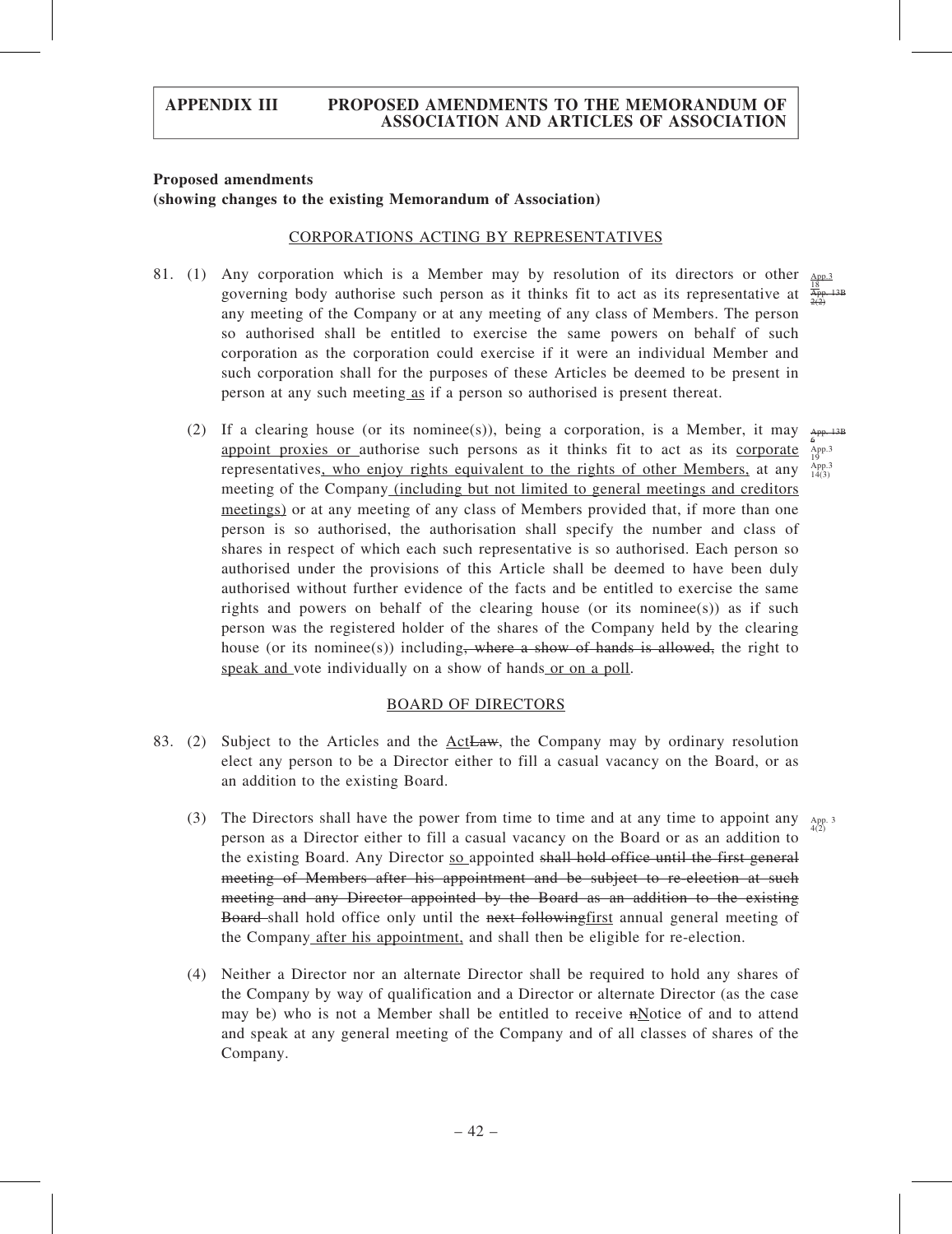#### Proposed amendments

#### (showing changes to the existing Memorandum of Association)

- (5) The Members may, at any general meeting convened and held in accordance with these Articles, by ordinary resolution remove a Director (including a managing or other executive director) at any time before the expiration of his periodterm of office notwithstanding anything to the contrary in these Articles or in any agreement between the Company and such Director (but without prejudice to any claim for damages under any such agreement).
- (6) A vacancy on the Board created by the removal of a Director under the provisions of subparagraph (5) above may be filled by the election or appointment by ordinary resolution of the Members at the meeting at which such Director is removed.

#### RETIREMENT OF DIRECTORS

85. No person other than a Director retiring at the meeting shall, unless recommended by the Directors for election, be eligible for election as a Director at any general meeting unless a Notice signed by a Member (other than the person to be proposed) duly qualified to  $\frac{Ch. 13.70}{2}$ attend and vote at the meeting for which such notice is given of his intention to propose such person for election and also a Notice signed by the person to be proposed of his willingness to be elected shall have been lodged at the head office or at the Registration Office provided that the minimum length of the period, during which such Notice(s) are given, shall be at least seven (7) days and that (if the Notices are submitted after the despatch of the notice of the general meeting appointed for such election) the period for lodgment of such Notice(s) shall commence on the day after the despatch of the notice of the general meeting appointed for such election and end no later than seven (7) days prior to the date of such general meeting. App. 3 4(4) 4(5)

#### ALTERNATE DIRECTORS

90. An alternate Director shall only be a Director for the purposes of the  $Act$  and shall only be subject to the provisions of the ActLaw insofar as they relate to the duties and obligations of a Director when performing the functions of the Director for whom he is appointed in the alternative and shall alone be responsible to the Company for his acts and defaults and shall not be deemed to be the agent of or for the Director appointing him. An alternate Director shall be entitled to contract and be interested in and benefit from contracts or arrangements or transactions and to be repaid expenses and to be indemnified by the Company to the same extent *mutatis mutandis* as if he were a Director but he shall not be entitled to receive from the Company any fee in his capacity as an alternate Director except only such part, if any, of the remuneration otherwise payable to his appointor as such appointor may by Notice to the Company from time to time direct.

App. 3 4(3) App. 13B  $5(1)$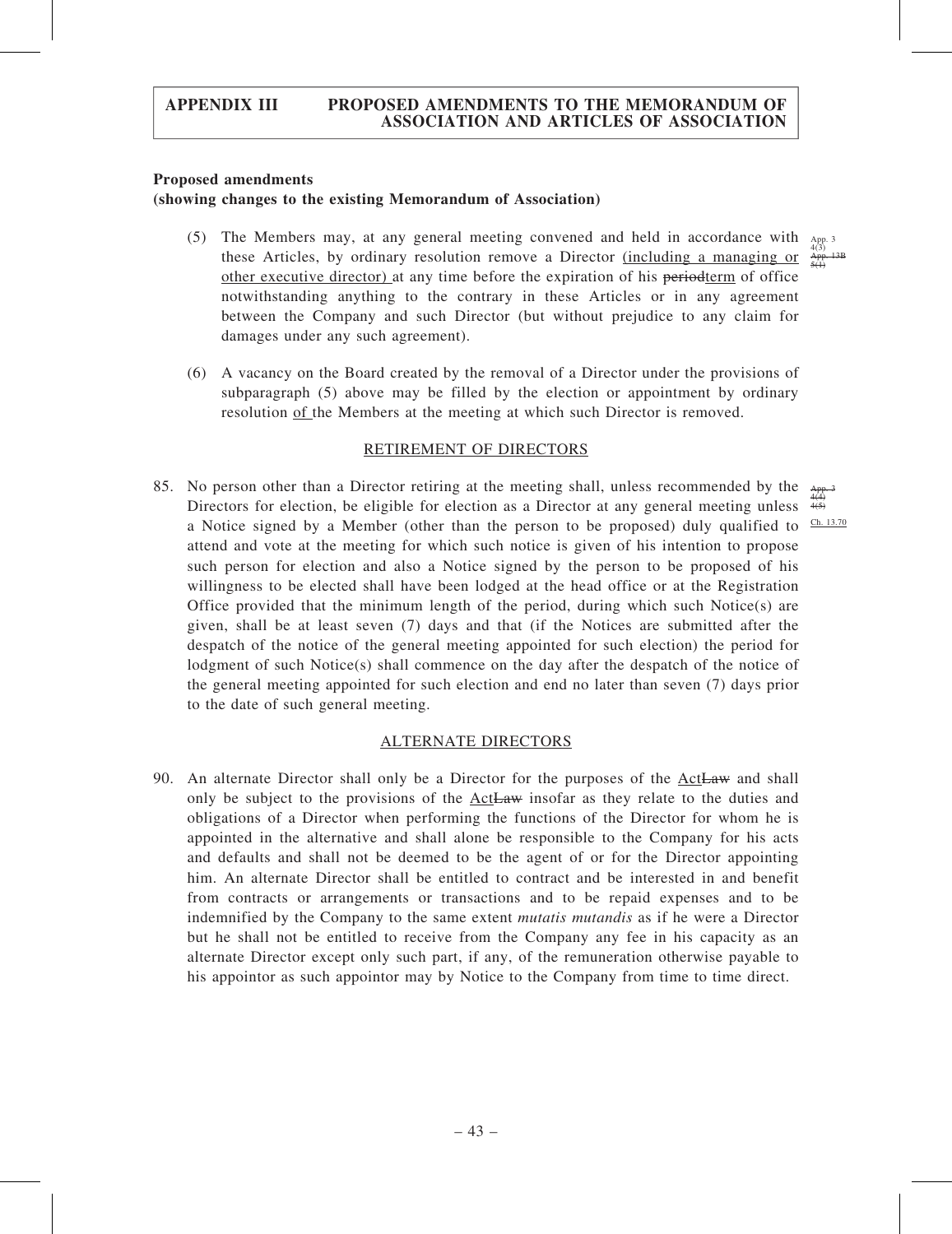#### Proposed amendments (showing changes to the existing Memorandum of Association)

#### DIRECTORS' INTERESTS

- 98. Subject to the ActLaw and to these Articles, no Director or proposed or intending Director shall be disqualified by his office from contracting with the Company, either with regard to his tenure of any office or place of profit or as vendor, purchaser or in any other manner whatsoever, nor shall any such contract or any other contract or arrangement in which any Director is in any way interested be liable to be avoided, nor shall any Director so contracting or being so interested be liable to account to the Company or the Members for any remuneration, profit or other benefits realised by any such contract or arrangement by reason of such Director holding that office or of the fiduciary relationship thereby established provided that such Director shall disclose the nature of his interest in any contract or arrangement in which he is interested in accordance with Article 99 herein.
- 99. A Director who to his knowledge is in any way, whether directly or indirectly, interested  $\lim_{s \to 0}$ in a contract or arrangement or proposed contract or arrangement with the Company shall declare the nature of his interest at the meeting of the Board at which the question of entering into the contract or arrangement is first considered, if he knows his interest then exists, or in any other case at the first meeting of the Board after he knows that he is or has become so interested. For the purposes of this Article, a general Notice to the Board by a Director to the effect that:
- 100. (1) A Director shall not vote (nor be counted in the quorum) on any resolution of the  $\frac{Ch. 13.44}{C}$ Board approving any contract or arrangement or any other proposal in which he or any of his close associates is materially interested, but this prohibition shall not apply to any of the following matters namely: App. 3 4(1)
	- (i) any contract or arrangement for the giving of any security or indemnity either:
		- (a) to such the Director or his close associate(s) any security or indemnity in respect of money lent by him or any of his close associate(s) or obligations incurred or undertaken by him or any of his close associate(s)them at the request of or for the benefit of the Company or any of its subsidiaries; or
	- $(i)$  (b) any contract or arrangement for the giving of any security or indemnity to a third party in respect of a debt or obligation of the Company or any of its subsidiaries for which the Director or his close associate(s) has himself/ themselves assumed responsibility in whole or in part and whether alone or jointly under a guarantee or indemnity or by the giving of security;
	- (iii)(iii) any contract or arrangementproposal concerning an offer of shares or debentures or other securities of or by the Company or any other company which the Company may promote or be interested in for subscription or purchase, where the Director or his close associate(s) is/are or is/are to be interested as a participant in the underwriting or sub-underwriting of the offer;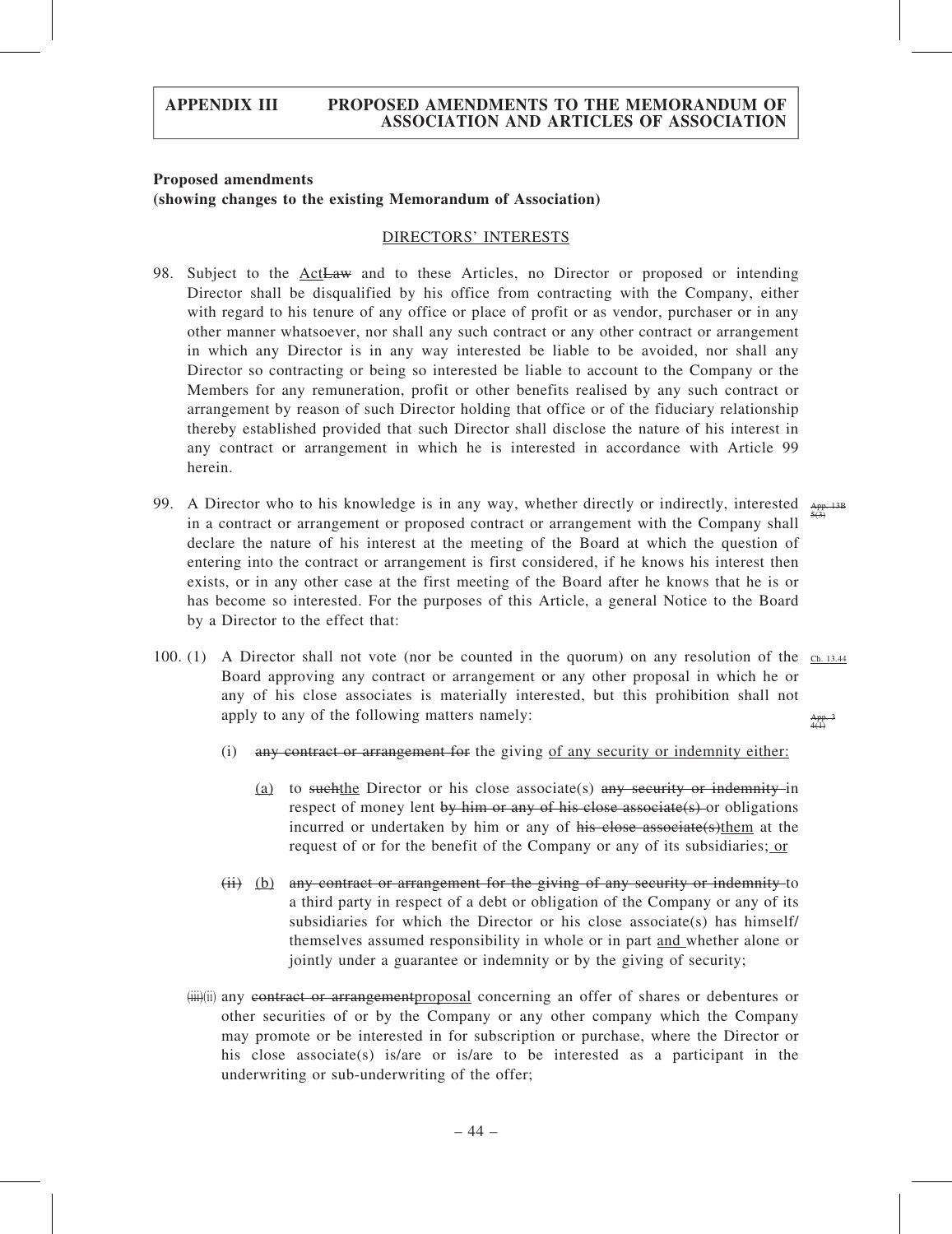#### Proposed amendments

### (showing changes to the existing Memorandum of Association)

- (iii) any proposal or arrangement concerning the benefit of employees of the Company or its subsidiaries including:
	- (a) the adoption, modification or operation of any employees' share scheme or any share incentive or share option scheme under which the Director or his close associate(s) may benefit; or
	- (b) the adoption, modification or operation of a pension fund or retirement, death or disability benefits scheme which relates to the Director, his close associate(s) and employee(s) of the Company or any of its subsidiaries and does not provide in respect of any Director, or his close associate(s), as such any privilege or advantage not generally accorded to the class of persons to which such scheme or fund relates;
- (iv) any contract or arrangement in which the Director or his close associate(s) is/are interested in the same manner as other holders of shares or debentures or other securities of the Company by virtue only of his/their interest in shares or debentures or other securities of the Company; or.
- (v) any proposal or arrangement concerning the adoption, modification or operation of a share option scheme, a pension fund or retirement, death or disability benefits scheme or other arrangement which relates both to Directors or his close associate(s) and to employees of the Company or of any of its subsidiaries and does not provide in respect of any Director, or his close associate(s), as such any privilege or advantage not accorded generally to the class of persons to which such scheme or fund relates.

# GENERAL POWERS OF THE DIRECTORS

- 101. (3) (c) to resolve that the Company be deregistered in the Cayman Islands and continued in a named jurisdiction outside the Cayman Islands subject to the provisions of the ActLaw.
	- (4) The Company shall not make any loan, directly or indirectly, to a Director or his close associate(s) if and to the extent it would be prohibited by the Companies Ordinance (Chapter 622 of the Laws of Hong Kong) if the Company were a company incorporated in Hong Kong.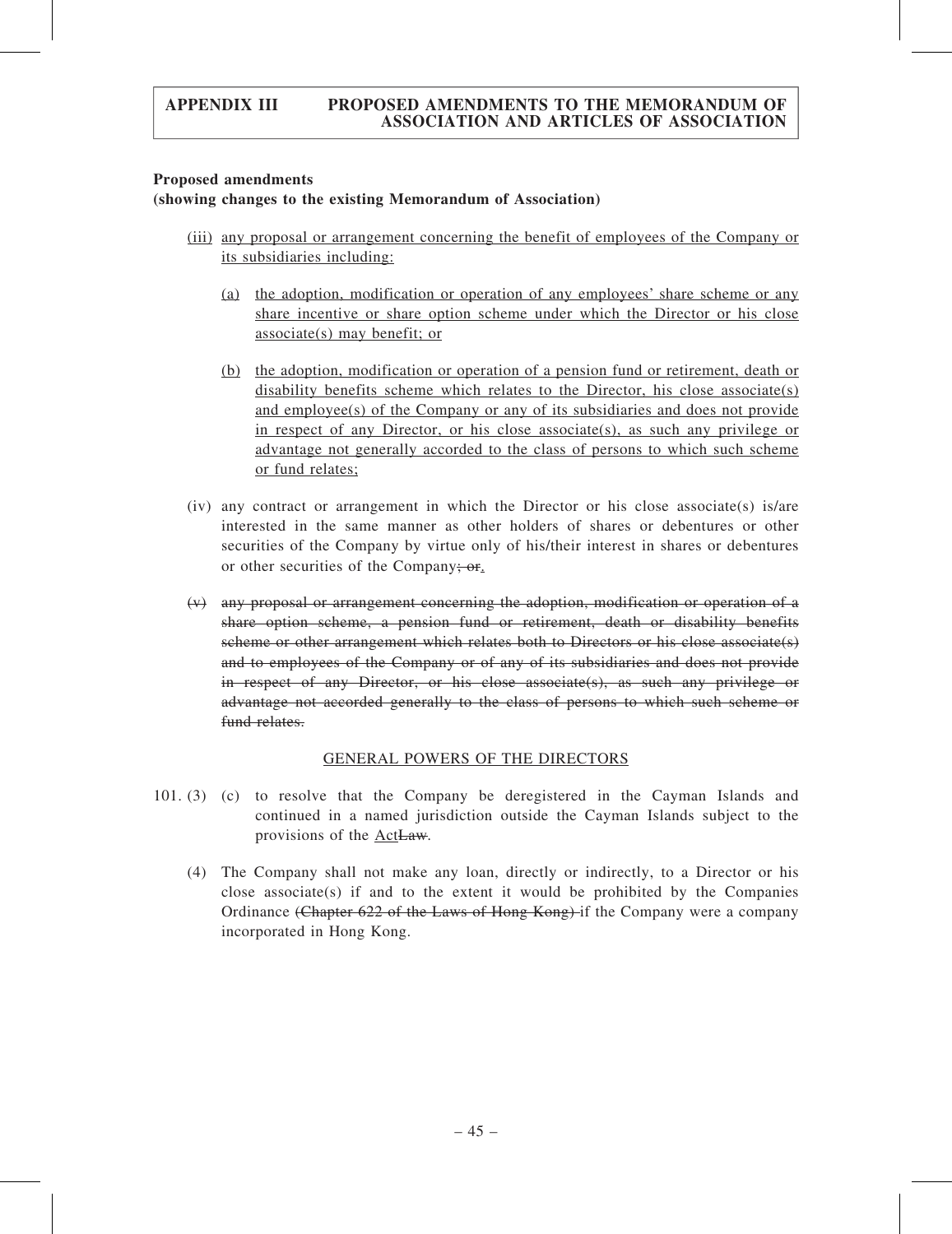#### Proposed amendments (showing changes to the existing Memorandum of Association)

#### BORROWING POWERS

- 107. The Board may exercise all the powers of the Company to raise or borrow money and to mortgage or charge all or any part of the undertaking, property and assets (present and future) and uncalled capital of the Company and, subject to the LawAct, to issue debentures, bonds and other securities, whether outright or as collateral security for any debt, liability or obligation of the Company or of any third party.
- 110. (2) The Board shall cause a proper register to be kept, in accordance with the provisions of the ActLaw, of all charges specifically affecting the property of the Company and of any series of debentures issued by the Company and shall duly comply with the requirements of the ActLaw in regard to the registration of charges and debentures therein specified and otherwise.

#### PROCEEDINGS OF THE DIRECTORS

- 111. The Board may meet for the despatch of business, adjourn or postpone and otherwise regulate its meetings as it considers appropriate. Questions arising at any meeting shall be determined by a majority of votes. In the case of any equality of votes the chairman of the meeting shall have an additional or casting vote.
- 112. A meeting of the Board may be convened by the Secretary on request of a Director or by any Director. The Secretary shall convene a meeting of the Board whenever he shall be required so to do by any Director. Notice of a meeting of the Board shall be deemed to be duly given to a Director if it is given to such Director in writing or verbally (including in person or by telephone) or viaby electronic mailmeans to an electronic address from time to time notified to the Company by such Director or (if the recipient consents to it being made available on a website) by making it available on a website or by telephone or in such other manner as the Board may from time to time determine whenever he shall be required so to do by any Director.
- 113. (2) Directors may participate in any meeting of the Board by means of a conference telephone, electronic facilities or other communications equipment through which all persons participating in the meeting can communicate with each other simultaneously and instantaneously and, for the purpose of counting a quorum, such participation shall constitute presence at a meeting as if those participating were present in person.
	- (3) Any Director who ceases to be a Director at a Board meeting may continue to be present and to act as a Director and be counted in the quorum until the termination of such Board meeting if no other Director objects and if otherwise a quorum of Directors would not be present.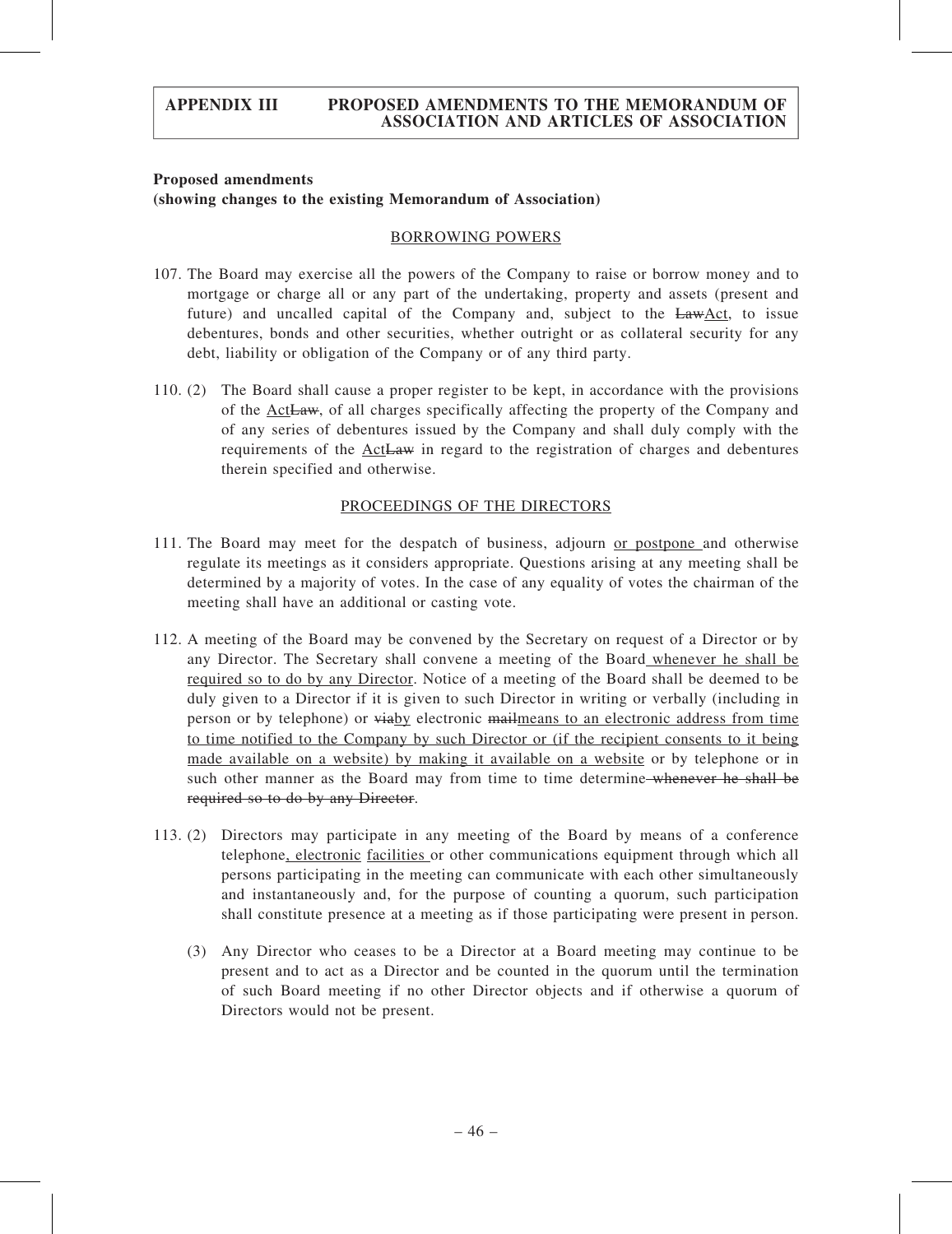#### Proposed amendments

#### (showing changes to the existing Memorandum of Association)

119. A resolution in writing signed by all the Directors except such as are temporarily unable to act through ill-health or disability, and all the alternate Directors, if appropriate, whose appointors are temporarily unable to act as aforesaid shall (provided that such number is sufficient to constitute a quorum and further provided that a copy of such resolution has been given or the contents thereof communicated to all the Directors for the time being entitled to receive notices of Board meetings in the same manner as notices of meetings are required to be given by these Articles) be as valid and effectual as if a resolution had been passed at a meeting of the Board duly convened and held. A notification of consent to such resolution given by a Director in writing to the Board by any means (including by means of electronic communication) shall be deemed to be his/her signature to such resolution in writing for the purpose of this Article; and a certificate in writing signed by a Director or the Secretary on such notification of consent shall be conclusive evidence thereof. Such resolution may be contained in one document or in several documents in like form each signed by one or more of the Directors or alternate Directors and for this purpose a facsimile signature of a Director or an alternate Director shall be treated as valid. Notwithstanding the foregoing, a resolution in writing shall not be passed in lieu of a meeting of the Board for the purposes of considering any matter or business in which a substantial shareholder of the Company or a Director has a conflict of interest and the Board has determined that such conflict of interest to be material.

#### **OFFICERS**

- 124. (1) The officers of the Company shall consist of a chairman, the Directors and Secretary and such additional officers (who may or may not be Directors) as the Board may from time to time determine, all of whom shall be deemed to be officers for the purposes of the LawAct and these Articles.
- 125. (2) The Secretary shall attend all meetings of the Members and shall keep correct minutes of such meetings and enter the same in the proper books provided for the purpose. He shall perform such other duties as are prescribed by the LawAct or these Articles or as may be prescribed by the Board.
- 127. A provision of the LawAct or of these Articles requiring or authorising a thing to be done by or to a Director and the Secretary shall not be satisfied by its being done by or to the same person acting both as Director and as or in place of the Secretary.

#### REGISTER OF DIRECTORS AND OFFICERS

128. The Company shall cause to be kept in one or more books at its Office a Register of Directors and Officers in which there shall be entered the full names and addresses of the Directors and Officers and such other particulars as required by the ActLaw or as the Directors may determine. The Company shall send to the Registrar of Companies in the Cayman Islands a copy of such register, and shall from time to time notify to the said Registrar of any change that takes place in relation to such Directors and Officers as required by the **ActLaw**.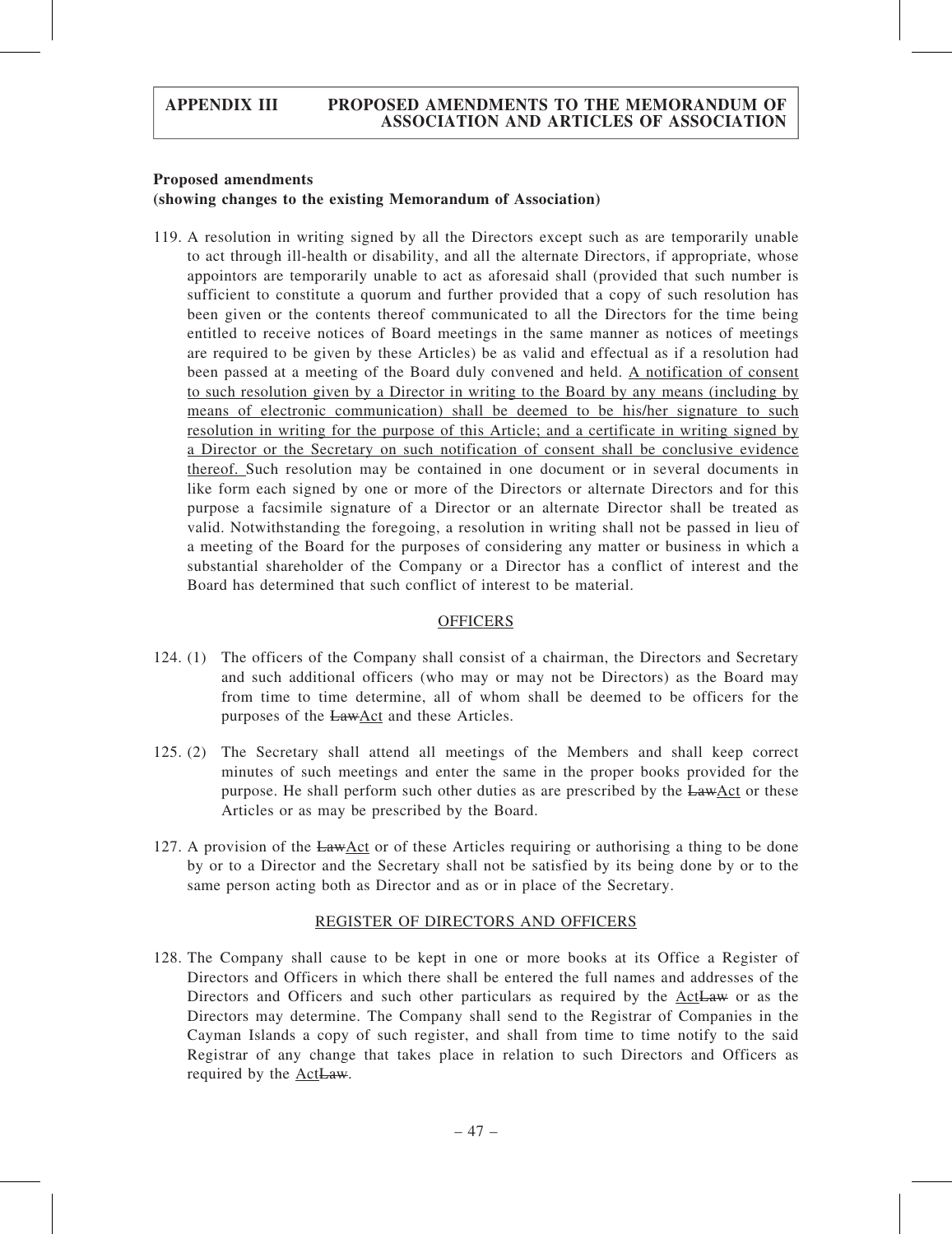#### Proposed amendments (showing changes to the existing Memorandum of Association)

#### DIVIDENDS AND OTHER PAYMENTS

- 133. Subject to the ActLaw, the Company in general meeting may from time to time declare dividends in any currency to be paid to the Members but no dividend shall be declared in excess of the amount recommended by the Board.
- 134. Dividends may be declared and paid out of the profits of the Company, realised or unrealised, or from any reserve set aside from profits which the Directors determine is no longer needed. With the sanction of an ordinary resolution dividends may also be declared and paid out of share premium account or any other fund or account which can be authorised for this purpose in accordance with the ActLaw.

#### **RESERVES**

143. (1) The Board shall establish an account to be called the share premium account and shall carry to the credit of such account from time to time a sum equal to the amount or value of the premium paid on the issue of any share in the Company. Unless otherwise provided by the provisions of these Articles, the Board may apply the share premium account in any manner permitted by the  $ActLaw$ . The Company shall at all times comply with the provisions of the ActLaw in relation to the share premium account.

#### SUBSCRIPTION RIGHTS RESERVE

146. The following provisions shall have effect to the extent that they are not prohibited by and are in compliance with the ActLaw:

#### ACCOUNTING RECORDS

- 147. The Board shall cause true accounts to be kept of the sums of money received and expended by the Company, and the matters in respect of which such receipt and expenditure take place, and of the property, assets, credits and liabilities of the Company and of all other matters required by the LawAct or necessary to give a true and fair view of the Company's affairs and to explain its transactions.
- 150. Subject to due compliance with all applicable Statutes, rules and regulations, including, without limitation, the Listing FRules of the Designated Stock Exchange, and to obtaining all necessary consents, if any, required thereunder, the requirements of Article 149 shall be deemed satisfied in relation to any person by sending to the person in any manner not prohibited by the Statutes, summarised financial statements derived from the Company's annual accounts and the directors' report which shall be in the form and containing the information required by applicable laws and regulations, provided that any person who is otherwise entitled to the annual financial statements of the Company and the directors' report thereon may, if he so requires by notice in writing served on the Company, demand that the Company sends to him, in addition to summarised financial statements, a complete printed copy of the Company's annual financial statement and the directors' report thereon.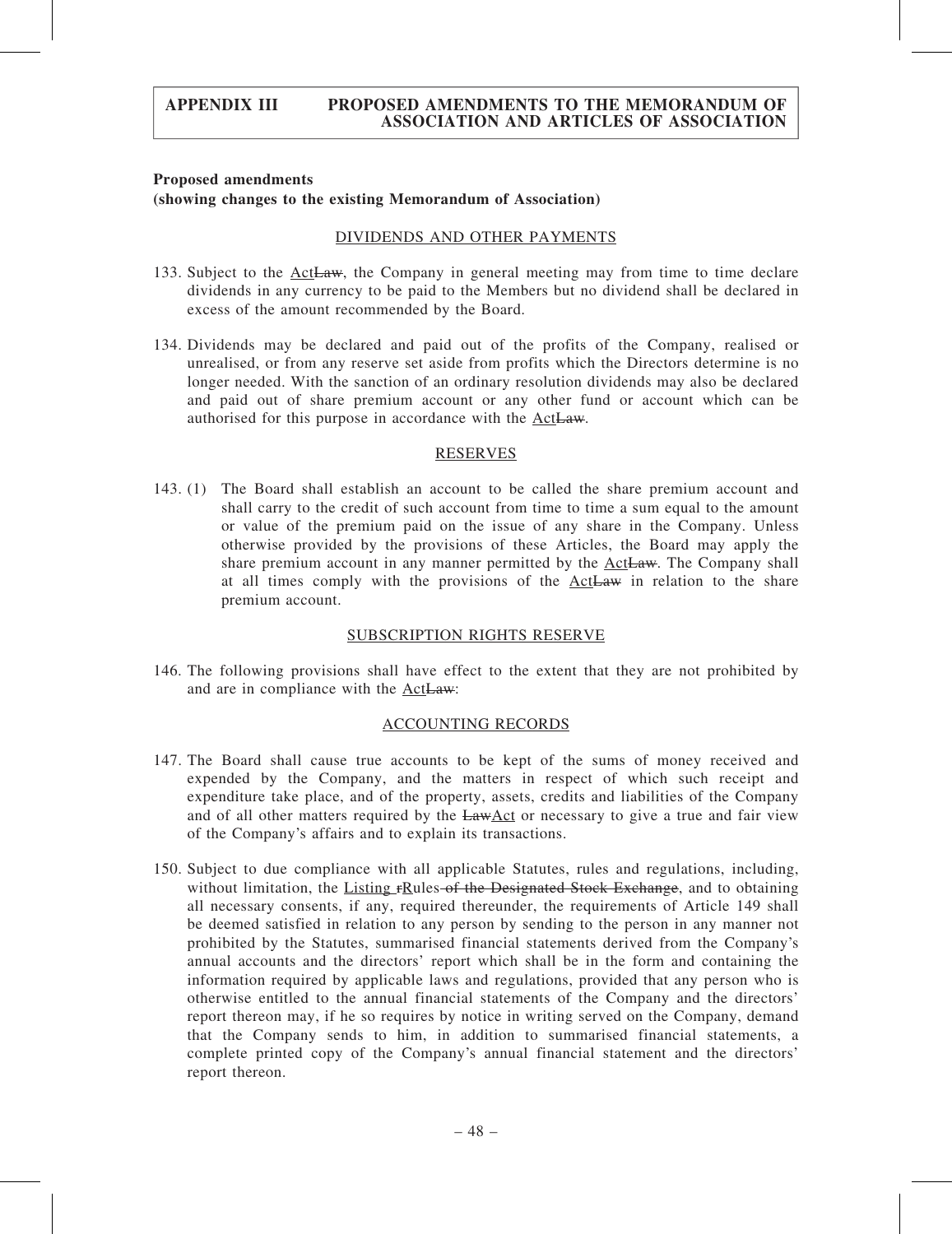#### Proposed amendments

#### (showing changes to the existing Memorandum of Association)

151. The requirement to send to a person referred to in Article 149 the documents referred to in that article or a summary financial report in accordance with Article 150 shall be deemed satisfied where, in accordance with all applicable Statutes, rules and regulations, including, without limitation, the Listing rRules of the Designated Stock Exchange, the Company publishes copies of the documents referred to in Article 149 and, if applicable, a summary financial report complying with Article 150, on the Company's websitecomputer network or in any other permitted manner (including by sending any form of electronic communication), and that person has agreed or is deemed to have agreed to treat the publication or receipt of such documents in such manner as discharging the Company's obligation to send to him a copy of such documents.

#### AUDIT

- 152. (1) At the annual general meeting or at a subsequent extraordinary general meeting in each year, the Members shall by ordinary resolution appoint an auditor to audit the  $\frac{App.3}{12}$ accounts of the Company and such auditor shall hold office until the next annual general meeting. Such auditor may be a Member but no Director or officer or employee of the Company shall, during his continuance in office, be eligible to act as an auditor of the Company.
	- App. 13B 4(2)
	- (2) The Members may, at any general meeting convened and held in accordance with  $_{APD.3}$ these Articles, by special-ordinary resolution remove the Auditor at any time before the expiration of his term of office and shall by ordinary resolution at that meeting appoint another Auditor in his stead for the remainder of his term. 17
- 153. Subject to the  $\Delta ct$ Law the accounts of the Company shall be audited at least once in  $A_{\text{P}}$ every year.
- 154. The remuneration of the Auditor shall be fixed by Members of the Company in general App.3 meeting by passing ordinary resolution or by other body that is independent of the Boardsuch manner as the Members may determine. 17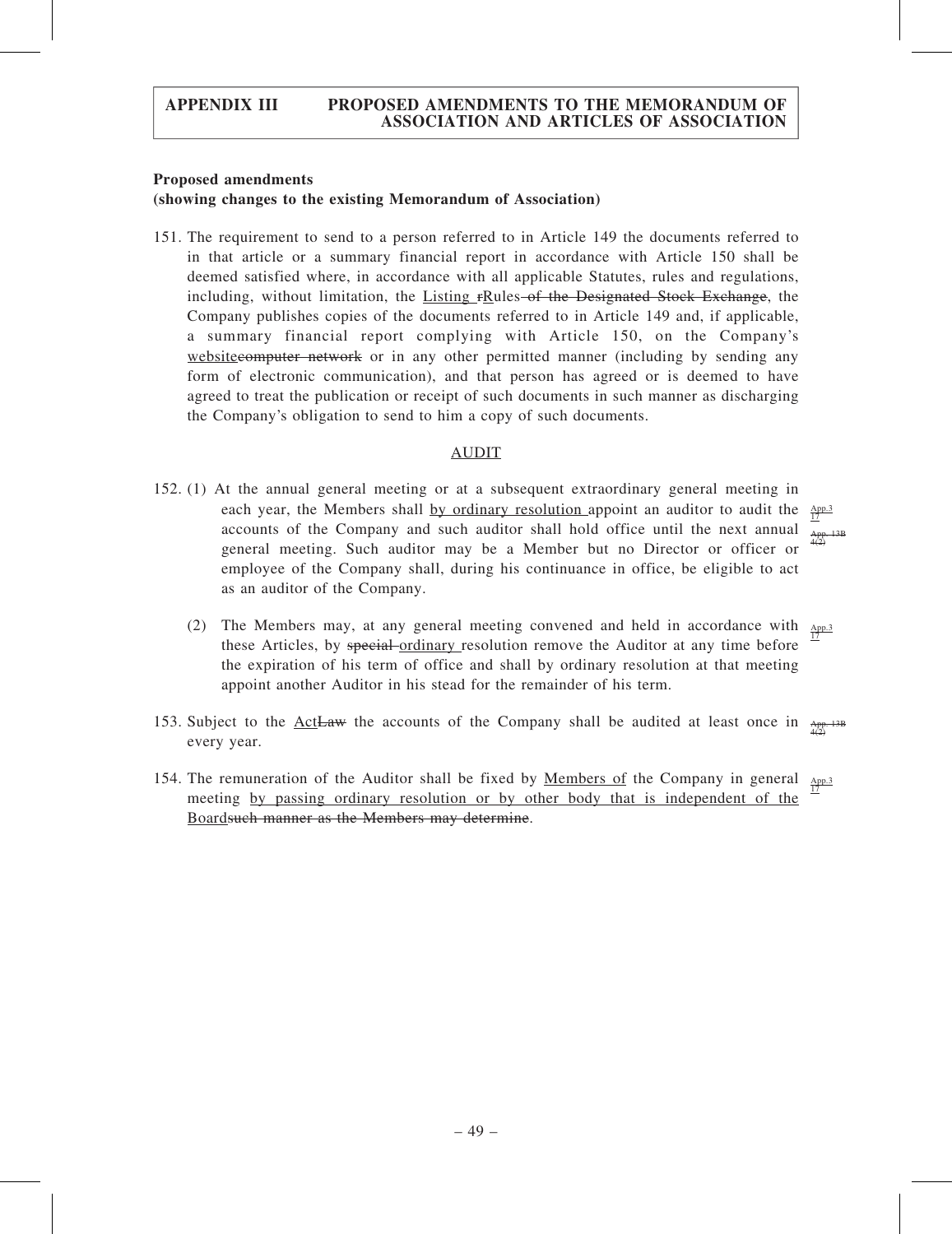#### Proposed amendments

## (showing changes to the existing Memorandum of Association)

155. If the office of auditor becomes vacant by the resignation or death of theSubject to compliance with the Listing Rules, t<sub>The Directors</sub> may fill any casual vacancy in the office of Auditor but while any such vacancy continues the surviving or continuing Auditor, or by his becoming incapable of acting by reason of illness or other disability at a time when his services are required, Auditors, if any, may act. Subject to compliance with the Listing Rules, t<sub>The remuneration of any Auditor appointed by the Directors shall</sub> fill the vacancy and fix the remuneration of the Auditor so appointedunder this Article may be fixed by the Board. Subject to Articles 152(2), an Auditor appointed under this Article shall hold office until the next following annual general meeting of the Company and shall then be subject to appointment by the Members under Article 152(1) at such remuneration to be determined by the Members under Article 154.

#### **NOTICES**

- 158. (1) Any Notice or document (including any ''corporate communication'' within the meaning ascribed thereto under the <del>Designated Stock Exchange</del>Listing Rules), whether or not, to be given or issued under these Articles from the Company  $+6$ Member shall be in writing or by cable, telex or facsimile transmission message or other form of electronic transmission or electronic communication and any such Notice and document may be servedgiven or delivered issued by the Company on or to any Member eitherfollowing means:
	- (a) -by serving it personally  $\theta$  oron the relevant person;
	- (b) by sending it through the post in a prepaid envelope addressed to such Member at his registered address as appearing in the Register or at any other address supplied by him to the Company for the purpose;  $\sigma r$ , as the case may be, by transmitting
	- (c) by delivering or leaving it to anyat such address or transmitting it to any telex or facsimile transmission number or electronic number or address or website suppliedby him to the Company for the giving of Notice to him or which the person transmitting the notice reasonably and bona fide believes at the relevant time will result in the Notice being duly received by the Member or may also be served byas aforesaid;
	- (d) by placing an advertisement in appropriate newspapers or other publication and where applicable, in accordance with the requirements of the Designated Stock Exchange;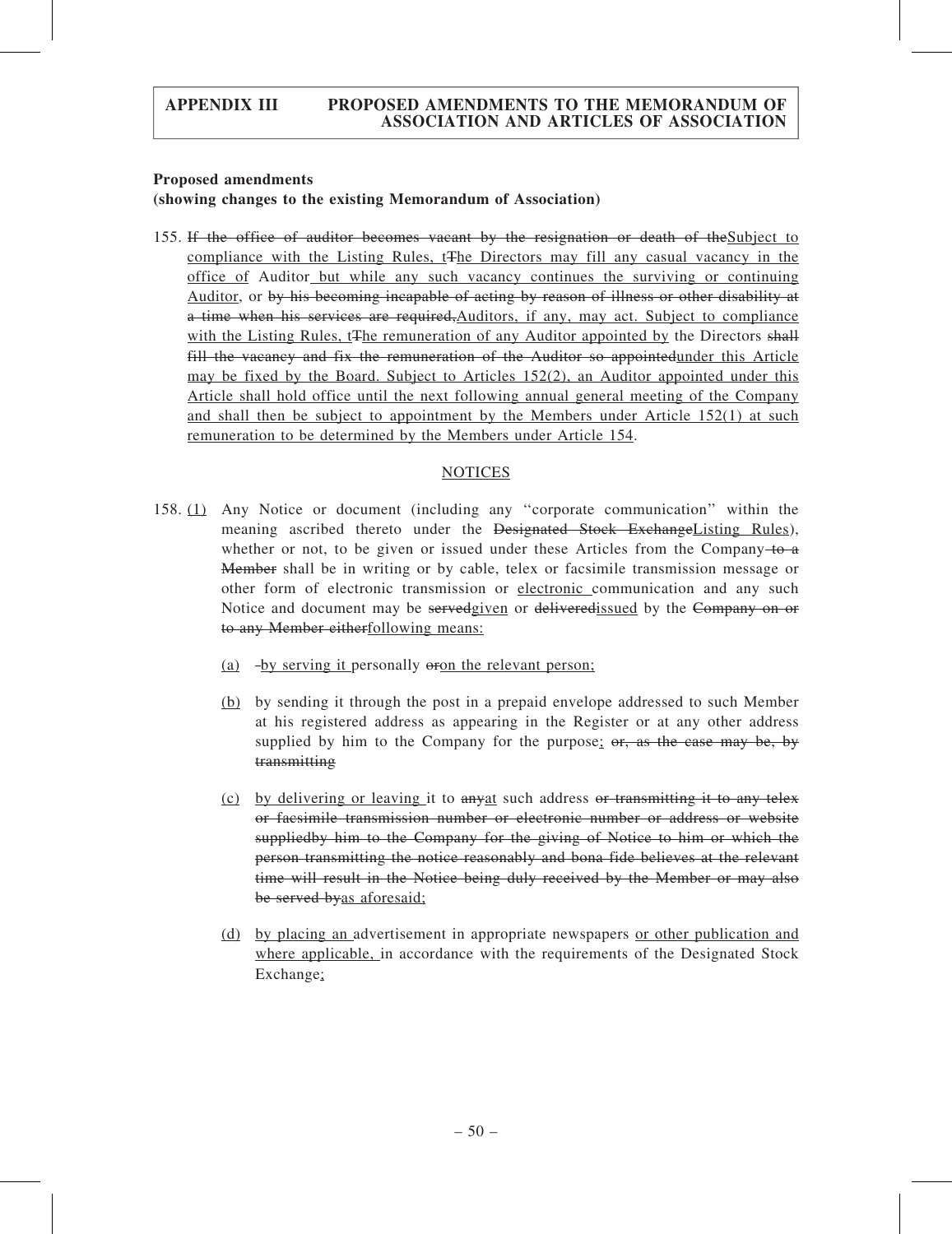#### Proposed amendments

#### (showing changes to the existing Memorandum of Association)

(e) by sending or transmitting it as an electronic communication to the relevant  $A_{\text{R}}$ person at such electronic address as he may provide under Article 158(5), subject to the Company complying with the Statutes and any other applicable laws, rules and regulations from time to time in force with regard to any requirements for the obtaining of consent (or deemed consent) from such person;

7(1) 7(2) 7(3)

- (f)  $\sigma$ , to the extent permitted by the applicable laws, by placing by publishing it on the Company's website or to which the website of the Designated Stock Exchange, relevant person may have access, subject to the Company complying with the Statutes and any other applicable laws, rules and regulations from time to time in force with regard to any requirements for the obtaining of consent (or deemed consent) from such person and/or giving to the member anotification any such personnotice stating that the notice, or other document or publication is available thereon the Company's computer network website (a ''notice of availability").; or
- (g) by sending or otherwise making it available to such person through such other means to the extent permitted by and in accordance with the Statutes and other applicable laws, rules and regulations.
- (2) The notice of availability may be given to the Member by any of the means set out above other than by posting it on a website.
- (3) In the case of joint holders of a share all notices shall be given to that one of the joint holders whose name stands first in the Register and notice so given shall be deemed a sufficient service on or delivery to all the joint holders.
- (4) Every person who, by operation of law, transfer, transmission, or other means whatsoever, shall become entitled to any share, shall be bound by every notice in respect of such share, which, previously to his name and address (including electronic address) being entered in the Register as the registered holder of such share, shall have been duly given to the person from whom he derives title to such share.
- (5) Every Member or a person who is entitled to receive notice from the Company under the provisions of the Statutes or these Articles may register with the Company an electronic address to which notices can be served upon him.
- (6) Subject to any applicable laws, rules and regulations and the terms of these Articles, any notice, document or publication, including but not limited to the documents referred to in Articles, 149, 150 and 158 may be given to a Member either in the English language only or in both the English language and the Chinese language, subject to due compliance with all applicable Statutes, rules and regulations.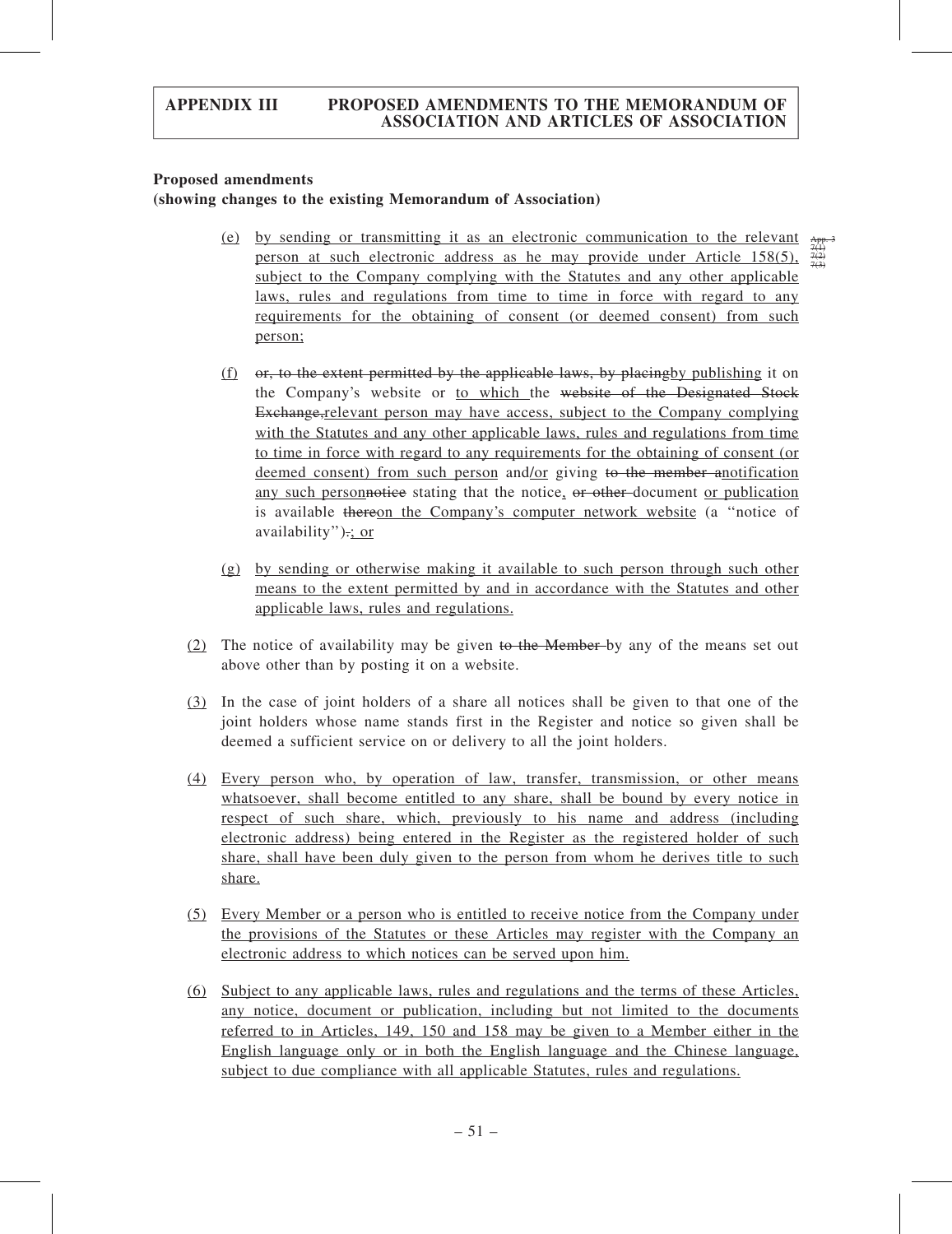#### Proposed amendments

## (showing changes to the existing Memorandum of Association)

- 159. (b) if sent by electronic communication (other than by making it available on the Company's website), shall be deemed to be given on the day on which it is transmitted from the server of the Company or its agent. And in proving such transmission or sending of Notice or document thereof, a certificate in writing signed by the Secretary or other person appointed by the Board as to the act and time of such transmission or sending of Notice or document thereof, shall be conclusive evidence thereofA Notice placed on the Company's website or the website of the Designated Stock Exchange, is deemed given by the Company to a Member on the day following that on which a notice of availability is deemed served on the Member;
	- (c) if published on the Company's website, shall be deemed to have been served on the day on which the notice, document or publication first so appears on the Company's website to which the relevant person may have access or the day on which the notice of availability is deemed to have been served or delivered to such person under these Articles, whichever is later;
	- $(\epsilon)$ (d) if served or delivered in any other manner contemplated by these Articles, shall be deemed to have been served or delivered at the time of personal service or delivery or, as the case may be, at the time of the relevant despatch or transmission; and in proving such service or delivery a certificate in writing signed by the Secretary or other officer of the Company or other person appointed by the Board as to the act and time of such service, delivery, despatch or transmission shall be conclusive evidence thereof; and
	- (d) may be given to a Member either in the English language or the Chinese language, subject to due compliance with all applicable Statutes, rules andregulations.
	- (e) if published as an advertisement in a newspaper or other publication permitted under these Articles, shall be deemed to have been served on the day on which the advertisement first so appears.

#### WINDING UP

- 162. (1) TheSubject to Article 162(2), the Board shall have power in the name and on behalf of the Company to present a petition to the court for the Company to be wound up.
	- (2) A resolution that the Company be wound up by the court or be wound up voluntarily  $\frac{App.3}{21}$ shall be passed by a special resolution.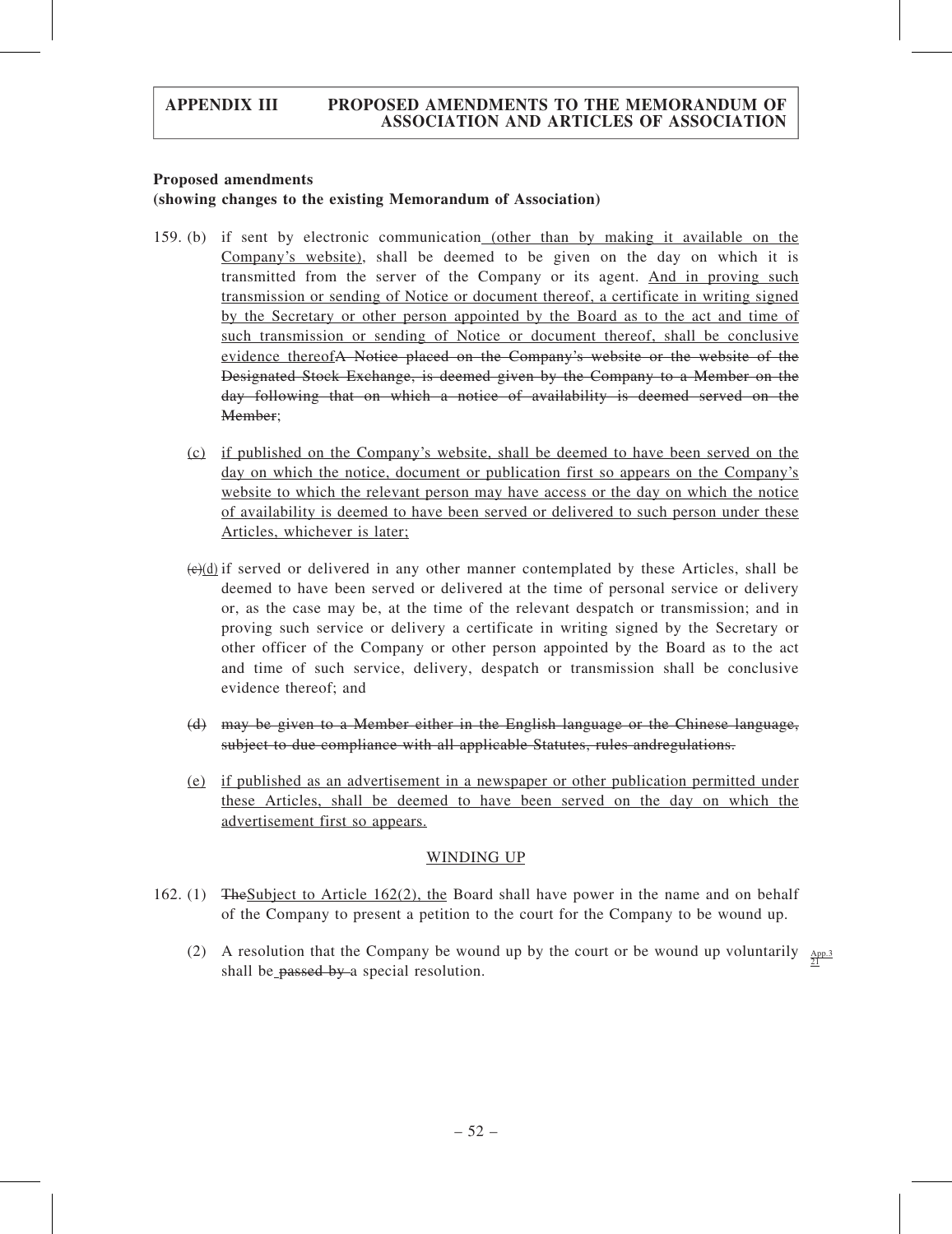#### Proposed amendments

## (showing changes to the existing Memorandum of Association)

163. (2) If the Company shall be wound up (whether the liquidation is voluntary or by the court) the liquidator may, with the authority of a special resolution and any other sanction required by the LawAct, divide among the Members in specie or kind the whole or any part of the assets of the Company and whether or not the assets shall consist of properties of one kind or shall consist of properties to be divided as aforesaid of different kinds, and may for such purpose set such value as he deems fair upon any one or more class or classes of property and may determine how such division shall be carried out as between the Members or different classes of Members. The liquidator may, with the like authority, vest any part of the assets in trustees upon such trusts for the benefit of the Members as the liquidator with the like authority shall think fit, and the liquidation of the Company may be closed and the Company dissolved, but so that no contributory shall be compelled to accept any shares or other property in respect of which there is a liability.

### INFORMATION

166. No Member shall be entitled to require discovery of or any information respecting any detail of the Company's trading or any matter which is or may be in the nature of a trade secret or secret process which may relate to the conduct of the business of the Company and which in the opinion of the Directors it will be inexpedient in the interests of the Mmembers of the Company to communicate to the public.

# FINANCIAL YEAR

167. Unless otherwise determined by the Directors, the financial year end of the Company shall be the 31st of December in each year.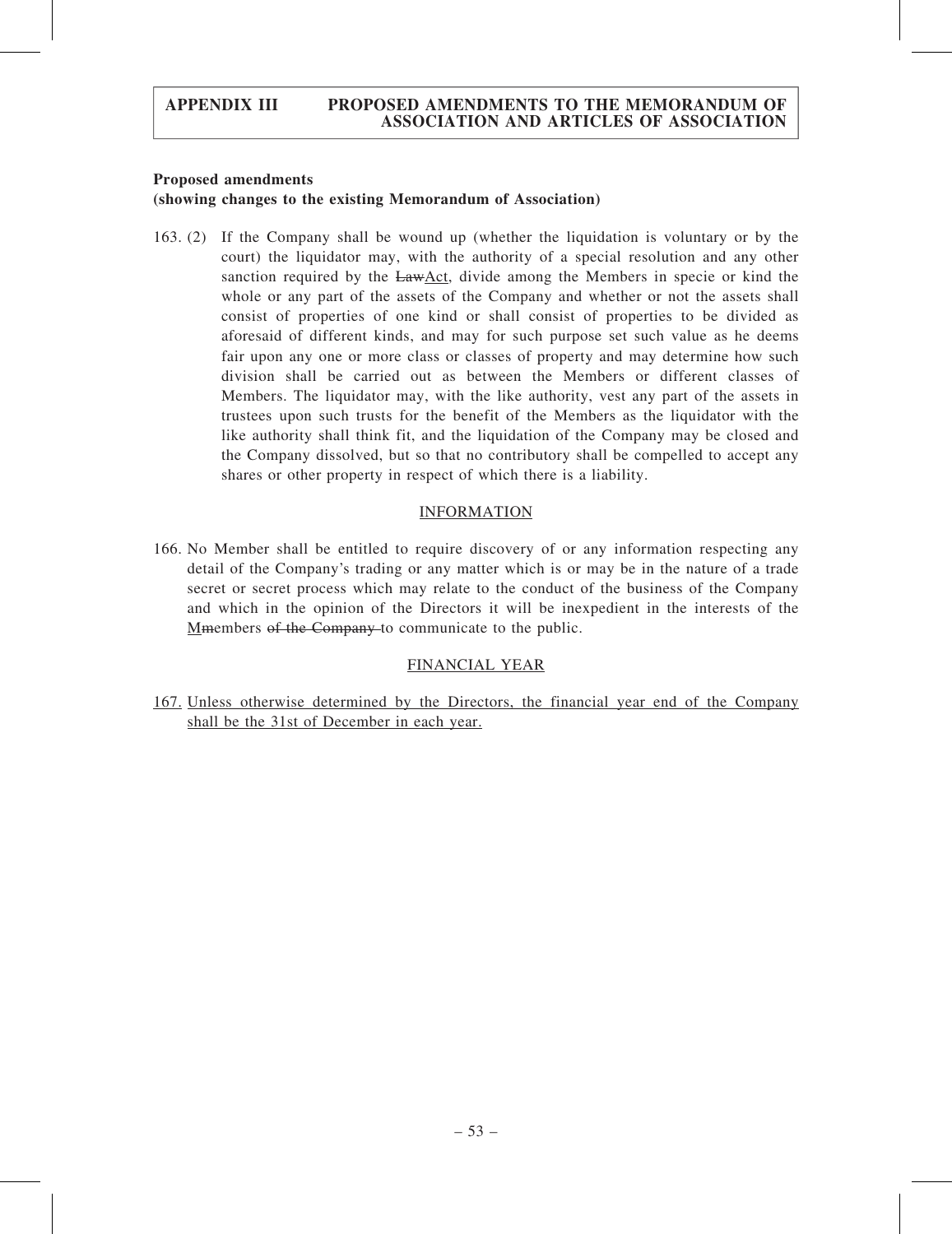

**BAGUIO GREEN GROUP LIMITED**

**碧瑤綠色集團有限公司** *(Incorporated in the Cayman Islands with limited liability)*

**(Stock Code: 01397)**

NOTICE IS HEREBY GIVEN that the annual general meeting (the ''AGM'') of Baguio Green Group Limited (the ''Company'') will be held at Hong Kong Management Association, Room 6, 14/F, Fairmont House, 8 Cotton Tree Drive, Central, Hong Kong on Tuesday, 31 May 2022 at 10:30 a.m. for the following purposes:

#### ORDINARY RESOLUTIONS

- 1. To receive and approve the audited consolidated financial statements, the directors' report and the auditors' report for the year ended 31 December 2021.
- 2. To declare a final dividend of HK0.9 cents per ordinary share of the Company for the year ended 31 December 2021.
- 3. (A) To re-elect Ms. Leung Shuk Ping as an executive director of the Company;
	- (B) To re-elect Ms. Cheung Siu Chun as an executive director of the Company;
	- (C) To re-elect Mr. Sin Ho Chiu as an independent executive director of the Company; and
	- (D) To authorise the board (the ''Board'') of directors (the ''Directors'') of the Company to fix the remuneration of the Directors.
- 4. To re-appoint KPMG as the auditors of the Company and to authorise the Board to fix their remuneration.
- 5. As special business, to consider and, if thought fit, pass with or without amendments, the following resolutions as ordinary resolutions of the Company:
	- $(A)$  "THAT:
		- (a) subject to sub-paragraph (c) below, the exercise by the Directors during the Relevant Period (as hereinafter defined) of all the power of the Company to issue, allot and deal with additional shares of the Company and to make or grant offers, agreements and options, including warrants, bonds, notes and debentures convertible into shares of the Company which would or might require the exercise of such power, subject to and in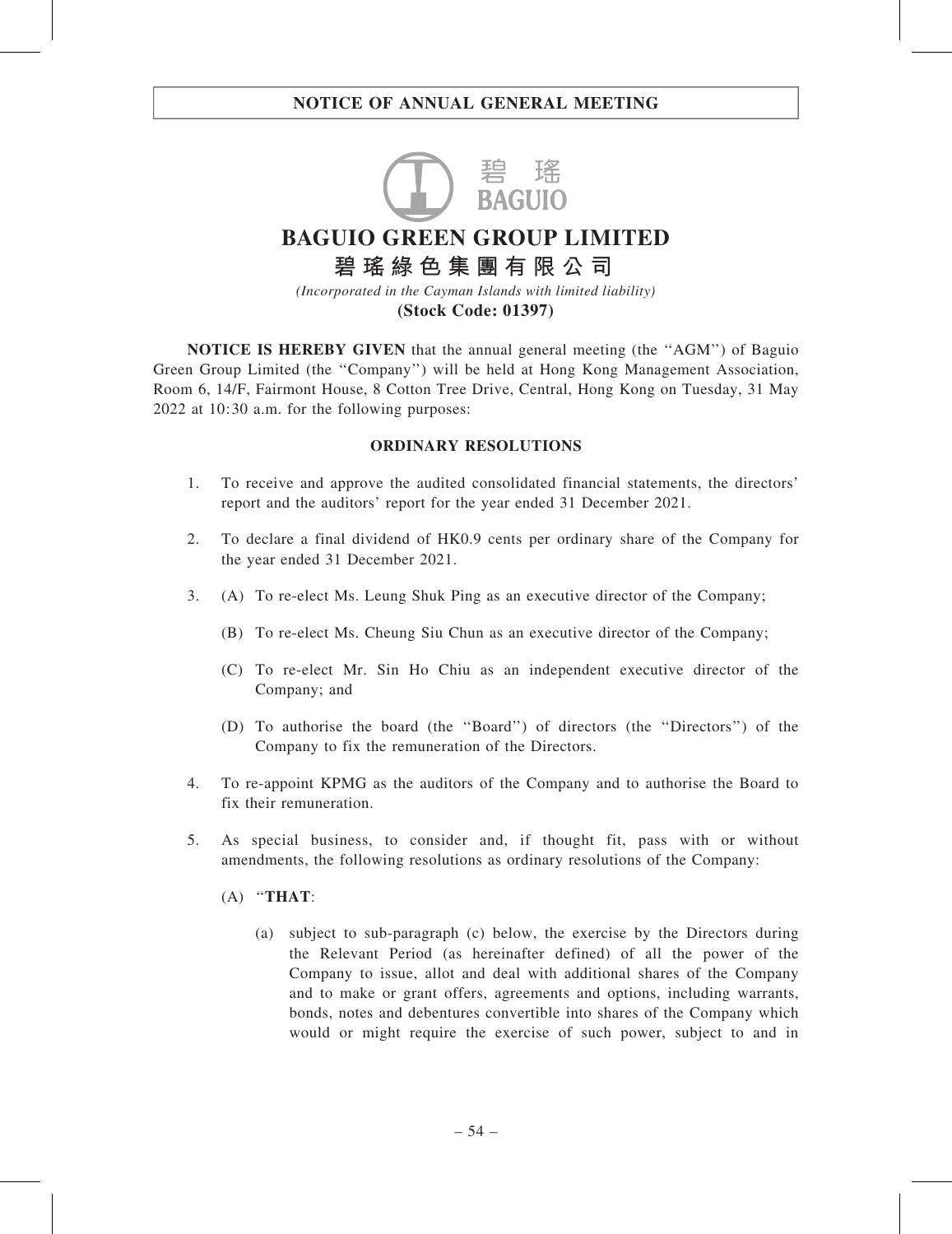accordance with all applicable laws and the articles of association of the Company (the ''Articles of Association''), be and is hereby generally and unconditionally approved;

- (b) the approval in sub-paragraph (a) above shall be in addition to any authorisation given to the Directors and shall authorise the Directors during the Relevant Period to make or grant offers, agreements and options (including warrants, bonds, notes and debentures convertible into shares of the Company) which would or might require the exercise of such power after the end of the Relevant Period;
- (c) the aggregate nominal amount of the share capital of the Company allotted or agreed conditionally or unconditionally to be allotted (whether pursuant to an option or otherwise) and issued by the Directors pursuant to the approval in sub-paragraphs (a) and (b) above, otherwise than (i) pursuant to a Rights Issue (as hereinafter defined); or (ii) any issue of shares of the Company on the exercise of rights of subscription or conversion under the terms of any warrants of the Company or any bonds, notes, debentures and securities which are convertible into shares of the Company; or (iii) an issue of shares of the Company under any share option scheme or similar arrangement providing for the grant to employees (including directors) of the Company and/or any of its subsidiaries of the rights to subscribe for shares of the Company; or (iv) an issue of shares of the Company in lieu of the whole or part of a dividend on share in accordance with the Articles of Association, shall not exceed 20 per cent of the aggregate nominal amount of the share capital of the Company in issue as at the date of the passing of this resolution, and the said approval shall be limited accordingly; and
- (d) for the purposes of this resolution:

''Relevant Period'' means the period from the date of the passing of this resolution until whichever is the earliest of:

- (i) the conclusion of the next annual general meeting of the Company;
- (ii) the expiration of the period within which the next annual general meeting of the Company is required by the Articles of Association or any applicable laws of the Cayman Islands to be held; or
- (iii) the revocation or variation of the authority given under this resolution by an ordinary resolution of the shareholders of the Company in general meeting.

"Rights Issue" means an offer of shares of the Company open for a period fixed by the Directors to the holders of shares of the Company whose names appear on the register of members of the Company on a fixed record date in proportion to their then holdings of such shares as at that date (subject to such exclusions or other arrangements as the Directors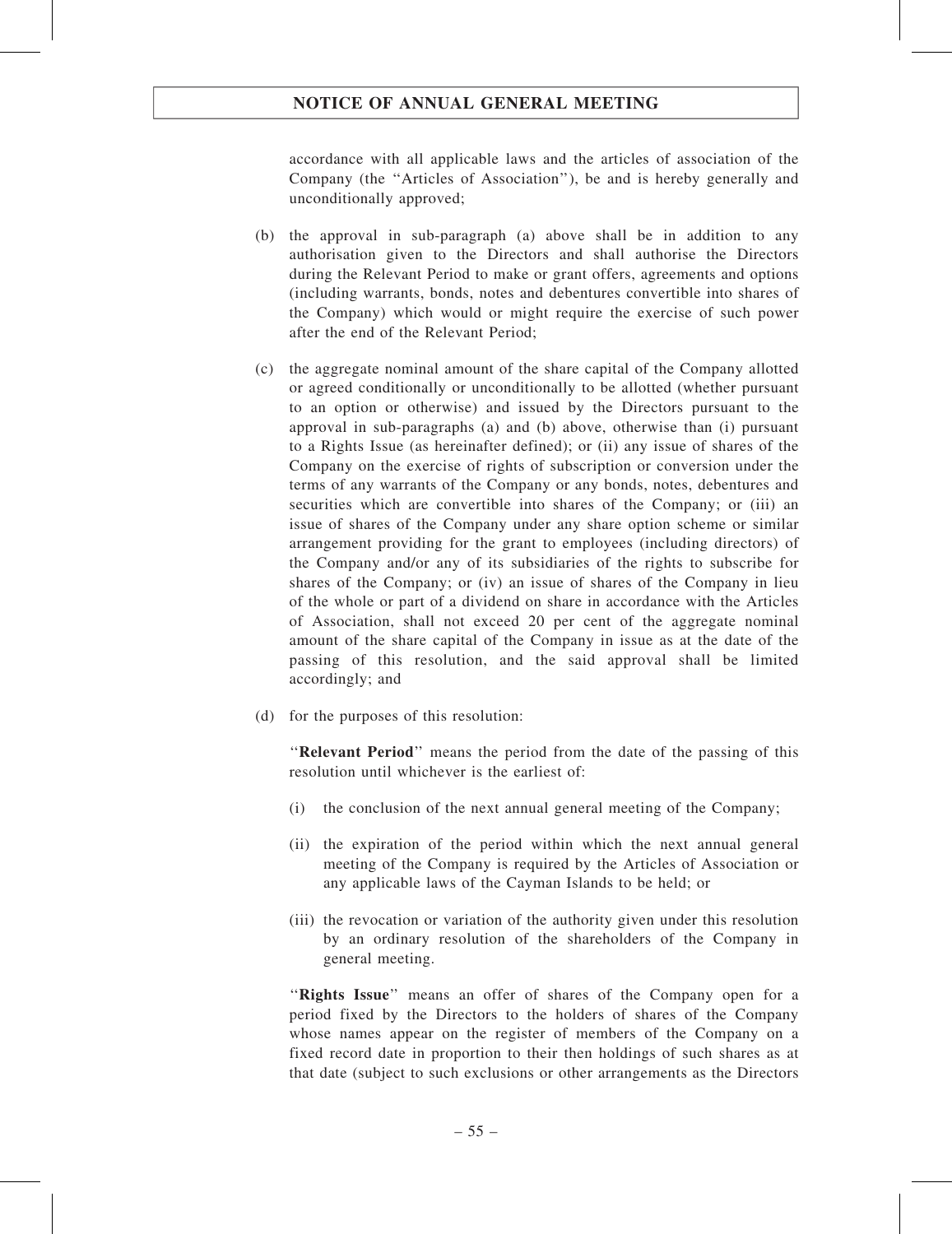may deem necessary or expedient in relation to fractional entitlements or having regard to any restrictions or obligations under the law of, or the requirements of any recognized regulatory body or any stock exchange in, any territory applicable to the Company).''

- $(B)$  "THAT:
	- (a) subject to sub-paragraph (b) below, the exercise by the Directors during the Relevant Period (as hereinafter defined) of all the powers of the Company to buy back shares of the Company on The Stock Exchange of Hong Kong Limited (the ''Stock Exchange'') or on any other stock exchange on which the shares of the Company may be listed and recognised by the Securities and Futures Commission and the Stock Exchange for this purpose, subject to and in accordance with all applicable laws and the requirements of the Rules Governing the Listing of Securities on the Stock Exchange or any other stock exchange as amended from time to time, be and is hereby generally and unconditionally approved;
	- (b) the approval in sub-paragraph (a) of this resolution shall be in addition to any other authorisation given to the Directors and shall authorise the Directors on behalf of the Company during the Relevant Period to procure the Company to purchase its securities at a price determined by the Directors;
	- (c) the aggregate nominal amount of the shares of the Company to be bought back by the Company pursuant to the approval in sub-paragraphs (a) and (b) above shall not exceed 10 per cent of the aggregate nominal amount of the issued share capital of the Company as at the date of passing this resolution, and the said approval shall be limited accordingly; and
	- (d) for the purposes of this resolution:

"Relevant Period" means the period from the date of the passing of this resolution until whichever is the earliest of:

- (i) the conclusion of the next annual general meeting of the Company;
- (ii) the expiration of the period within which the next annual general meeting of the Company is required by the Articles of Association or any applicable laws of the Cayman Islands to be held; or
- (iii) the revocation or variation of the authority given under this resolution by an ordinary resolution of the shareholders of the Company in general meeting.''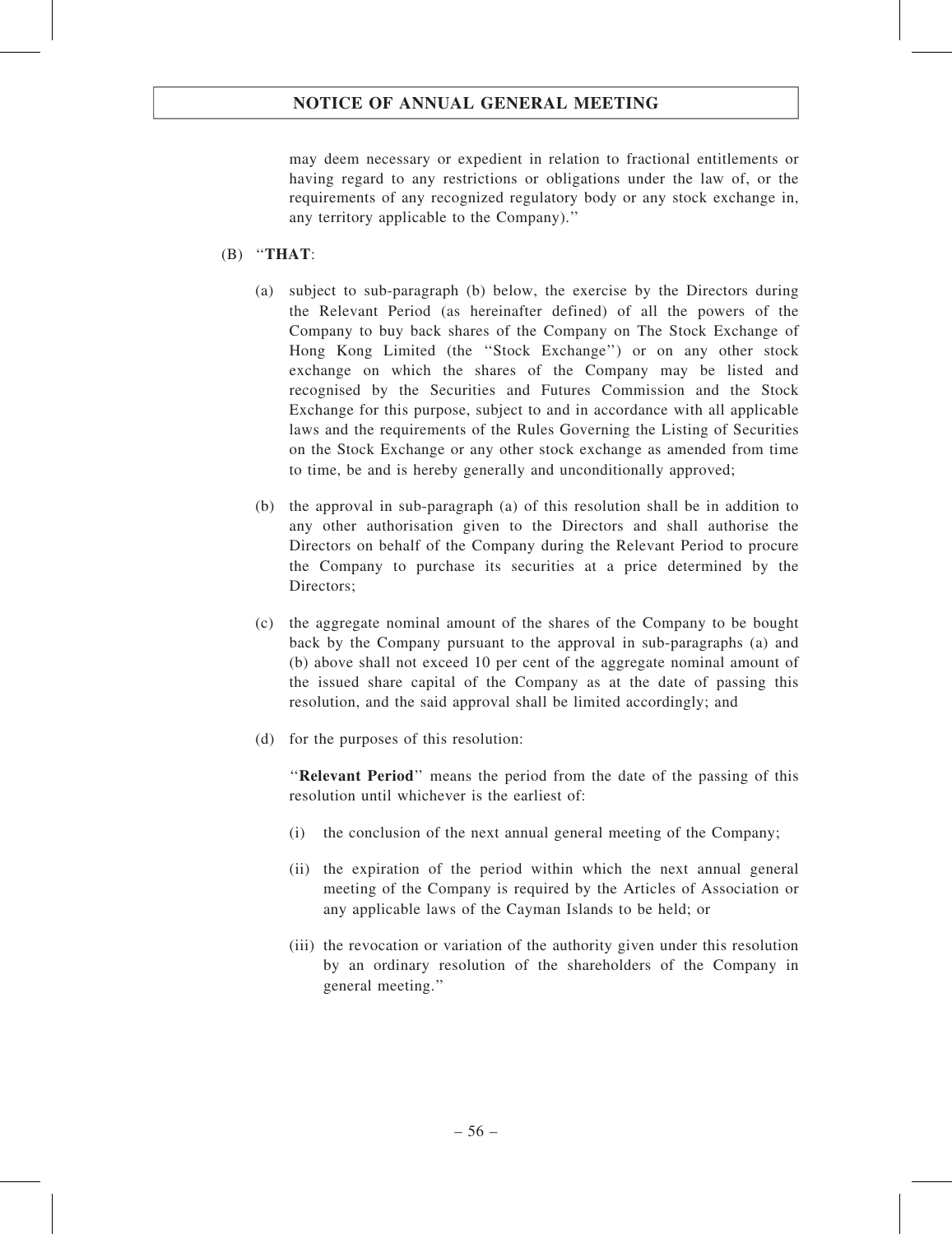(C) "THAT, conditional upon resolutions numbered  $5(A)$  and  $5(B)$  as set out in the notice convening this meeting being passed, the aggregate nominal amount of the issued shares in the capital of the Company which are bought back by the Company under the authority granted to the Directors pursuant to and in accordance with the said resolution numbered 5(B) above shall be added to the aggregate nominal amount of the share capital that may be allotted, issued or dealt with or agreed conditionally or unconditionally to be allotted, issued and dealt with by the Directors pursuant to and in accordance with the resolution numbered 5(A) as set out in the notice convening this meeting, provided that such extended amount shall not exceed 10 per cent of the aggregate nominal amount of the share capital of the Company in issue as at the date of the passing of this resolution.''

#### SPECIAL RESOLUTION

6. To consider and, if thought fit, to pass with or without amendments, the following resolution as a special resolution of the Company:

''THAT the second amended and restated memorandum and articles of association of the Company (the ''New Memorandum and Articles of Association'') (a copy of which has been produced to this meeting and marked ''A'' and initialed by the chairman of this meeting for the purpose of identification) be and are hereby approved and adopted as the New Memorandum and Articles of Association of the Company in substitution for and to the exclusion of the existing amended and restated memorandum and articles of association of the Company with immediate effect after the close of this meeting and that any one Director or company secretary of the Company be and are hereby authorised to do all things necessary to implement the adoption of the New Memorandum and Articles of Association of the Company.''

> By order of the Board of Baguio Green Group Limited Ng Wing Hong Chairman

Hong Kong, 28 April 2022

Notes:

- (1) A shareholder entitled to attend and vote at the meeting may appoint another person as his or her proxy to attend and to vote instead of him or her. A proxy need not be a shareholder of the Company.
- (2) In the case of joint holders of any share, any one of such persons may vote at the said meeting, either personally or by proxy, in respect of such share as if he or she was solely entitled thereto, but if more than one of such joint holders is present at the said meeting, personally or by proxy, that one of the said persons so present whose name stands first on the register of members in respect of such share shall alone be entitled to vote in respect thereof.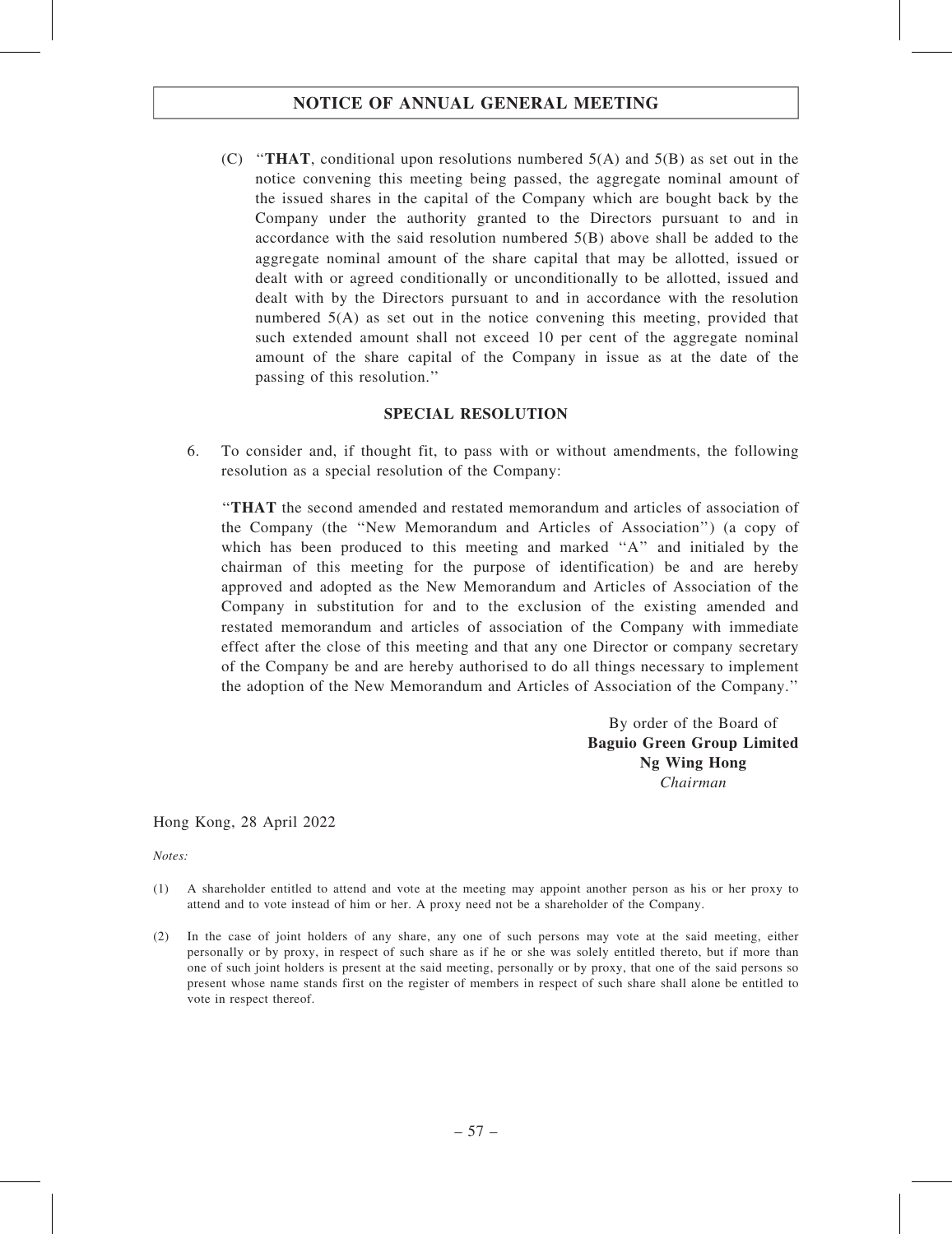- (3) In order to be valid, the form of proxy together with the power of attorney or other authority (if any) under which it is signed or a notarially certified copy of that power or authority, must be deposited at the Company's branch share registrar, Tricor Investor Services Limited, at Level 54, Hopewell Centre, 183 Queen's Road East, Hong Kong not less than 48 hours before the time appointed for holding the meeting. Completion and return of the form of proxy will not preclude shareholders from attending and voting in person should they wish to do so.
- (4) Arrangements for coronavirus disease:

Taking into account of the recent development of the epidemic caused by the coronavirus disease (''COVID-19''), the Company will implement the following prevention and control measures at the AGM against the epidemic to protect the shareholders from the risk of infection:

- (A) Compulsory body temperature check will be conducted for every shareholder or proxy at the entrance of the venue. Any person with a body temperature of over 37.5 degrees Celsius, exhibiting flu-like systems or is otherwise unwell will not be admitted to the venue.
- (B) Every shareholder or proxy is required to wear surgical face mask throughout the meeting, and to maintain a safe distance between seats.
- (C) No refreshment will be served.
- (D) No souvenir or coupon will be distributed.

Attendees who do not comply with the precautionary measures (A) to (D) above may be denied entry to the AGM, at the absolute discretion of the Company as permitted by law. As a precautionary safety measure, seating at the AGM will be arranged so as to reduce interaction between participants.

#### Due to the constantly evolving COVID-19 pandemic situation in Hong Kong, the Company may be required to change the AGM arrangements at short notice. Shareholders should check the websites of the Company (www.baguio.com.hk) and the Stock Exchange (www.hkexnews.hk) for future announcements and updates on the AGM arrangements.

Should the COVID-19 pandemic situation continue to affect Hong Kong at or around the time of the AGM, Shareholders should regularly assess for themselves potential risks associated with, and whether they should attend, the physical AGM.

While the Company proposes and endeavours to implement a number of measures to safeguard the health and safety of the attendees, no obligation or liability whatsoever will be assumed by the Company in connection with the successful implementation or otherwise of any or all of those measures.

Furthermore, the Company wishes to advise the shareholders, particularly shareholders who are subject to quarantine in relation to the COVID-19, that they may appoint any person or the chairman of the AGM as a proxy to vote on the resolutions, instead of attending the AGM in person.

- (5) If a Black Rainstorm Warning Signal or a tropical cyclone warning signal number 8 is hoisted or remains hoisted at 8:30 a.m. on the date of the meeting, the meeting will be adjourned until further notice. Further announcement notifying shareholders of the details (including the date, time and venue) of the adjourned meeting will be posted on the websites of the Company (www.baguio.com.hk) and the Stock Exchange (www.hkexnews.hk). The meeting will be held as scheduled when an Amber or a Red Rainstorm Warning Signal is in force. Shareholders should decide on their own whether they would attend the meeting under bad weather conditions bearing in mind their own situations.
- (6) The Chinese translation of this notice is for reference only, and in case of any inconsistency, the English version shall prevail.